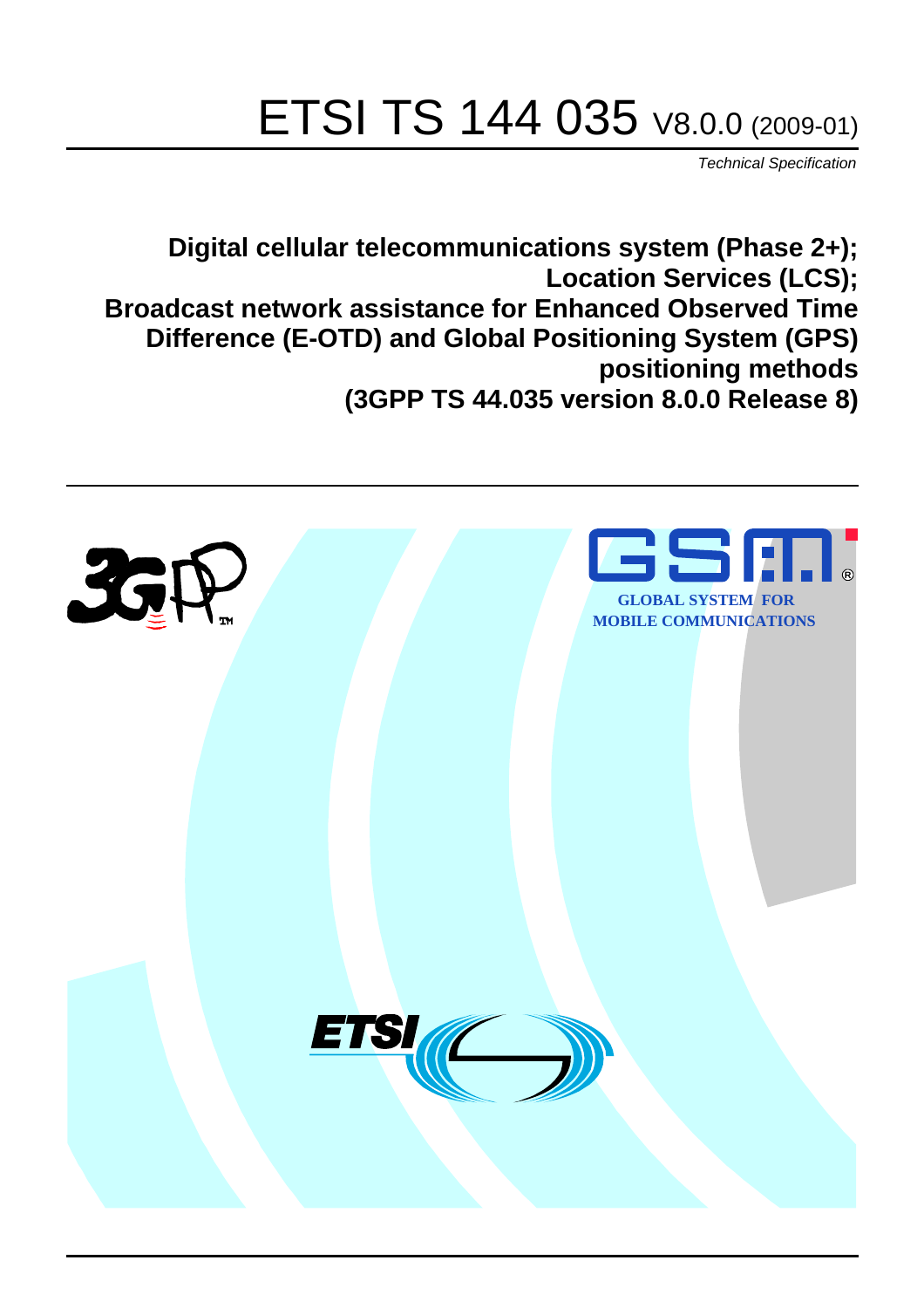Reference RTS/TSGG-0244035v800

> Keywords GSM

### *ETSI*

#### 650 Route des Lucioles F-06921 Sophia Antipolis Cedex - FRANCE

Tel.: +33 4 92 94 42 00 Fax: +33 4 93 65 47 16

Siret N° 348 623 562 00017 - NAF 742 C Association à but non lucratif enregistrée à la Sous-Préfecture de Grasse (06) N° 7803/88

#### *Important notice*

Individual copies of the present document can be downloaded from: [http://www.etsi.org](http://www.etsi.org/)

The present document may be made available in more than one electronic version or in print. In any case of existing or perceived difference in contents between such versions, the reference version is the Portable Document Format (PDF). In case of dispute, the reference shall be the printing on ETSI printers of the PDF version kept on a specific network drive within ETSI Secretariat.

Users of the present document should be aware that the document may be subject to revision or change of status. Information on the current status of this and other ETSI documents is available at <http://portal.etsi.org/tb/status/status.asp>

If you find errors in the present document, please send your comment to one of the following services: [http://portal.etsi.org/chaircor/ETSI\\_support.asp](http://portal.etsi.org/chaircor/ETSI_support.asp)

#### *Copyright Notification*

No part may be reproduced except as authorized by written permission. The copyright and the foregoing restriction extend to reproduction in all media.

> © European Telecommunications Standards Institute 2009. All rights reserved.

**DECT**TM, **PLUGTESTS**TM, **UMTS**TM, **TIPHON**TM, the TIPHON logo and the ETSI logo are Trade Marks of ETSI registered for the benefit of its Members.

**3GPP**TM is a Trade Mark of ETSI registered for the benefit of its Members and of the 3GPP Organizational Partners. **LTE**™ is a Trade Mark of ETSI currently being registered

for the benefit of its Members and of the 3GPP Organizational Partners.

**GSM**® and the GSM logo are Trade Marks registered and owned by the GSM Association.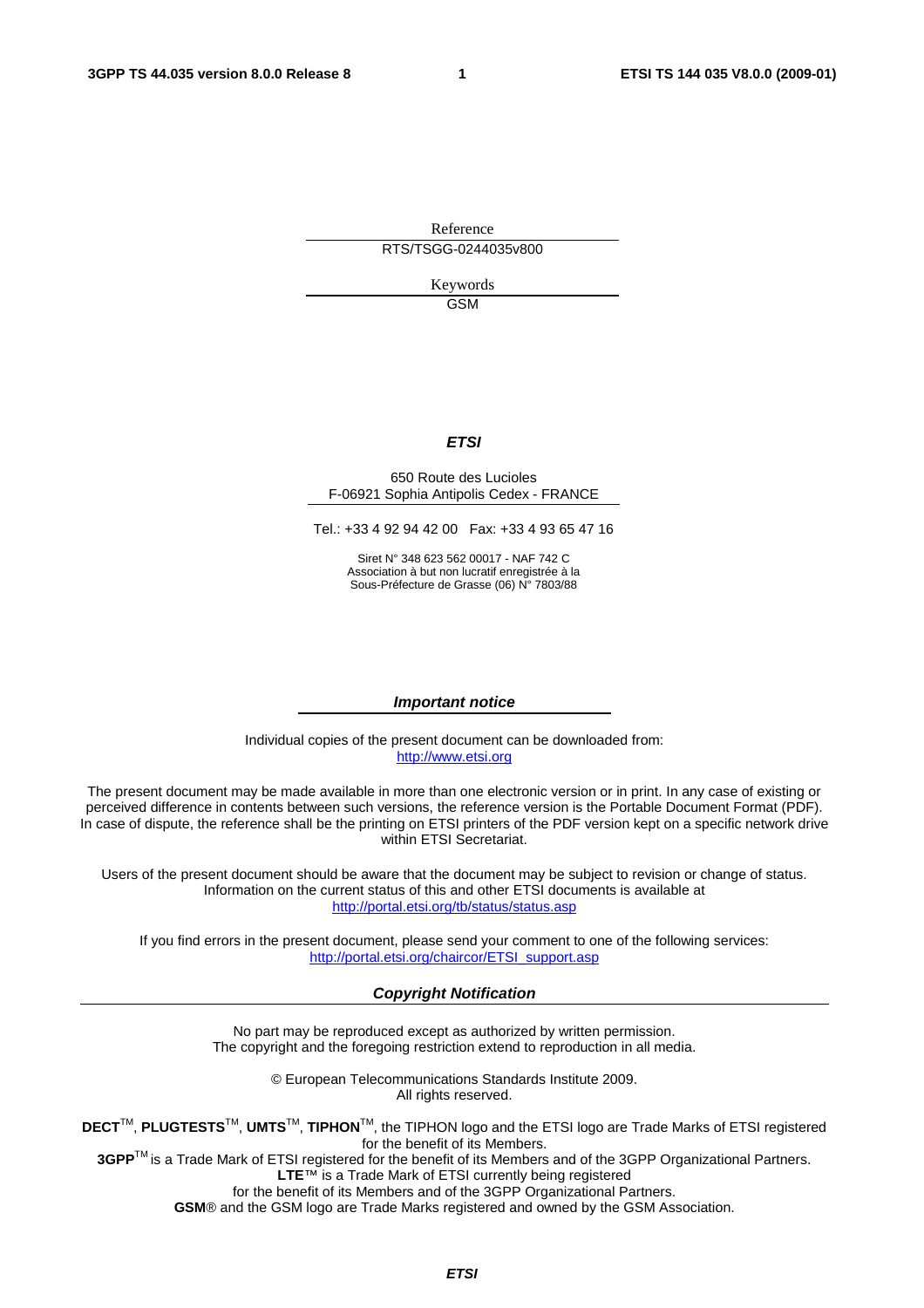# Intellectual Property Rights

IPRs essential or potentially essential to the present document may have been declared to ETSI. The information pertaining to these essential IPRs, if any, is publicly available for **ETSI members and non-members**, and can be found in ETSI SR 000 314: *"Intellectual Property Rights (IPRs); Essential, or potentially Essential, IPRs notified to ETSI in respect of ETSI standards"*, which is available from the ETSI Secretariat. Latest updates are available on the ETSI Web server ([http://webapp.etsi.org/IPR/home.asp\)](http://webapp.etsi.org/IPR/home.asp).

Pursuant to the ETSI IPR Policy, no investigation, including IPR searches, has been carried out by ETSI. No guarantee can be given as to the existence of other IPRs not referenced in ETSI SR 000 314 (or the updates on the ETSI Web server) which are, or may be, or may become, essential to the present document.

# Foreword

This Technical Specification (TS) has been produced by ETSI 3rd Generation Partnership Project (3GPP).

The present document may refer to technical specifications or reports using their 3GPP identities, UMTS identities or GSM identities. These should be interpreted as being references to the corresponding ETSI deliverables.

The cross reference between GSM, UMTS, 3GPP and ETSI identities can be found under [http://webapp.etsi.org/key/queryform.asp.](http://webapp.etsi.org/key/queryform.asp)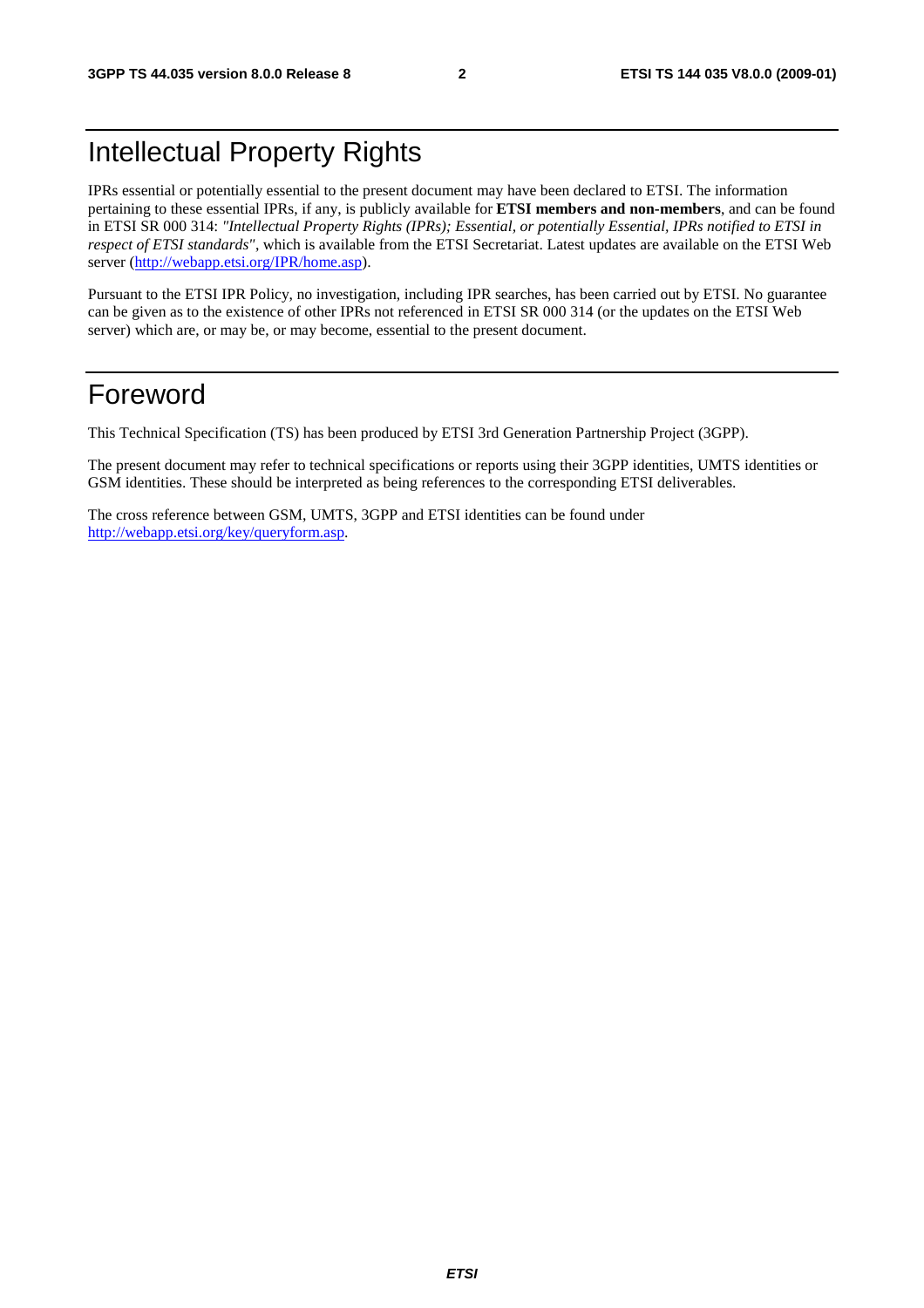$\mathbf{3}$ 

# Contents

| 1         |                               |                                                             |  |
|-----------|-------------------------------|-------------------------------------------------------------|--|
| 2         |                               |                                                             |  |
|           |                               |                                                             |  |
| 3<br>3.1  |                               |                                                             |  |
| 3.2       |                               |                                                             |  |
|           |                               |                                                             |  |
| 4<br>4.1  |                               |                                                             |  |
| 4.1.1     |                               |                                                             |  |
| 4.1.1.1   |                               |                                                             |  |
| 4.1.1.2   |                               |                                                             |  |
| 4.1.1.3   |                               |                                                             |  |
| 4.1.1.4   |                               |                                                             |  |
| 4.1.1.5   |                               |                                                             |  |
| 4.1.1.6   |                               |                                                             |  |
| 4.1.1.7   |                               |                                                             |  |
| 4.1.1.8   |                               |                                                             |  |
| 4.1.1.9   |                               |                                                             |  |
| 4.1.1.10  |                               |                                                             |  |
| 4.1.1.11  |                               |                                                             |  |
| 4.1.1.12  |                               |                                                             |  |
| 4.1.1.13  |                               |                                                             |  |
| 4.1.1.14  |                               |                                                             |  |
| 4.2       |                               |                                                             |  |
| 4.2.1     |                               |                                                             |  |
| 4.2.1.1   |                               |                                                             |  |
| 4.2.1.1.1 |                               |                                                             |  |
| 4.2.1.1.2 |                               |                                                             |  |
|           |                               |                                                             |  |
| 4.2.1.1.3 |                               |                                                             |  |
| 4.2.1.1.4 |                               |                                                             |  |
| 4.2.1.1.5 |                               |                                                             |  |
| 4.2.1.1.6 |                               |                                                             |  |
| 4.2.1.1.7 |                               |                                                             |  |
| 4.2.1.1.8 |                               |                                                             |  |
| 4.2.1.2   |                               |                                                             |  |
| 4.2.1.3   |                               |                                                             |  |
|           | <b>Annex A (informative):</b> | Overview of Broadcast Assistance for E-OTD and GPS26        |  |
| A.1       |                               |                                                             |  |
| A.2       |                               |                                                             |  |
| A.3       |                               |                                                             |  |
| A.4       |                               |                                                             |  |
|           | <b>Annex B</b> (informative): | <b>Example of E-OTD Assistance Data Broadcast Message29</b> |  |
|           | <b>Annex C</b> (informative): | <b>Example of GPS Assistance Data Broadcast Message33</b>   |  |
|           | <b>Annex D</b> (informative): |                                                             |  |
|           |                               |                                                             |  |
|           |                               |                                                             |  |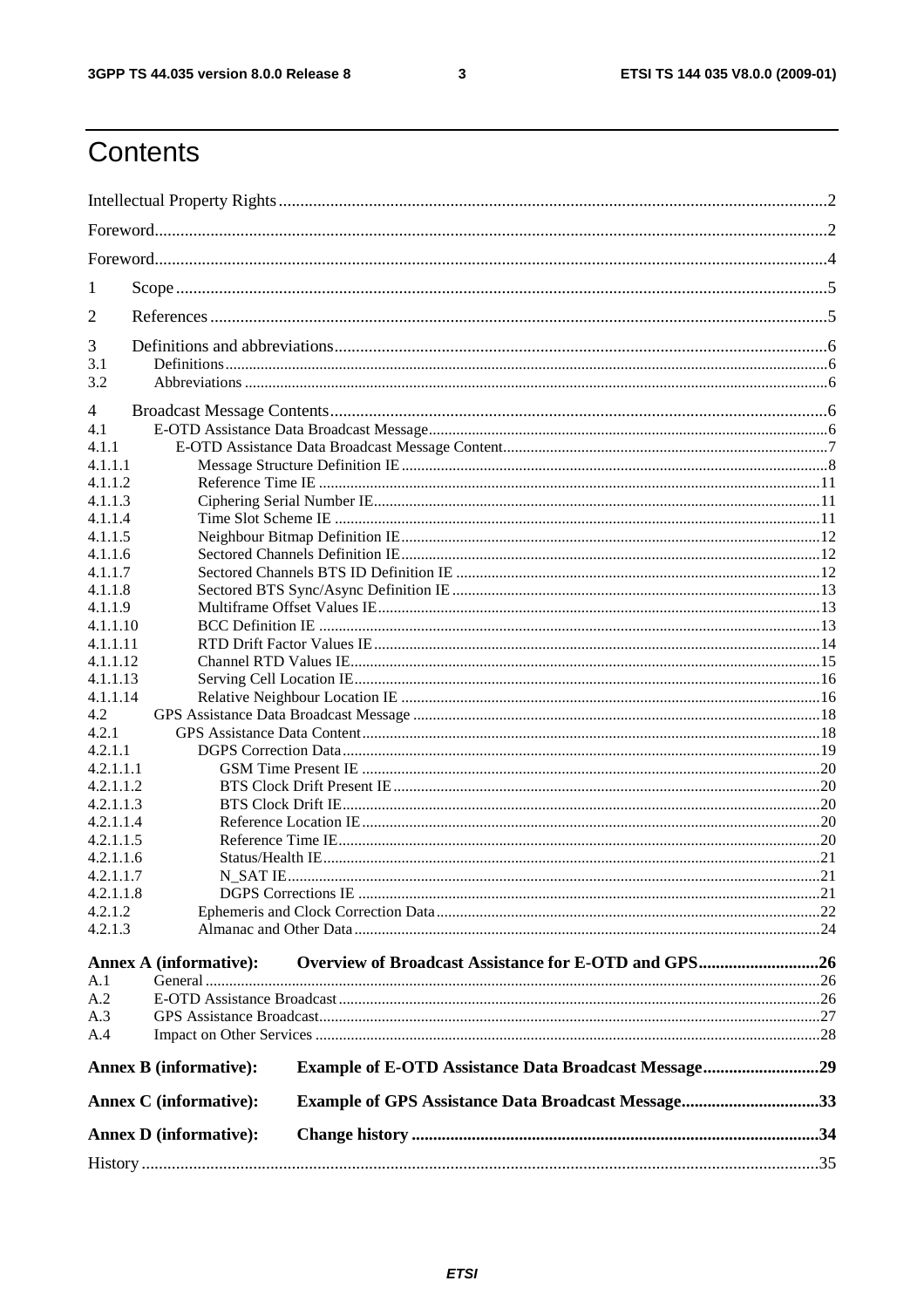# Foreword

This Technical Specification has been produced by the 3<sup>rd</sup> Generation Partnership Project (3GPP).

The present document defines the contents of LCS assistance data broadcast messages from the Serving Mobile Location Centre (SMLC) and the Mobile Station (MS).

The contents of the present document are subject to continuing work within the TSG and may change following formal TSG approval. Should the TSG modify the contents of the present document, it will be re-released by the TSG with an identifying change of release date and an increase in version number as follows:

Version x.y.z

where:

- x the first digit:
	- 1 presented to TSG for information;
	- 2 presented to TSG for approval;
	- 3 or greater indicates TSG approved document under change control.
- y the second digit is incremented for all changes of substance, i.e. technical enhancements, corrections, updates, etc.
- z the third digit is incremented when editorial only changes have been incorporated in the document.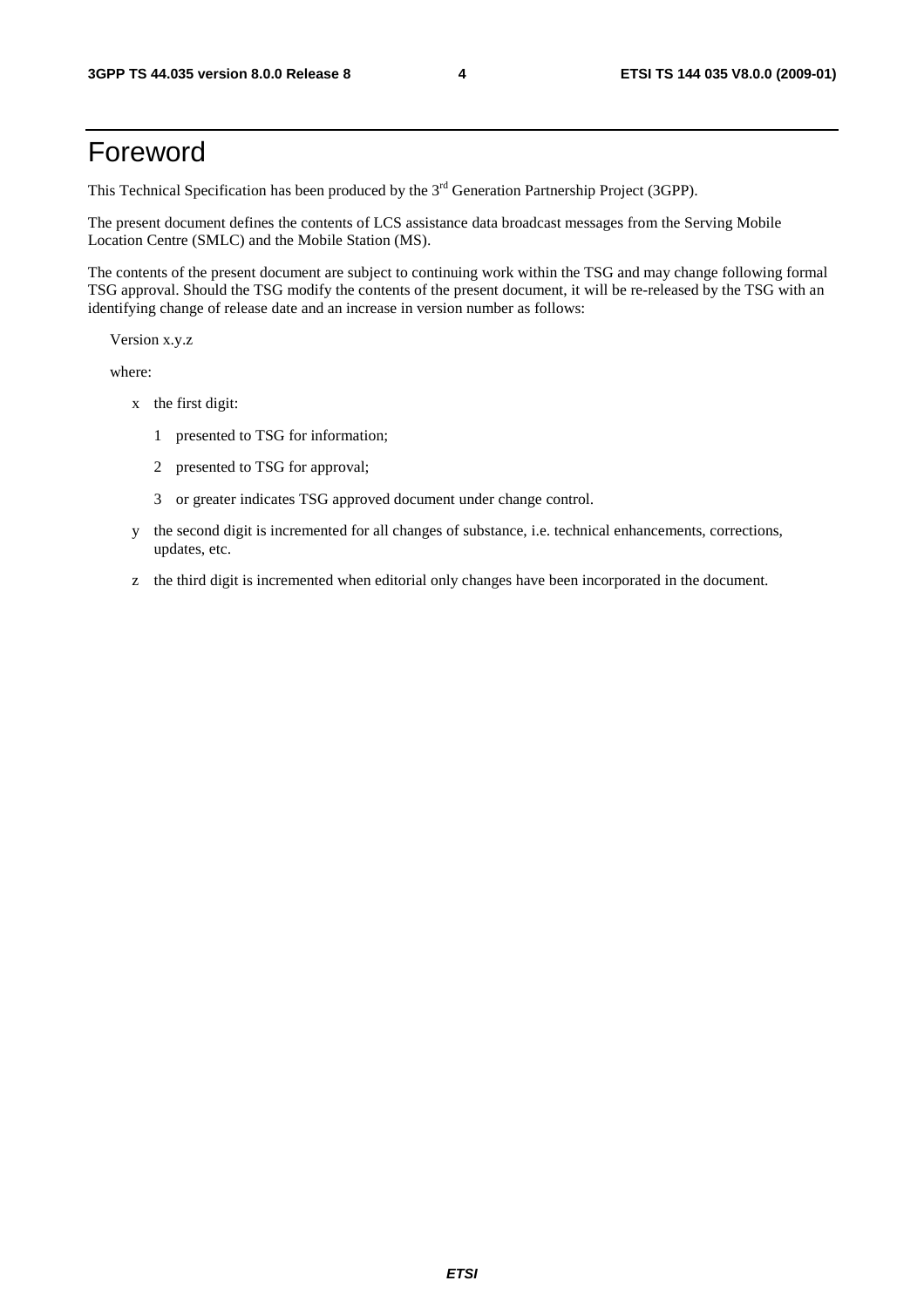# 1 Scope

The present document contains the content of messages necessary for support of MS Based location service operation on the mobile radio interface layer 3.

# 2 References

The following documents contain provisions which, through reference in this text, constitute provisions of the present document.

- References are either specific (identified by date of publication, edition number, version number, etc.) or non-specific.
- For a specific reference, subsequent revisions do not apply.
- For a non-specific reference, the latest version applies. In the case of a reference to a 3GPP document (including a GSM document), a non-specific reference implicitly refers to the latest version of that document *in the same Release as the present document*.

| $[1]$  | 3GPP TR 21.905: "Vocabulary for 3GPP Specifications".                           |
|--------|---------------------------------------------------------------------------------|
| $[2]$  | Void.                                                                           |
| $[3]$  | Void.                                                                           |
| $[4]$  | Void.                                                                           |
| $[5]$  | Void"                                                                           |
| [6]    | 3GPP TS 23.041: "Technical realization of Cell Broadcast Service (CBS)".        |
| $[7]$  | Void.                                                                           |
| [8]    | Void.                                                                           |
| [9]    | Void.                                                                           |
| $[10]$ | Void.                                                                           |
| $[11]$ | Void.                                                                           |
| $[12]$ | Void.                                                                           |
| $[13]$ | Void.                                                                           |
| $[14]$ | Void.                                                                           |
| $[15]$ | RTCM-SC104: "RTCM Recommended Standards for Differential GNSS Service (v.2.2)". |
| $[16]$ | ICD-GPS-200: "Navstar GPS Space Segment / Navigation User Interfaces".          |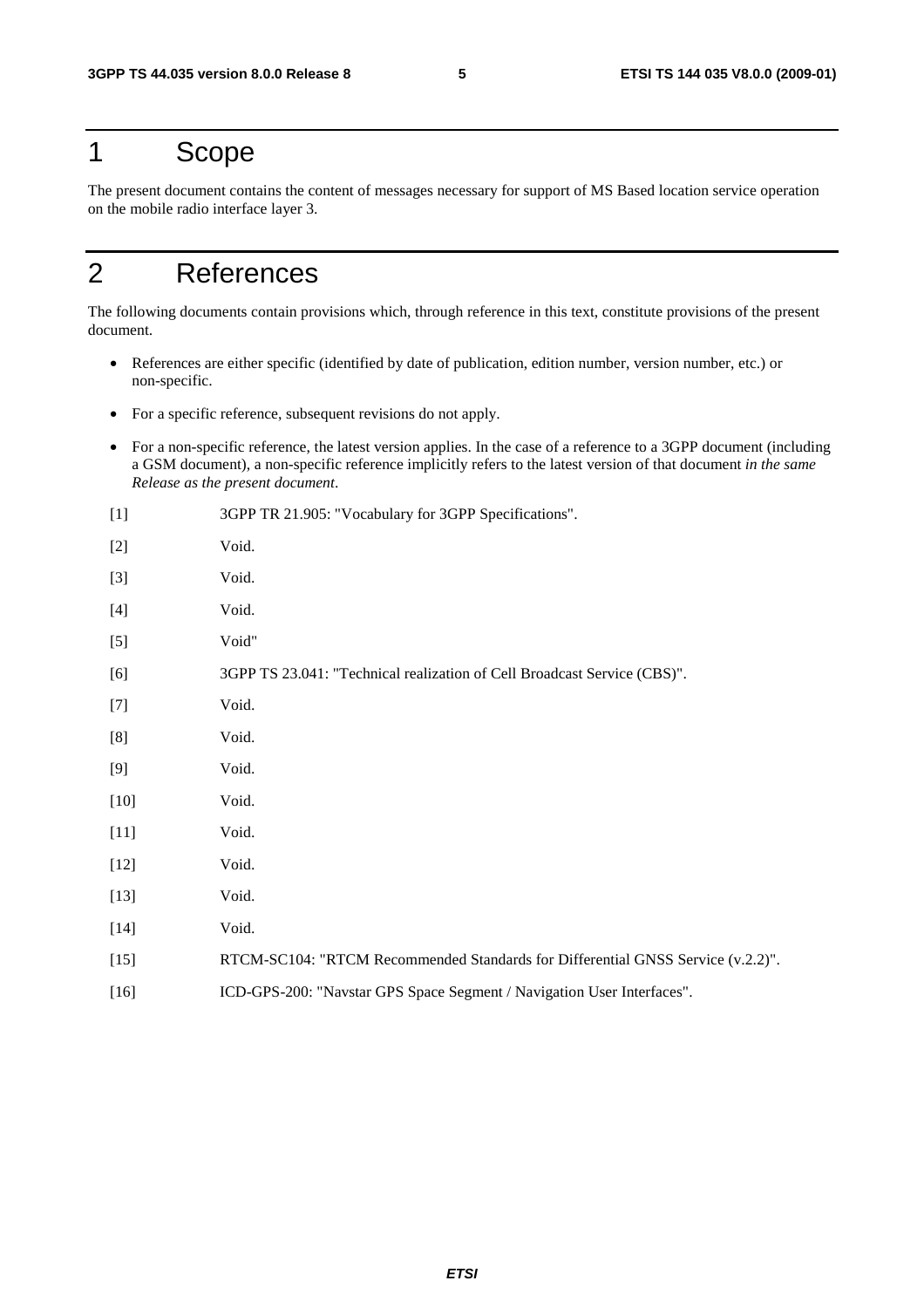# 3 Definitions and abbreviations

# 3.1 Definitions

For the purposes of the present document, the following terms and definitions apply:

**E-OTD Assistance Data Message:** contains the RTD and BTS coordinates of the neighbours that should be used in E-OTD measurements. This E-OTD Assistance Data is broadcasted using CBCH channel using SMSCB DRX service. The reception of this broadcast message enables MS to calculate its own location.

**GPS Assistance Data Message:** contains GPS differential corrections. The reception of this broadcast message enables MS to have calculate more accurate location estimate.

# 3.2 Abbreviations

For the purposes of the present document, the abbreviations given in 3GPP TR 21.905 apply.

# 4 Broadcast Message Contents

This clause describes the LCS Assistance Data messages to be broadcasted in SMSCB message's content part over CBCH channel using SMSCB DRX service. The rules and contets are described so that SMLC is able to construct the message as well as MS is able to process the received message. The E-OTD Assistance Data message contains RTD and BTS coordinate information and GPS Assistance Data contains GPS Differential Correction data, Emphemeris and Clock Correction Data and Almanac and Other Data.

# 4.1 E-OTD Assistance Data Broadcast Message

The E-OTD Assistance Data message contents are defined in this clause. The E-OTD Assistance Data message is built so that it has always a fixed length and some of the information elements are scalable according to the amount of neighbours and the amount of sectored channels. The information elements are in the order which is described in subclause 4.1.1 and no spare bits are allowed between elements. The MSB bits of the information elements are presented always first and if boundary of the octet divides the information element then the LSB part of the information element continues in the LSB part of the next octet (figure 1). Example of E-OTD Assistance Data Broadcast Message is in annex B. The channel to broadcast the E-OTD Assistance Data message is CBCH over which the SMSCB DRX service is used. One SMSCB message has fixed information data length of 82 octets and the purpose is always to use the whole fixed length message capacity for the message. MS can identify the LCS SMSCB message with E-OTD Message Identifier declared in 3GPP TS 23.041.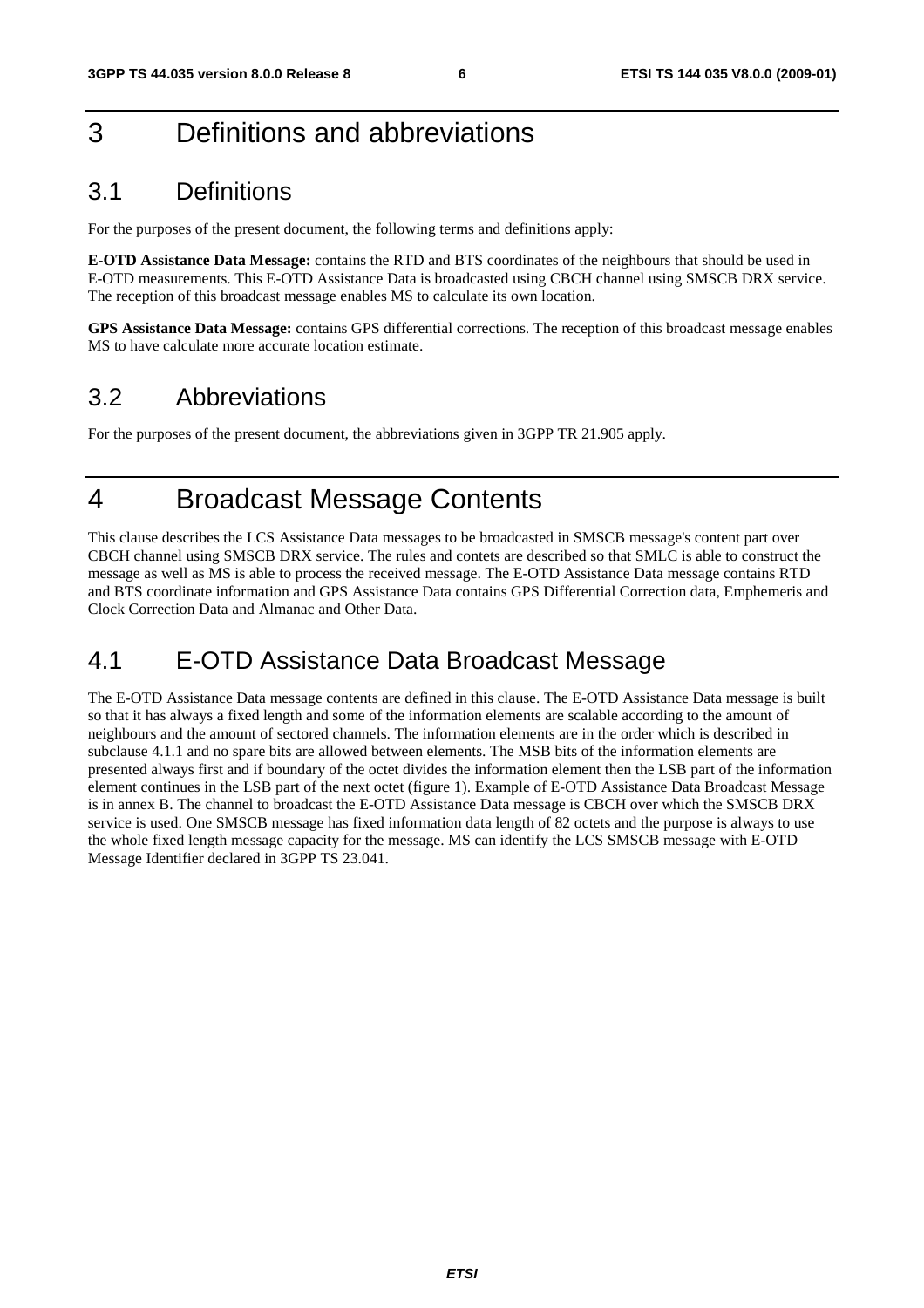

**Figure 1: Information element bit mapping to the broadcast message** 

# 4.1.1 E-OTD Assistance Data Broadcast Message Content

The Broadcast Assistance Data is a point-to-multipoint message from the GSM Network to the MSs. This message gives assistance data to the MS for performing E-OTD measurements and calculating its own position. It contains the following information elements. The information elements are always in the order described in table 1. The ciphered part of message is end of message and indicated with grey shading in table 1.

| <b>Information element</b>             | <b>Type/Reference</b>                            | <b>Presence</b> |
|----------------------------------------|--------------------------------------------------|-----------------|
| Message Structure Definition           | Message Structure<br>Definition 4.1.1.1          | M               |
| Reference Time                         | Reference Time 4.1.1.2                           | М               |
| <b>Ciphering Serial Number</b>         | <b>Ciphering Serial</b><br>Number 4.1.1.3        | C               |
| <b>Time Slot Scheme</b>                | <b>Time Slot</b><br>Scheme 4.1.1.4               | М               |
| Neighbour Bitmap Definition            | Neighbour<br>BitmapDefinition 4.1.1.5            | C               |
| <b>Sectored Channels Definition</b>    | <b>Sectored Channels</b><br>Definition 4.1.1.6   | C               |
| Sectored Channels BTS ID<br>Definition | Sectored Channel's BTS<br>ID Definition 4.1.1.7  | C               |
| Sectored BTS Sync/Async<br>Definition  | Sectored BTS<br>Sync/Async<br>Definition 4.1.1.8 | C               |
| 51 Multiframe Offset Values            | 51 Multiframe Offset<br>Values 4.1.1.9           | M               |
| <b>BCC Definition</b>                  | BCC Definition 4.1.1.10                          | М               |
| <b>RTD Drift Factor Values</b>         | <b>RTD Drift Factor</b><br>Values 4.1.1.11       | C               |
| <b>Channel RTD Values</b>              | Channel RTD<br>Values 4.1.1.12                   | C               |
| Serving Cell Location                  | Serving Cell<br>Location 4.1.1.13                | M               |
| Relative Neighbour Location Values     | Relative Neighbour<br>Location Values 4.1.1.14   | М               |

**Table 1: E-OTD Assistance Data Broadcast Message Content**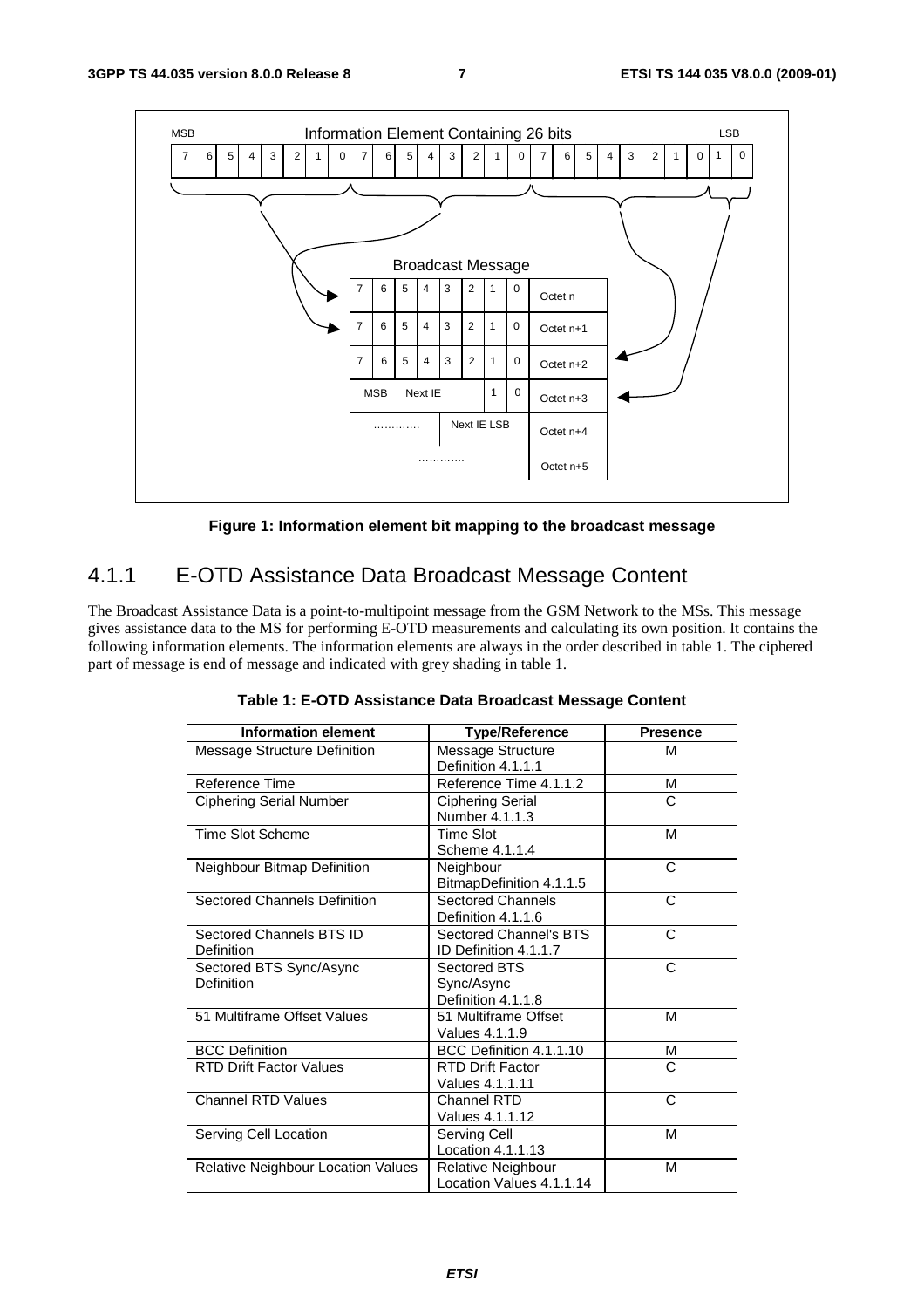## 4.1.1.1 Message Structure Definition IE

This IE contains the definition of this broadcast message. The length of this IE is 19 bits and it is mandatory. This IE contains the following bits.

| <b>Bit</b>              | <b>Bit order</b><br>in field | <b>Definition</b>                |
|-------------------------|------------------------------|----------------------------------|
| 1                       | <b>LSB</b>                   |                                  |
| $\overline{\mathbf{c}}$ |                              | Neighbour List Map (bits 2-0)    |
| 3                       | MSB                          |                                  |
| $\overline{4}$          | <b>LSB</b>                   |                                  |
| $\overline{5}$          |                              | Accuracy Range (bits 2-0)        |
| 6                       | <b>MSB</b>                   |                                  |
| 7                       |                              | Ciphering Key Flag               |
| 8                       |                              | Cipher On/Off                    |
| 9                       |                              | Sector Ind                       |
| 10                      |                              | RTD Range                        |
| 11                      | <b>LSB</b>                   |                                  |
| 12                      | <b>MSB</b>                   | RTD Accuracy (bits 1-0)          |
| 13                      |                              | <b>RTD Drift Factors Present</b> |
| 14                      |                              | RTDs Present                     |
| 15                      | <b>LSB</b>                   |                                  |
| 16                      |                              |                                  |
| 17                      |                              |                                  |
| 18                      |                              | Number of Neighbours (bits 4-0)  |
| 19                      | MSB                          |                                  |

#### **Table 2: Message Structure Definition**

The first three octets upto bit 3 in octet 3 in the broadcast message's content part containing the Message Structure Definition IE look always as follows.

|                                                |                            | 6                      |                                       |                                     |                                           |               |                    |
|------------------------------------------------|----------------------------|------------------------|---------------------------------------|-------------------------------------|-------------------------------------------|---------------|--------------------|
| <b>Cipher</b><br>On/Off                        | Cipher-<br>ing Key<br>Flag |                        | <b>Accuracy Range</b><br>$(bits 2-0)$ |                                     | <b>Neighbour List Map</b><br>$(bits 2-0)$ |               | Octet1             |
| Number of<br><b>Neighbours</b><br>$(bits 4-3)$ |                            | <b>RTDs</b><br>Present | <b>RTD</b><br><b>Drift</b><br>Factors | <b>RTD Accuracy</b><br>$(bits 1-0)$ | <b>RTD</b><br>Range                       | Sector<br>Ind | Octet <sub>2</sub> |
| (Next IE)                                      |                            |                        | Present                               |                                     | Number of Neighbours (bits 2-0)           |               | Octet <sub>3</sub> |

The definitions of each structure item is declared below:

#### **Neighbour List Map**

These bits define in which order the neighbours in the System Information Neighbour List (max 32 neighbours) are reported with the broadcast message.

- The Neighbour List Map will also affect the amount of bits that can be used for Relative Neighbour Location Value definitions.
- This Broadcast Assistance Data message is always referring to the neighbour BTSs included in the System Information Neighbour List which is received in idle state from BCCH. The E-OTD broadcast message does not allow the possibility for delivering assistance data for other BTSs (outside the the System Information Neighbour List.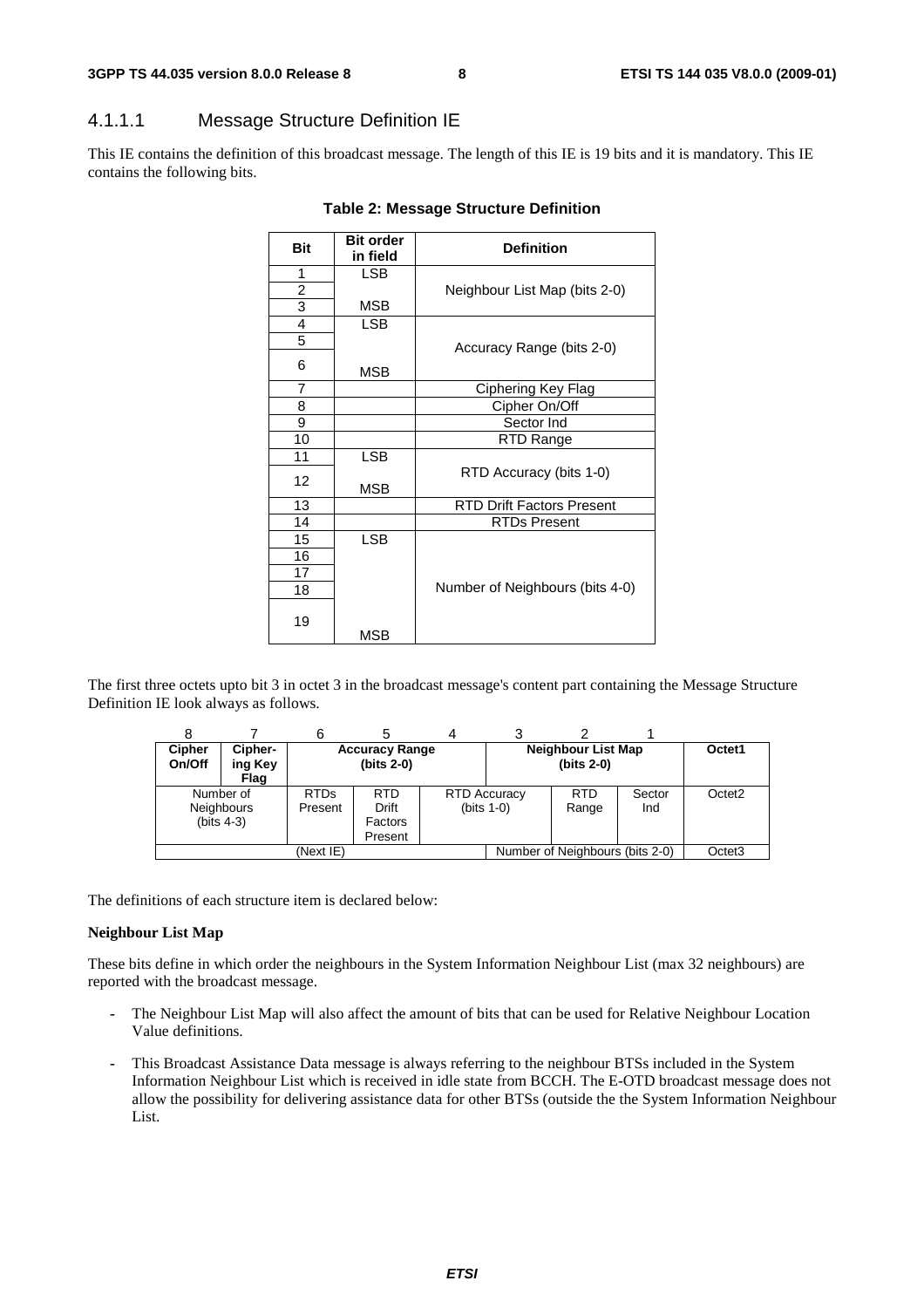|  | <b>Definition</b>                      |  |  |  |
|--|----------------------------------------|--|--|--|
|  | All Neigbours from neighbour list      |  |  |  |
|  | Even Neighbours from neighbour list    |  |  |  |
|  | Odd Neighbours from neighbour list     |  |  |  |
|  | $1^{\text{st}}$ & $1^{\text{st}}$ +n*3 |  |  |  |
|  | $2^{nd}$ & $2^{nd}$ +n*3               |  |  |  |
|  | $3^{rd}$ & $3^{rd}$ +n*3               |  |  |  |
|  | Neighbour Bitmap Definition            |  |  |  |
|  | Spare                                  |  |  |  |

**Table 3: Neighbour List Map** 

- All Neighbours means all the neighbours from System Information Neighbour list (max 32 neighbours) are reported in this broadcast message (1 broadcast message).
- Even/Odd neighbours from neighbour list means the even/odd list entries in the System Information Neighbour List are reported in this broadcast message (two broadcast messages needed).
- $1^{st}$  &  $1^{st}$  + n\*3 means that  $1^{st}$ ,  $4^{th}$ ,  $7^{th}$ ,  $10^{th}$ , ...,  $31^{st}$  (max 11 neighbours) will be reported in this broadcast message (1/3 of total broadcast).
- $2^{nd}$  &  $2^{nd}$ +n\*3 means that  $2^{nd}$ ,  $5^{th}$ ,  $8^{th}$ ,  $11^{th}$ , …,  $32^{nd}$  (max 11 neighbours) will be reported in this broadcast message (2/3 of total broadcast).
- $3^{\text{rd}}$  &  $3^{\text{rd}}+n*3$  means that  $3^{\text{rd}}, 6^{\text{th}}, 9^{\text{th}}, 12^{\text{th}}, ..., 30^{\text{th}}$  (max 10 neighbours) will be reported in this broadcast message (3/3 of total broadcast).
- The 1<sup>st</sup> & 1<sup>st</sup>+n\*3, 2<sup>nd</sup> & 2<sup>nd</sup>+n\*3 and 3<sup>rd</sup> & 3<sup>rd</sup>+n\*3 means total 3 broadcast messages.
- Neighbour Bitmap Definition will define which neighbours are included into this broadcast message, see subclause 4.1.1.5.

#### **Accuracy Range**

The accuracy range declares the accuracy of the values in the Relative Neigbour Location Value IE. The accuracy range has the following information.

| 2 |  | <b>Definition</b> |  |  |  |  |
|---|--|-------------------|--|--|--|--|
|   |  | 5 km              |  |  |  |  |
|   |  | 10 km             |  |  |  |  |
|   |  | 15 km             |  |  |  |  |
|   |  | 20 km             |  |  |  |  |
|   |  | 30 km             |  |  |  |  |
|   |  | 45 km             |  |  |  |  |
|   |  | 60 km             |  |  |  |  |
|   |  | 120 km            |  |  |  |  |

#### **Table 4: Accuracy Range**

For example if there are 15 bits (1 sign bit and 14 value bits) reserved for Relative Neighbour North or East Value and the accuracy range is defined to be 20 km, then resolution of Relative Neighbour North or East Value is 0.6 m.

#### **Ciphering Key Flag**

The MS gets two (2) deciphering keys always with location update, a deciphering key that is time stamped to be current one and deciphering key that time stamped to be next one. Thus the MS has always two deciphering keys in memory. With this Ciphering Key Flag in this broadcast message the MS knows whether to use current/next deciphering key for deciphering the received broadcast message. The MS shall interpret this IE as follows:

- **Ciphering Key Flag**(previous message) = **Ciphering Key Flag**(this message) => Deciphering Key not changed.
- **Ciphering Key Flag**(previous message) <> **Cipher Key Flag**(this message) => Deciphering Key changed.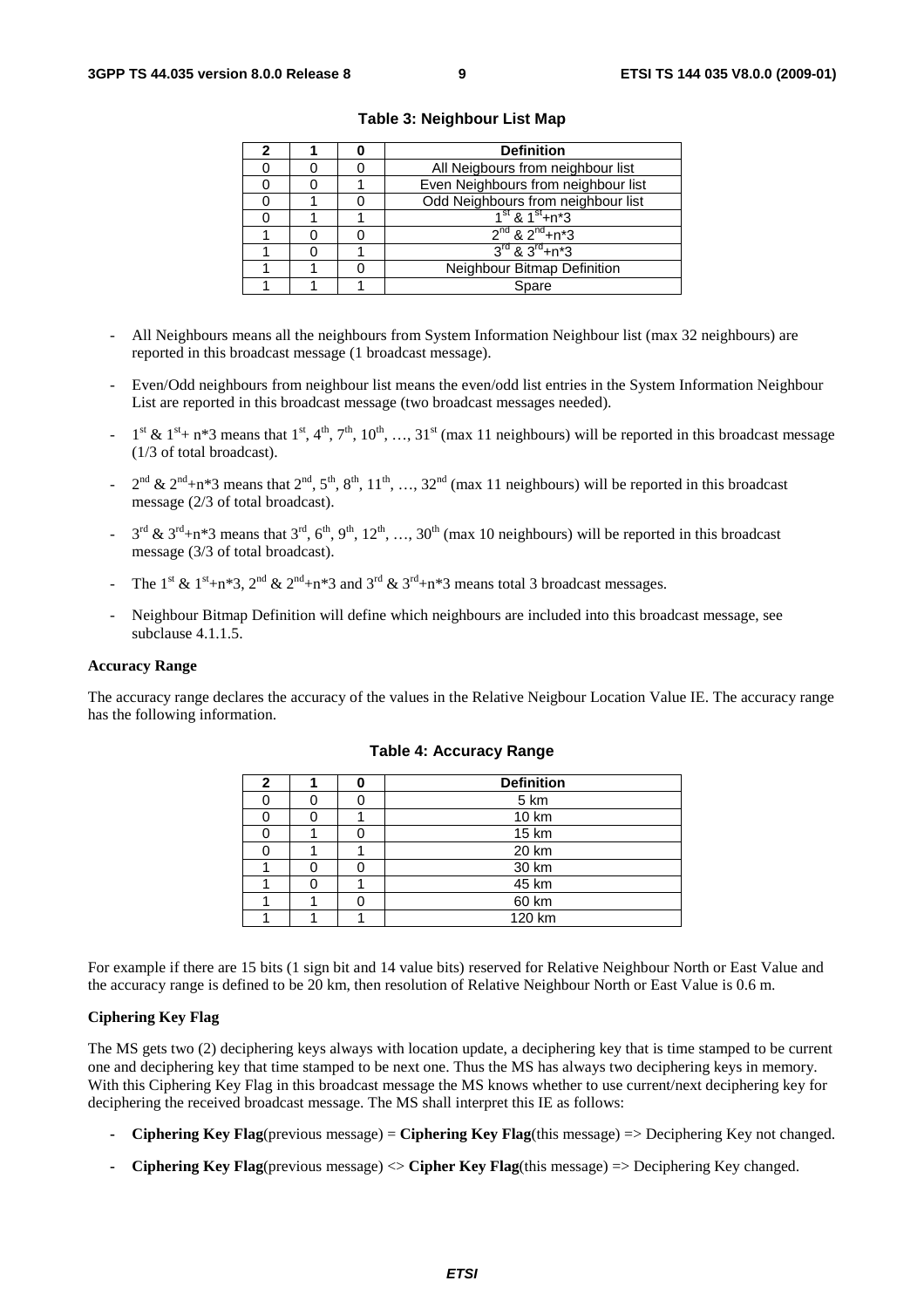#### **Cipher On/Off**

This bit indicates whether this broadcast message has been ciphered or not. The RTD Drift Factor Values IE, Channel RTD Values IE, Serving Cell Location IE and Relative Neighbour Location Values IE will be ciphered if ciphering is active.

- '0' Ciphering Off.
- '1' Ciphering On.

#### **Sector Ind**

This bit indicates whether this broadcast message contains BTS Sectored Cell information or not.

- '0' No Sector Information included.
- '1' Sector Information included.

#### **RTD Range**

This bit indicates whether the RTD value covers only one time slot period or 8 time slot period. This bit will affect the RTD field so that there will be need for 3 bits more for RTD if whole 8 time slot period need to be indicated with RTD value.

- '0' RTD value covers 1 time slot period.
- '1' RTD value covers 8 time slots period.

#### **RTD Accuracy**

This contains two bits, which define what will be the accuracy of RTD value in this broadcast message. The accuracy will be coded as follows.

|  | <b>Definition</b>  |  |  |  |  |
|--|--------------------|--|--|--|--|
|  | 1/16 bit accuracy  |  |  |  |  |
|  | 1/32 bit accuracy  |  |  |  |  |
|  | 1/64 bit accuracy  |  |  |  |  |
|  | 1/128 bit accuracy |  |  |  |  |

The RTD accuracy will affect the amount of bits needed to indicate the RTD value. The following table describes the accuracy related to needed bits.

| <b>Time Slots</b> | <b>Accuracy</b> | <b>Amount of Bits Needed</b> |
|-------------------|-----------------|------------------------------|
|                   | 1/16            | 12 bits                      |
|                   | 1/32            | 13 bits                      |
|                   | 1/64            | 14 bits                      |
|                   | 1/128           | 15 bits                      |
|                   | 1/16            | 15 bits                      |
| 8                 | 1/32            | 16 bits                      |
|                   | 1/64            | 17 bits                      |
|                   | 1/128           | 18 bits                      |

### **Table 6: Amount of RTD bits needed**

#### **RTD Drift Factors Present**

This bit indicates whether the RTD Drift Factors are present in this broadcast message. If RTDs Present bit indicates that the RTD Values are not included into this broadcast message, the state of this bit should be ignored and the RTD Drift Factors are not present in this broadcast message.

- '0' RTD Drift Factors are not present in the message.
- '1' RTD Drift Factors are present in the message.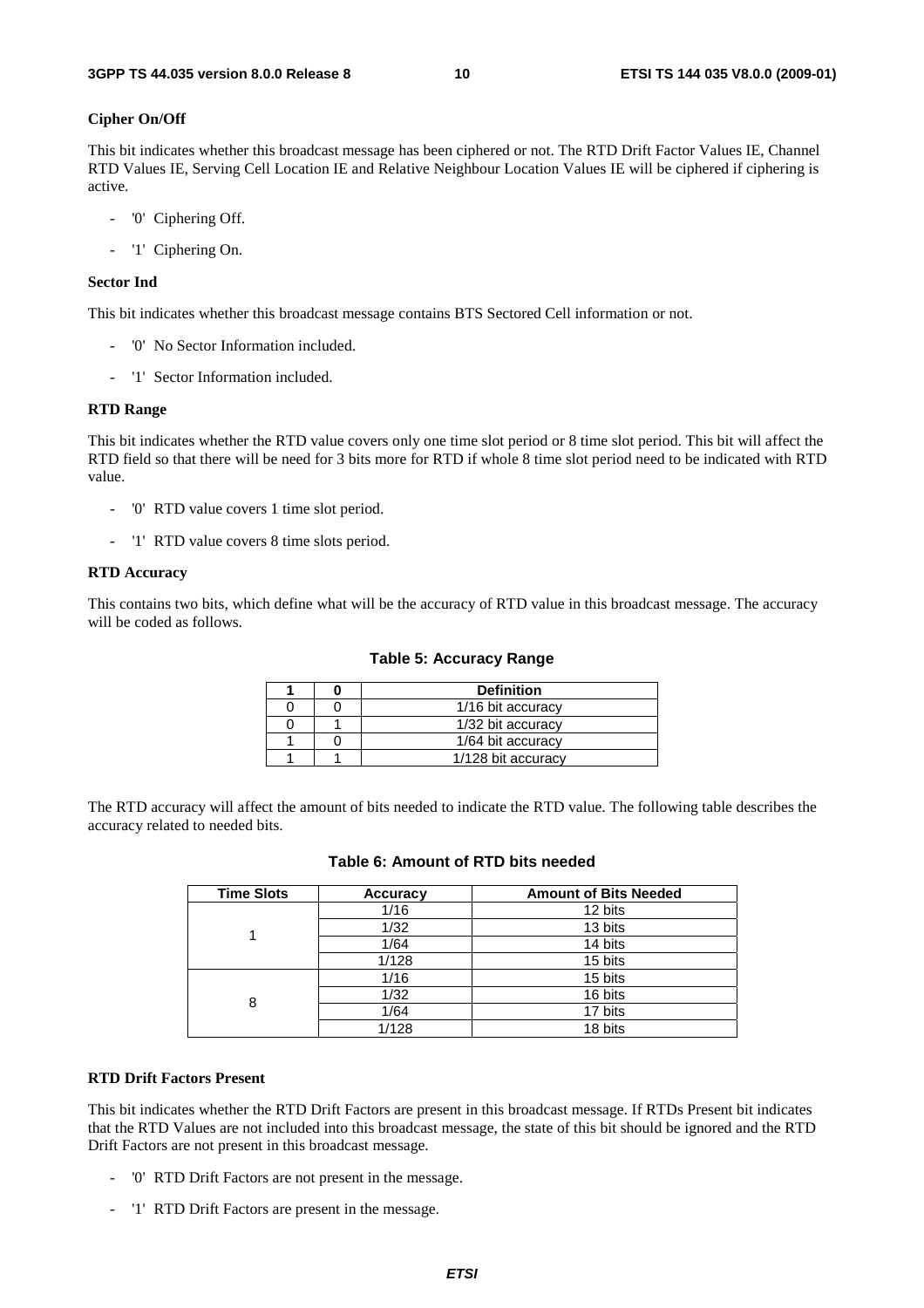#### **RTDs Present**

This bit indicates whether RTD Values IE is present in this broadcast or not.

- '0' RTD Values IE not present.
- '1' RTD Values IE present.

#### **Number of Neighbours**

These 5 bits are indicating the amount of neighbours are in System Information Neighbour List according to which this broadcast message was created. The number of neigbours indicated here makes sure that MS can decode back this broadcast message IEs as they were originally sended. If the MS has received different amount of neighbours in System Information Neighbour List than indicated in this field in broadcast message, the MS should ignore this broadcast message.

Range: 1 - 32 Neighbours.

### 4.1.1.2 Reference Time IE

The Reference Time IE gives information about the time when the RTD values in the broadcast message are calculated. The Reference Time IE contains the serving cell frame number modulo 131072 with 7 LSB bits omitted. The resolution of this Reference Time IE is thus 0.59 s. The Reference Time IE has 10 minutes periodicy. This IE is mandatory.

Range: 0 - 1023.

### 4.1.1.3 Ciphering Serial Number IE

The Ciphering Serial Number IE contains the serial number used in ciphering process of the broadcast message. The IE contains two octets, MSB part and LSB part. The serial number range is 0 - 65535. This IE is conditional and it is present only if the ciphering flag is active in Message Structure Definition IE.



| <b>MSB</b>                       |                                  |  |  |  |
|----------------------------------|----------------------------------|--|--|--|
| Ciphering Serial Number (8 bits) | Ciphering Serial Number (8 bits) |  |  |  |

### 4.1.1.4 Time Slot Scheme IE

This information element contains information about the serving cell channel and neighbour channel time slot scheme. The list starts with Serving Cell Channel and the rest of the list is in the same order as the neighbours in the System Information Neighbour List. For each list member there is one bit reserved to indicate whether the channel has 156.25 bits time slot duration or 156/157 bits time slot duration. This field is varying length depending on amount of neighbours of System Information Neighbour List (max 32) and maximum length of this IE is 33 bits (1+32 bits). The Serving Cell Channel time slot scheme is always indicated as the first (MSB) element of this field. This IE is mandatory.

- '0' 156.25 bits time slot duration.
- '1' 156/157 bits time slot duration.

#### **Table 8: Time Slot Scheme**

| <b>Serving Cell Ch (MSB)</b> | <b>Neigh Chlast</b> |   | <b>Neigh Ch<sub>3</sub></b> | Neigh Ch <sub>2</sub> | Neigh Ch <sub>1</sub> (LSB) |
|------------------------------|---------------------|---|-----------------------------|-----------------------|-----------------------------|
| 0/1                          | 0/1                 | . | 0/1                         | 0/1                   | 0/1                         |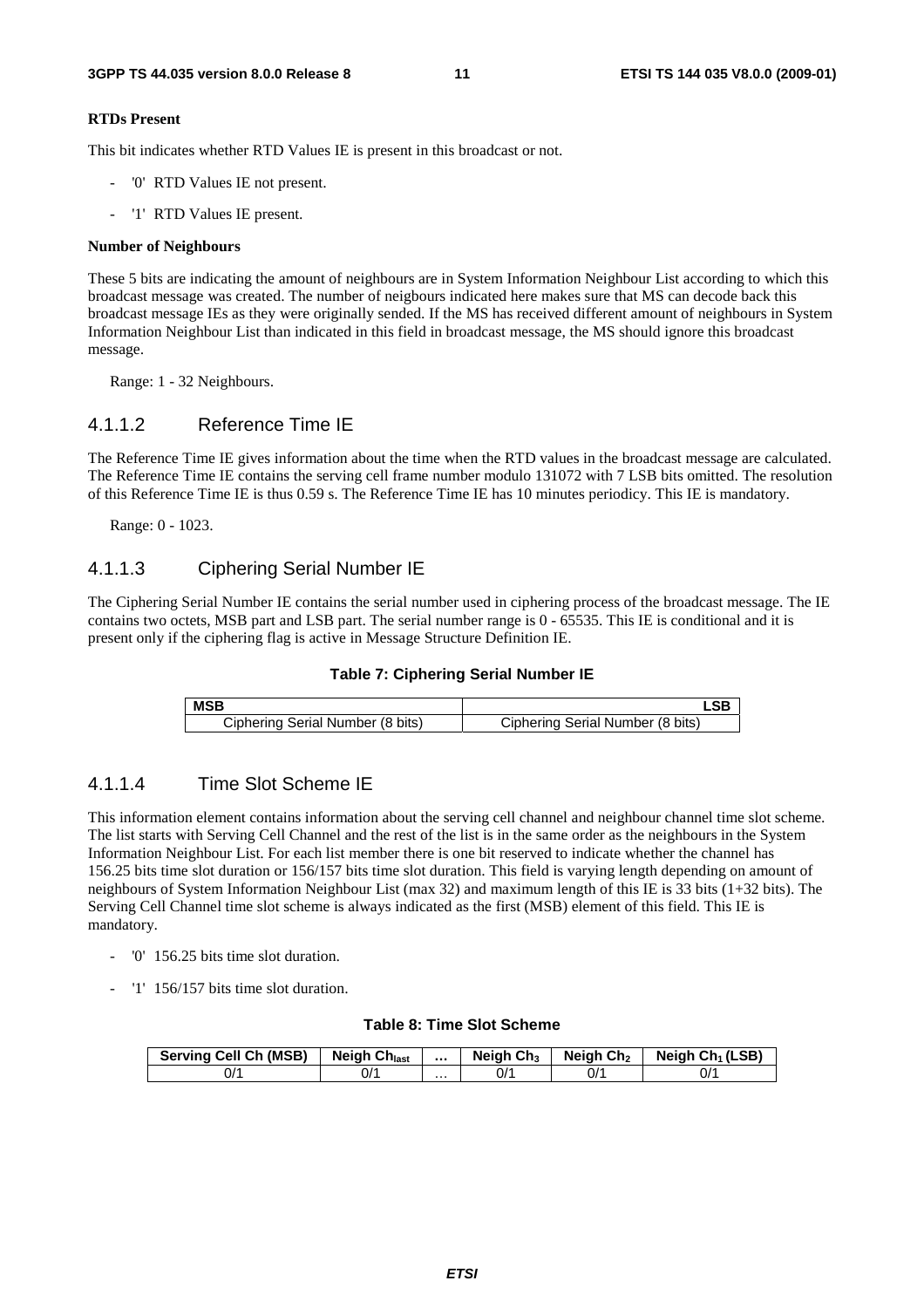### 4.1.1.5 Neighbour Bitmap Definition IE

This IE defines which neighbours from System Information Neighbour List are included in this message. The IE is conditional and included only if Message Structure Definition IE's Neighbour List Map indicates the use of this Neighbour Bitmap Definition. The list is in the same order as the neighbours in the System Information Neighbour List, the last member of the list presented as the MSB element of this field. For each Neighbour List channel number there is one bit reserved to indicate whether the neighbour is included into this broadcast message. This field is varying length depending on the amount of neighbours of System Information Neighbour List (max 32) and maximum length of this IE is 32 bits.

- '0' Neighbour not included into this broadcast message.
- '1' Neighbour included into this broadcast message.

#### **Table 9: Neighbour Bitmap Definition**

| <b>Neigh Ch<sub>last</sub></b> (MSB) |   | Neigh $Ch3$ | Neigh Ch <sub>2</sub> | Neigh $Ch_1(LSB)$ |
|--------------------------------------|---|-------------|-----------------------|-------------------|
| J'                                   | . |             | J/'                   |                   |

### 4.1.1.6 Sectored Channels Definition IE

This information element defines which neighbours in System Information Neighbour List that are included in this broadcast message are belonging to sectored BTSs. This IE is conditional and included only if Message Structure Definition IE's Sector Indicator is active. This field is varying length depending on amount of neighbours included into this broadcast message (max 32) and the maximum length of this IE is 33 bits (1+32 bits). The Serving Cell Channel sector indication is always indicated in MSB of this field and the neighbours are in same order as the neighbours in the System Information Neighbour List.

- '0' Channel not included to sectored BTS.
- '1' Channel included to sectored BTS.

#### **Table 10: Sectored Channels Definition**

| <b>Serving Ch (MSB)</b> | <b>Neigh Chlast</b> |   | Neigh $Ch3$ | Neiah Ch2 | Neigh $Ch_1(LSB)$ |
|-------------------------|---------------------|---|-------------|-----------|-------------------|
| J/'                     | ^/(                 | . |             | 0'        | ^/0               |

### 4.1.1.7 Sectored Channels BTS ID Definition IE

This information element defines what sectored channels are at the same BTS. The indication is done with three bits for each neighbour channel that is indicated to belong to sectored BTS (definition in Sectored Channels Definition IE). Belonging to the same BTS site is indicated with the same three bit binary ID, maximum 8 sectored BTS groups can be identified. This field is varying length depending on amount of sectored BTS in this broadcast message (max 33\*3 bits = 99 bits when all 32 neighbours and the serving cell channel are belonging to some sector). This field follows the order of channels that have indicated to be belonging to sectored BTS in Sectored Channels Definition starting from the MSB. This IE is conditional and included only if Message Structure Definition IE's Sector Ind is active.

#### **Table 11: Sectored Channels BTS ID Definition**

| 2 |  | <b>Definition</b> |  |
|---|--|-------------------|--|
|   |  | Sectored BTS ID1  |  |
|   |  | Sectored BTS ID2  |  |
|   |  | Sectored BTS ID3  |  |
|   |  | Sectored BTS ID4  |  |
|   |  | Sectored BTS ID5  |  |
|   |  | Sectored BTS ID6  |  |
|   |  | Sectored BTS ID7  |  |
|   |  | Sectored BTS ID8  |  |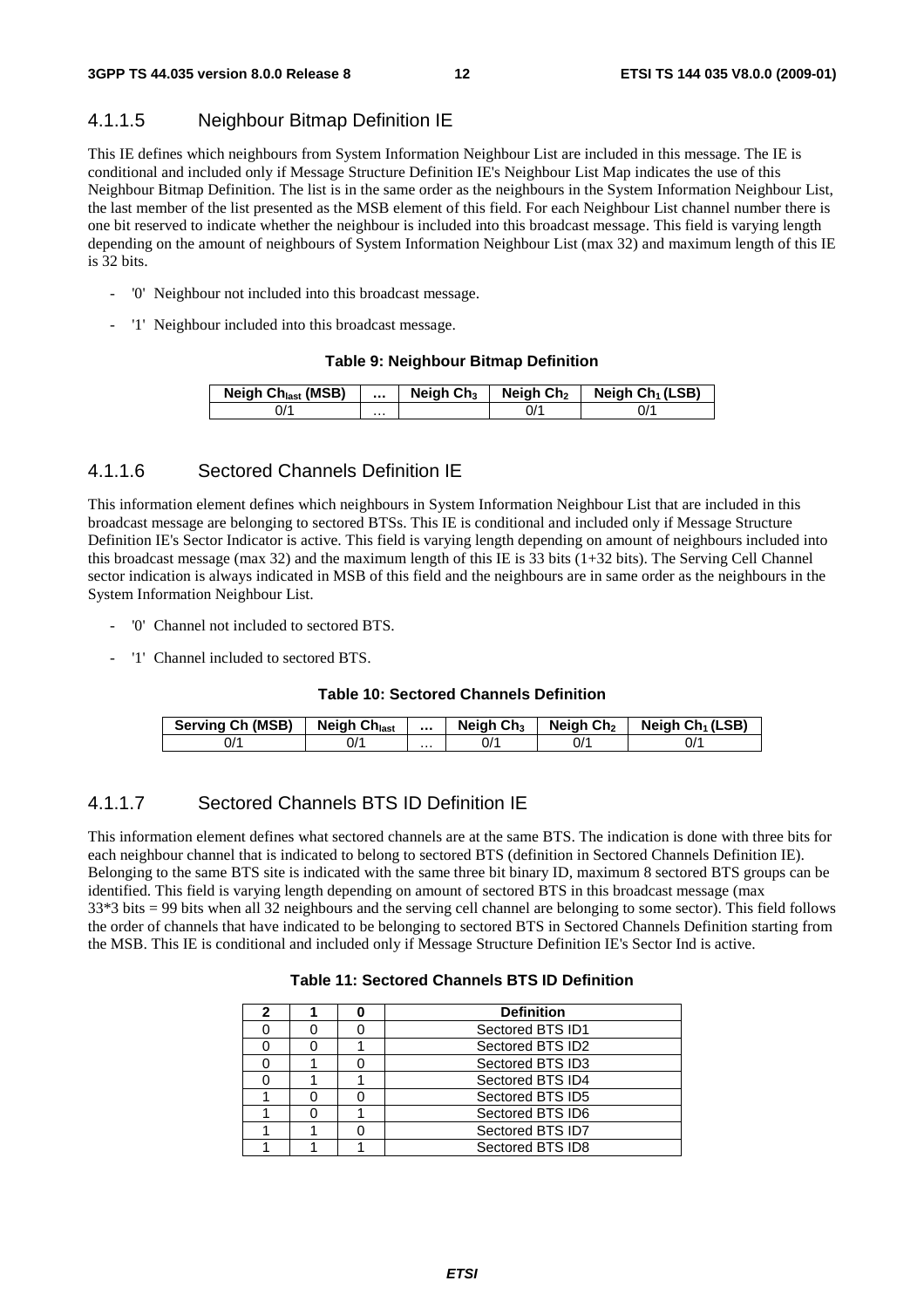| Indicated<br><b>Sectored</b><br>Serving<br><b>Channel (MSB)</b> | <b>Indicated</b><br><b>Sectored</b><br><b>Neighbour</b> <sub>last</sub> |          | <b>Indicated</b><br><b>Sectored</b><br>Neighbour <sub>3</sub> | Indicated<br><b>Sectored</b><br>Neighbour <sub>2</sub> | Indicated<br><b>Sectored</b><br>Neighbour <sub>1</sub><br>(LSB) |
|-----------------------------------------------------------------|-------------------------------------------------------------------------|----------|---------------------------------------------------------------|--------------------------------------------------------|-----------------------------------------------------------------|
| Sec. BTS ID X                                                   | Sec. BTS ID X                                                           |          | Sec. BTS ID X                                                 | Sec. BTS ID X                                          | Sec. BTS ID X                                                   |
| (3 bits)                                                        | (3 bits)                                                                | $\cdots$ | (3 bits)                                                      | (3 bits)                                               | $(3 \text{ bits})$                                              |

**Table 12: Sectored Channels BTS ID Definition** 

### 4.1.1.8 Sectored BTS Sync/Async Definition IE

This information element defines whether the indicated sectored BTS site contains synchronized or asynchronized channels. The sync/async is informed with one bit per sectored BTS ID. This field follows the order of IDs in Sectored Channels BTS ID Definition. This field is varying length depending on amount of sectored BTS ID in this broadcast message (max 8 bits). This IE is conditional and is included only if Message Structure Definition IE's Sector Ind is active.

- '0' Sectored BTS contains async channels.
- '1' Sectored BTS contains sync channels.

#### **Table 13: Sectored BTS Sync/Async Definition**

| Sec BTS <sub>Last</sub> (MSB) | $\cdots$ | Sec $BTS1D3$ | Sec $BTSID2$ | Sec $BTSID1$ (LSB) |
|-------------------------------|----------|--------------|--------------|--------------------|
|                               | .        |              |              | U/                 |

### 4.1.1.9 Multiframe Offset Values IE

This information element defines the neighbour channel's 51 Multiframe Values. The 51 Multiframe Offset Values are describing the offset value related to the Serving Cell 51 Multiframe Value. This field is needed when co-channels must be identified from the real neighbour channels (included into System Information Neighbour List). Each 51 Multiframe Offset Value is 6 bits long denoting the offset value to the Serving Cell 51 Multiframe number. The 51 Multiframe Offset Values must be declared to all neighbours in this broadcast message and the values are in the same order as the neighbours in the System Information Neighbour List. The maximum length of this IE is 192 bits (32\*6 bits). This IE is mandatory.

Range: 0 - 50 Frames

#### **Table 14: 51 Multiframe Offset Values IE**

| (MSB)<br>$\blacksquare$ Offset <sub>NbLast</sub><br>MF |   | MF Offset Nb3                 | MF Offset $_{Nb2}$              | (LSB)<br>MF Offset Nb1                |
|--------------------------------------------------------|---|-------------------------------|---------------------------------|---------------------------------------|
| <b>Offset</b><br>$(6 \text{ bits})$<br>Value .         | . | ⊖ (6 bits)<br>)ffset<br>value | <b>Offset</b><br>Value (6 bits) | bits)<br>(6<br><b>Offset</b><br>'alue |

### 4.1.1.10 BCC Definition IE

This information element defines the BBC (Base Station Color Code) values. The BCC is needed to know what training sequence is in use in the bursts in BCCH frequency. Each BCC is 3 bits long denoting the one of the 8 possible TSCs (Training Sequence Codes) possible to be used in bursts. BCC values must be declared to all neighbours in this message and the values are in the same order as the neighbours in the System Information Neighbour List. The maximum length of this IE is 96 bits (32\*3 bits). This IE is mandatory.

#### **Table 15: BCC Definition IE**

| <b>BCC<sub>NbLast</sub></b> (MSB) |          | <b>Bしし</b> №8          | $BCC_{Nh2}$                  | $BCCNb1$ (LSB)     |
|-----------------------------------|----------|------------------------|------------------------------|--------------------|
| BCC Value (3 bits)                | $\cdots$ | Value (3 bits)<br>BC:C | Value (3 bits)<br><b>BCC</b> | BCC Value (3 bits) |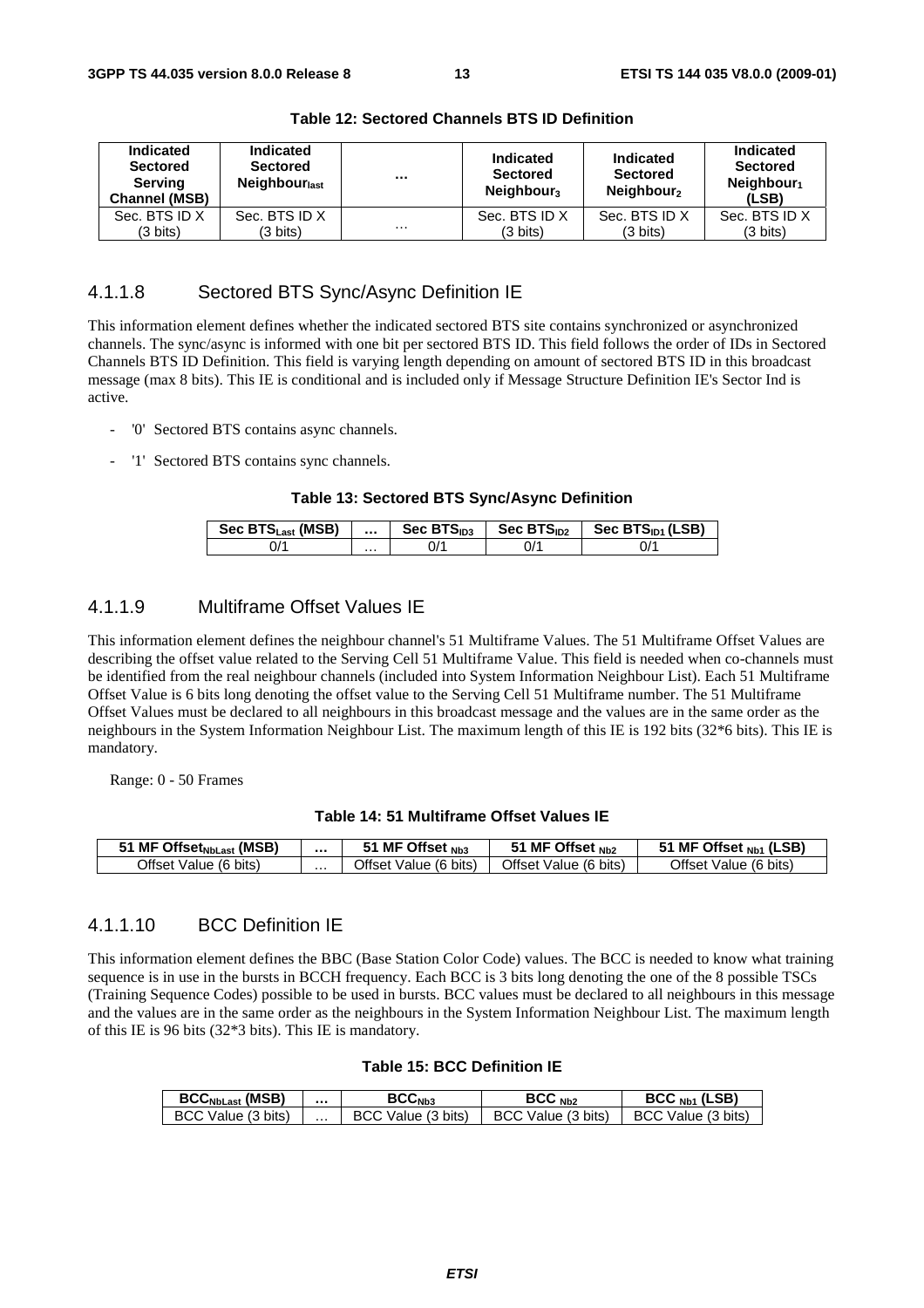### 4.1.1.11 RTD Drift Factor Values IE

This IE contains the drift factor values for the Channel RTD Values included into this broadcast message. The RTD Drift Factor Values indicate the RTD drift in meters per second. Positive and negative RTD Drift Factors can be indicated as well as no drift value. This information element is conditional and included if the RTD Drift Factors Present bit in the Message Structure Definition IE is active and the RTDs Present bit is active. The RTD Drift Factors are included into the broadcast message with same conditions and in same order than the Channel RTD Values which are described in Channel RTD Values IE section (subclause 4.1.1.12). This IE should be ciphered if the ciphering is active. Each RTD Drift Factor Value is 5 bits long and the coding is as follows:

| <b>Positive/Negative</b> |              |                | <b>Coding Bits</b> |              | <b>Definition</b> |
|--------------------------|--------------|----------------|--------------------|--------------|-------------------|
| <b>MSB</b>               | <b>MSB</b>   |                |                    | <b>LSB</b>   |                   |
| 3                        | 3            | $\mathbf 2$    | 1                  | 0            |                   |
| Don't care               | $\mathbf 0$  | $\mathbf 0$    | $\mathbf 0$        | 0            | $0 \text{ m/s}$   |
| 0                        | 0            | 0              | $\mathbf 0$        | 1            | $+0.33$ m/s       |
| $\mathbf 0$              | $\mathbf 0$  | $\mathbf 0$    | 1                  | $\mathbf 0$  | $+0.66$ m/s       |
| 0                        | $\mathbf 0$  | $\pmb{0}$      | 1                  | 1            | $+1$ m/s          |
| $\pmb{0}$                | $\mathbf 0$  | 1              | $\mathbf 0$        | 0            | $+1.33$ m/s       |
| $\overline{0}$           | $\mathbf 0$  | 1              | $\mathbf 0$        | 1            | $+1.66$ m/s       |
| 0                        | $\mathbf 0$  | 1              | 1                  | 0            | $+2$ m/s          |
| $\mathbf 0$              | $\mathbf 0$  | 1              | 1                  | $\mathbf{1}$ | $+2.5$ m/s        |
| $\mathbf 0$              | 1            | $\mathbf 0$    | $\mathbf 0$        | 0            | $+3$ m/s          |
| $\mathbf 0$              | 1            | 0              | $\mathbf 0$        | 1            | $+4$ m/s          |
| $\mathbf 0$              | 1            | $\mathbf 0$    | 1                  | 0            | $+5$ m/s          |
| 0                        | 1            | $\mathbf 0$    | 1                  | 1            | $+7$ m/s          |
| $\mathbf 0$              | 1            | 1              | $\overline{0}$     | $\mathbf 0$  | $+9$ m/s          |
| 0                        | 1            | 1              | $\mathbf 0$        | 1            | $+11$ m/s         |
| $\mathbf 0$              | 1            | 1              | 1                  | $\pmb{0}$    | $+13$ m/s         |
| $\overline{0}$           | 1            | 1              | 1                  | 1            | $+15$ m/s         |
|                          | $\mathbf 0$  | $\mathbf 0$    | $\mathbf 0$        | 1            | $-0.33$ m/s       |
|                          | 0            | $\pmb{0}$      | 1                  | 0            | $-0.66$ m/s       |
|                          | $\mathbf 0$  | 0              | 1                  | 1            | $-1$ m/s          |
|                          | $\mathbf{0}$ | 1              | $\Omega$           | $\Omega$     | $-1.33$ m/s       |
|                          | $\mathbf 0$  | 1              | $\Omega$           | 1            | $-1.66$ m/s       |
|                          | $\mathbf 0$  | 1              | 1                  | $\mathbf 0$  | $-2 \text{ m/s}$  |
|                          | 0            | 1              | 1                  | 1            | $-2.5$ m/s        |
|                          | 1            | 0              | $\mathbf 0$        | 0            | $-3$ m/s          |
|                          | 1            | 0              | $\mathbf 0$        | 1            | $-4$ m/s          |
| 1                        | 1            | $\mathbf 0$    | 1                  | $\mathbf 0$  | $-5$ m/s          |
|                          | 1            | $\overline{0}$ | 1                  | $\mathbf{1}$ | $-7$ m/s          |
|                          | 1            | 1              | $\mathbf 0$        | $\pmb{0}$    | $-9$ m/s          |
|                          | 1            | 1              | $\mathbf 0$        | 1            | $-11$ m/s         |
|                          | 1            | 1              | 1                  | $\mathbf 0$  | $-13$ m/s         |
| 1                        | 1            | 1              | 1                  | 1            | $-15$ m/s         |

#### **Table 16: RTD Drift Factor Values**

#### **Table 17: RTD Drift Factor Values IE**

| <b>RTD Drift Factor NbLast</b><br>(MSB) |   | <b>RTD Drift Factor Nh3</b> | <b>RTD Drift Factor Nh2</b>   | <b>RTD Drift Factor Nb1</b><br>(LSB) |
|-----------------------------------------|---|-----------------------------|-------------------------------|--------------------------------------|
| RTD Drift Factor Value                  | . | RTD Drift Factor Value      | <b>RTD Drift Factor Value</b> | RTD Drift Factor Value               |
| (5 bits)                                |   | (5 bits)                    | (5 bits)                      | (5 bits)                             |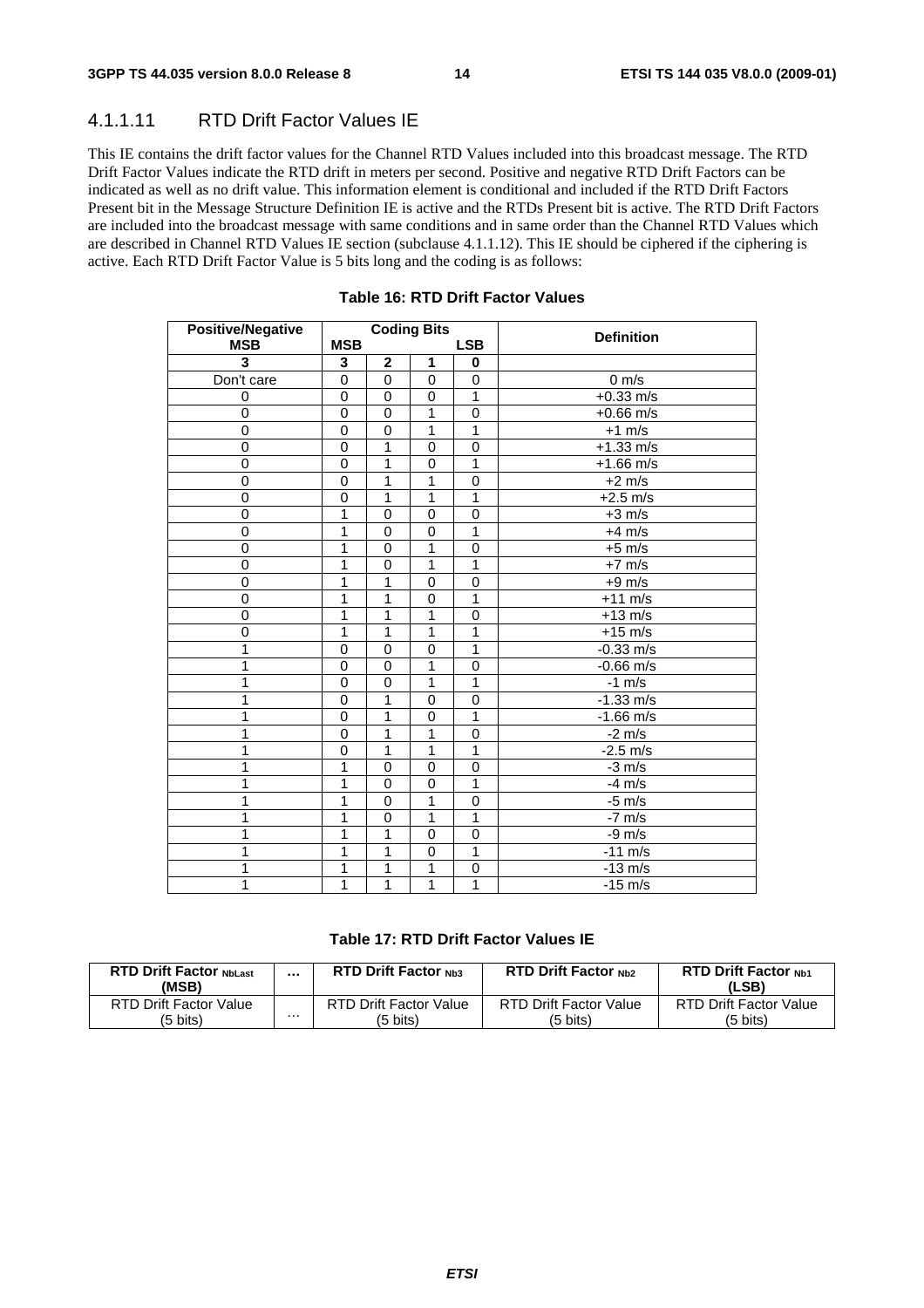# 4.1.1.12 Channel RTD Values IE

This IE contains the channel RTD values relative to the serving BTS. The RTD is defined as TBTS - TServ, where TBTS is the time of the start of TS0 (Time Slot 0) in the neighbor BTS, and Tserv is the time of the start of the TS0 in the serving BTS. The RTD value covers 1 or 8 time slot period with 1/16-1/128 bit accuracy. The 1 or 8 time slot period as well as 1/16-1/128 bit accuracy is defined in Message Structure Definition IE. The RTD values included here are conditional to the RTDs Present and Neighbour List Map (Message Structure Definition IE), Neighbour Bitmap Definition IE, Sectored Channels Definition IE, Sectored Channels BTS ID Definition and Sectored BTS Sync/Async Definition. This IE should be ciphered if the ciphering is active. The decision which BTS RTD value is included in this broadcast message has the following decision process:

- Channel RTD Values IE should not be included at all if RTDs Present bit (Message Structure Definition IE) is not active.
- Neighbours in this broadcast message are defined in Neighbour List Map (Message Structure Definition IE) and in case the Neighbour Bitmap Definition is active then the Neighbour Bitmap Definition IE declares the Neighbours included into this broadcast message.
- If Sector Indicator in Message Structure Definition IE is not active the RTD values are included for all neighbours in this broadcast message.
- If sector indicator in Message Structure Definition IE is active then the Neighbour channels that are not belonging to sectored BTS the RTD values are included directly according to neighbour list order.
- If sector indicator in Message Structure Definition IE is active then the Neighbour channels that are belonging to sectored BTS, the Sectored BTS ID values group the neighbour channels into the groups. If the Sectored BTS ID group is indicated to be synchronous then only one RTD value (decided by SMLC) per the Sectored BTS ID group is included into this broadcast message, if the Sectored BTS ID group is indicated to be asyncronous then all the neighbour channel RTDs belonging to the Sectored BTS ID group have to be included into this broadcast message.

| (MSB) | Varying Length (12-18 bits) | (LSB) |
|-------|-----------------------------|-------|
|       | Neighbour RTD (Last) (MSB)  |       |
|       | Neighbour RTD (Last-1)      |       |
|       | .                           |       |
|       | Neighbour RTD (2)           |       |
|       | Neighbour RTD (1) (LSB)     |       |

#### **Table 18: Channel RTD Value IE**

The fields that are included into the Channel RTD Value IE may contain RTD values of neighbour channels and the RTD values of the sectored channels BTS ID. The RTD values should be included into this IE in following order:

- Starting from the last channel in the System Information Neighbour List that is included into this broadcast message.
- First are reported the neighbour channels that are not belonging to the Sectored Channels BTS ID groups and then the Sectored Channels ID groups from 1 up to 8 depending the amount of groups. See annex B for example.

If the RTD value is invalid, following values in the RTD field are reserved for this indication (e.g. if invalid RTD value is indicated the MS shall discard the previous values).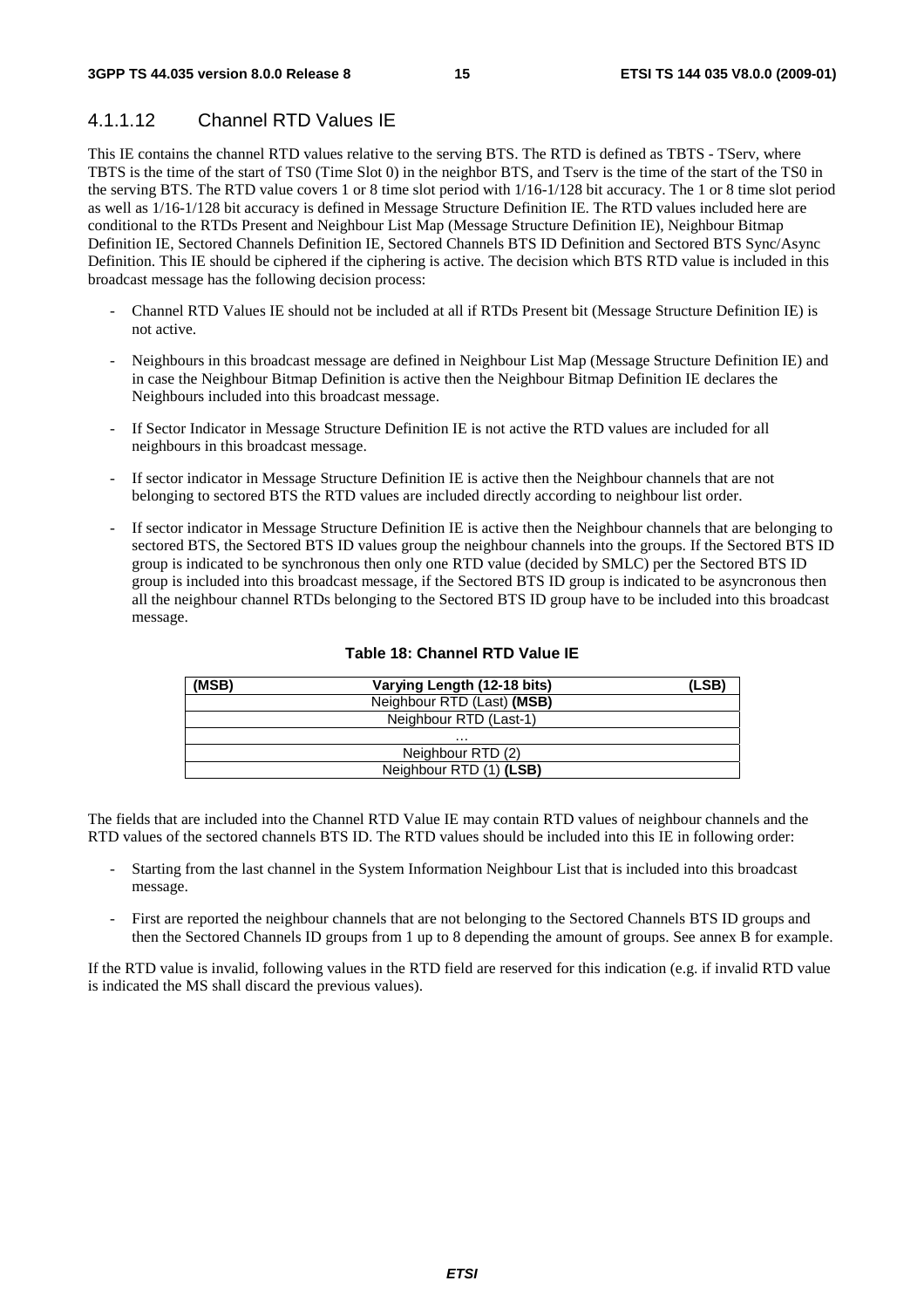| <b>Time Slots</b> | <b>Accuracy</b> | <b>Amount of Bits in RTD</b> | <b>Invalid RTD Code in Hex</b> |
|-------------------|-----------------|------------------------------|--------------------------------|
|                   | 1/16            | 12 bits                      | <b>FFF</b>                     |
| 1                 | 1/32            | 13 bits                      | 1FFF                           |
|                   | 1/64            | 14 bits                      | 3FFF                           |
|                   | 1/128           | 15 bits                      | 7FFF                           |
|                   | 1/16            | 15 bits                      | 7FFF                           |
| 8                 | 1/32            | 16 bits                      | <b>FFFF</b>                    |
|                   | 1/64            | 17 bits                      | 1FFFF                          |
|                   | 1/128           | 18 bits                      | 3FFFF                          |

**Table 19: Invalid RTD Value Codes** 

This field is varying length depending on amount of Neighbour Channels included as well as amount of sectored cells and the nature (sync/async) of sectored cells. One RTD value has varying length of 12 bits to 18 bits indicating the amount on 1/16-1/128 bit durations over 1 time slot or 8 time slots. Maximum length of this IE is 576 bits (32\*18 bits).

### 4.1.1.13 Serving Cell Location IE

This IE contains the Serving Cell Latitude/Longitude information. This IE should be ciphered if the ciphering is active. This IE is mandatory.

#### **Serving Cell Latitude**

This field indicates WGS-84 latitude with fixed length of 24 bits. Latitude value is coded according to 3GPP TS 23.032. This field is mandatory.

#### **Table 20: Serving Cell Latitude**

| (MCR) |                                                     |  |
|-------|-----------------------------------------------------|--|
|       | $(24 \text{ bits})$<br>Servina<br>`atitude .<br>∶≙∥ |  |

#### **Serving Cell Longitude**

This field indicates WGS-84 longitude with fixed length of 24 bits. Latitude value is coded according to 3GPP TS 23.032. This field is mandatory.

#### **Table 21: Serving Cell Longitude**

| (MSB) |                                                      |  |
|-------|------------------------------------------------------|--|
|       | اام`<br><sup>''</sup> Longitude (24 bits)<br>Sarvinc |  |

### 4.1.1.14 Relative Neighbour Location IE

This information element defines the location of Neighbour Channels (BTS) relative to Serving Cell Location. This IE should be ciphered if the ciphering is active. The fields are varying length depending on amount of neighbour channels and sectored cells included in this broadcast message. The location information per neighbour has two elements, Relative North and Relative East. The Relative North positive values indicate north direction, negative values indicate south direction from Serving Cell Location. The Relative East positive values indicate east direction and negative values indicate west direction from Serving Cell Location. The MSB bit in Relative North/East value is reserved for sign indication (positive  $= 0$ , negative  $= 1$ ). The values are expressed in meters according to the accuracy resolution which is defined by Accuracy Range bits in Message Structure Definition IE. For example if the Accuracy Range is set to 20 km and there is 15 bits (1+14 bits) reserved for Relative North/East values this means 0.6 m accuracy for Relative North or East value. This IE is mandatory.

The amount of Relative North/East pairs depends on neighbours included in this broadcast message as well as the amount sectored cells since only one Relative North/East pair is included per Sectored BTS ID.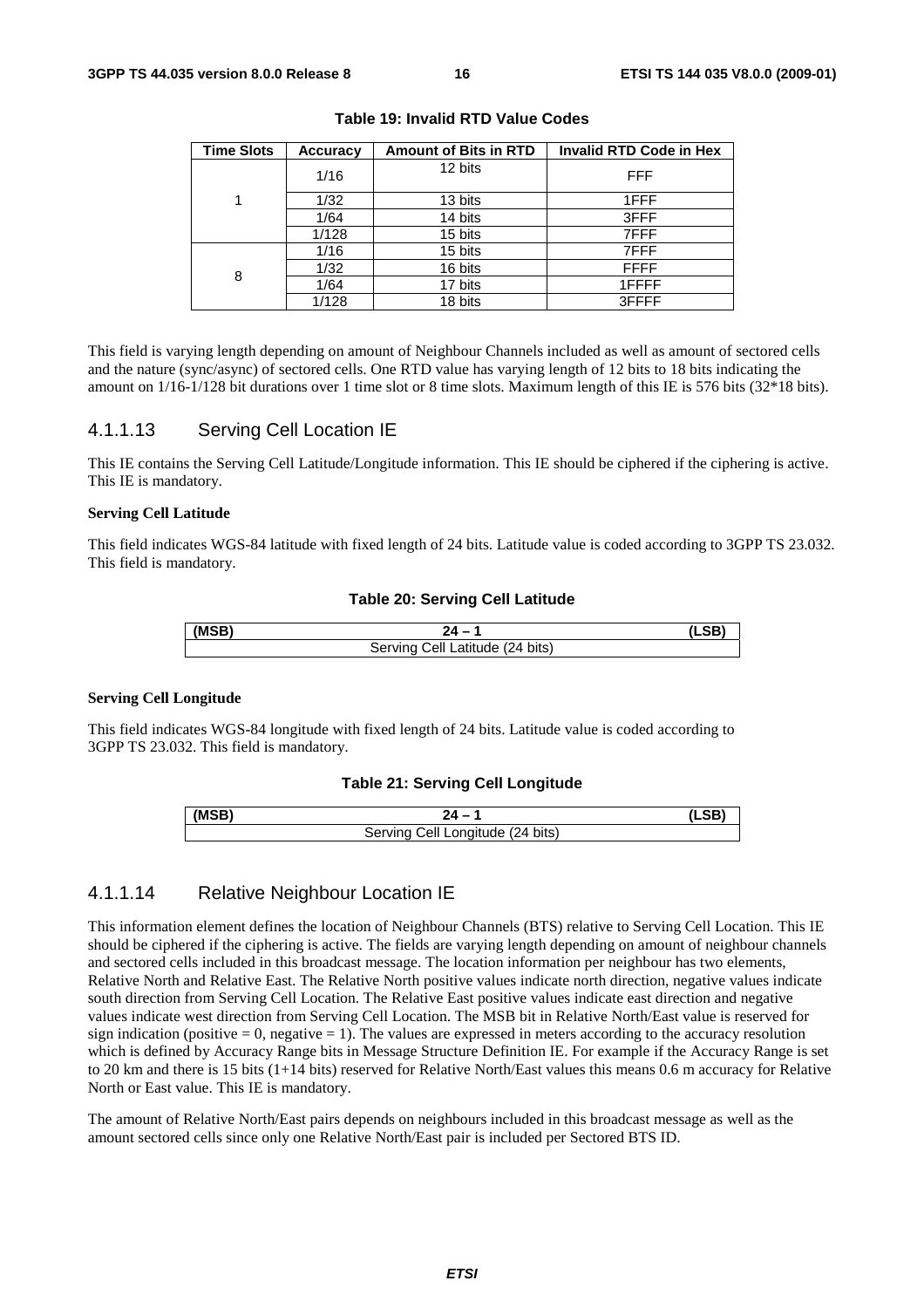| (MSB) | <b>Varying Length</b>                       | (LSB) |
|-------|---------------------------------------------|-------|
|       | Relative North Value Neighbour (Last) (MSB) |       |
|       | Relative East Value Neighbour (Last)        |       |
|       | Relative North Value Neighbour (Last-1)     |       |
|       | Relative East Value Neighbour (Last-1)      |       |
|       | .                                           |       |
|       | Relative North Value (2)                    |       |
|       | Relative East Value (2)                     |       |
|       | Relative North Value (1)                    |       |
|       | Relative East Value (1) (LSB)               |       |

#### **Table 22: Relative Neighbour Location**

The decision what Relative North/East Values are included in this broadcast message has following decision process:

- Neighbours in this broadcast message is defined in Neighbour List Map (Message Structure Definition IE) and in case the Neighbour Bitmap Definition is active then the Neighbour Bitmap Definition IE declares the Neighbours included into this broadcast message.
- If Sector Indicator in Message Structure Definition IE is not active the Relative North/East Values are included in the same order as they are indicated in Message Structure Definition IE / Neighbour Bitmap Definition IE.
- If sector indicator in Message Structure Definition IE is active then the Neighbour channels that are not belonging to sectored BTS Relative North/East Values are included directly according to neighbour list order.
- If sector indicator in Message Structure Definition IE is active then the Neighbour channels that are belonging to sectored BTS, the Sectored BTS ID values group the neighbour channels into the groups. The Relative North/East Values are included in the broadcast message so that only one Relative North/East Value per Sectored BTS ID is included.

The fields that are included into the Relative Neighbour Location IE may contain the Relative North/East values of neighbour channels and the Relative North/East values of the sectored channels BTS ID groups. The RTD values should be included into this IE in following order:

- Starting from the last channel in the System Information Neighbour List that is included into this broadcast message.
- First are reported the neighbour channels that are not belonging to the Sectored Channels BTS ID groups and then the Sectored Channels ID groups from 1 up to 8 depending the amount of groups.
- The neighbour channel/BTS ID value will always contain Relative North value first and then Relative East value. The values are expressed in meters according to the Accuracy Range in the Message Structure Definition IE. See annex B for example.

The bits available for Relative North/East Values can be calculated with following formula:

| $z =$<br>$x =$ | number of neighbours in System Info Neighbour List<br>number of neighbours in this broadcast message |
|----------------|------------------------------------------------------------------------------------------------------|
| $a =$          | number of channels in sectors                                                                        |
| $b =$          | number of BTS IDs                                                                                    |
| $c =$          | RTD accuracy (12-18 bits)                                                                            |
| $W =$          | Neighbour Bitmap used (yes = 1, no = 0)                                                              |
| $s =$          | RTDs Present (yes = 1, no = 0)                                                                       |
| $d =$          | RTD Drift Factors included (yes = $1$ , no = 0)                                                      |
| $V =$          | bits per Relative Latitude / Longitude value                                                         |

Int(y) = 
$$
(561-11*x^{-3}a-b-s*(c+d*5)*(x-a+b)-w*z)/(2*(x-a+b))
$$

If the y doesn't go even, the bits that remain are used as one extra bit (extension bit) per one Relative North or East value in same order as the values are presented in this IE as long as there are remain bits available. See Annex B for example.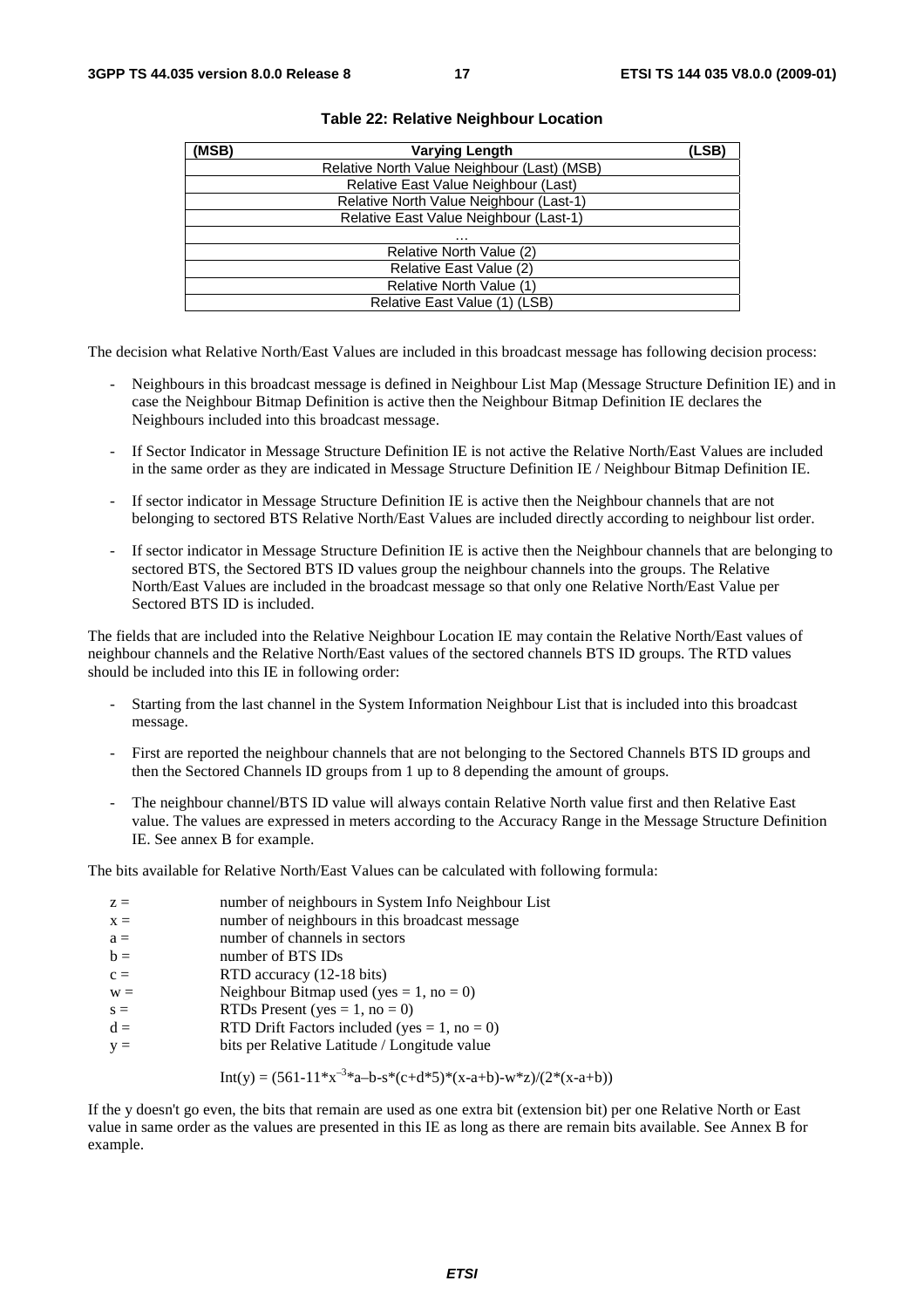# 4.2 GPS Assistance Data Broadcast Message

The GPS Assistance Data message contents are defined in this clause. The GPS Assistance Data message is built so that it is fitted into a fixed length message not necessary occupying the whole message. In case that the fixed length message has less information elements than bits available then the rest of message is filled with fill bits. The information elements are in the order which is described in subclause 4.2.1 and no undefined spare bits are allowed between elements. The channel to broadcast the GPS Assistance Data message is CBCH over which the SMSCB DRX service is used. One SMSCB message has fixed information data length of 82 octets and the maximum length of GPS Assistance Data is 82 octets. MS can identify the LCS SMSCB message with Message Identifiers declared in 3GPP TS 23.041. Example of GPS Assistance Data Broadcast Message is in Annex C. In addition, an Integrity Monitor (IM) shall detect unhealthy (e.g. failed/failing) satellites. When an unhealthy (i.e. failed/failing) satellite is detected, the assistance data, including DGPS corrections, shall not be supplied for that particular satellite. If more satellites are unhealthy, the same can be done to exclude them from the final location calculation. Even when all satellites are healthy, the IM shall monitor the quality of the DGPS corrections. It shall make use of the pseudoranges derived by the DGPS reference receiver, correct them using the DGPS reference receiver-generated DGPS corrections, and compute a position from the corrected pseudo ranges. This computed position shall then be compared with the known, surveyed location of the DGPS reference receiver to compute a DGPS positioning error. Positioning errors which are excessive relative to DGPS expected accuracy levels shall be used to inform users of measurement quality via the UDRE parameter.

# 4.2.1 GPS Assistance Data Content

The GPS Assistance Data Message contents are defined in this clause. It contains three data sets: DGPS correction, ephemeris and clock correction, almanac and other data information. The empheris, clock correction, almanac and other data are obtained from GPS navigation message. It is built so that it fits into a fixed length message not necessarily occupying the whole message. In case that the fixed length message has less information elements than bits available then the rest of message is filled with fill bits.

This message is built to allow for broadcast rates that more closely match the time of applicability of the contained data.

EXAMPLE: With a 30 s rate for DGPS broadcast, mobile staion (MS) can effectively remove degration caused by SA.

GPS subframes 1 through 3 (ephemeris and clock correction data) are contained in the same single broadcast message. With a 90 s rate, Mobile Stations (MS) can receive all visible ephemeris and clock correction data at twelve to eighteen minute intervals depending on number of visible satellites. Subframes 4 and 5 (almanac, ionospheric delay, and other more slowly changing data can be sent at another rate, such as once every several hours. By splitting the data into separate data sets (all based on the same single format), the data can be sent at rates that are correspond to its validity time and/or the desire to update the mobile stations within its network at a particular rate. The Information Elements (IEs) in the message are listed in table 23.

|         | <b>Parameter</b>        | <b>Bits</b> | <b>Resolution</b> | Range       | <b>Units</b> | <b>Occurrences</b> | <b>Presence</b> | Ref |
|---------|-------------------------|-------------|-------------------|-------------|--------------|--------------------|-----------------|-----|
|         | Cipher                  |             | $---$             | $0 - 1$     | $---$        |                    | м               |     |
|         | On/Off                  |             |                   |             |              |                    |                 |     |
| Cipher  | Ciphering               |             | $---$             | $0 - 1$     | $---$        |                    | м               |     |
| Control | Key Flag                |             |                   |             |              |                    |                 |     |
|         | Ciphering Serial Number | 16          | $---$             | $0 - 65535$ | $---$        |                    |                 |     |
|         | Data                    | 638         | $--$              | -           | $---$        | $---$              | M               |     |

**Table 23: Information Elements of GPS Assistance Data message** 

#### **Cipher Control IE**

This information element contains two bits indicating the ciphering properties of the received message. This IE is mandatory.

#### **Cipher On/Off**

This IE indicates whether this broadcast message has been ciphered or not. A value of "0" indicates that ciphering is off, while a value of "1" indicates that ciphering is active. The Data IE is ciphered if ciphering is active.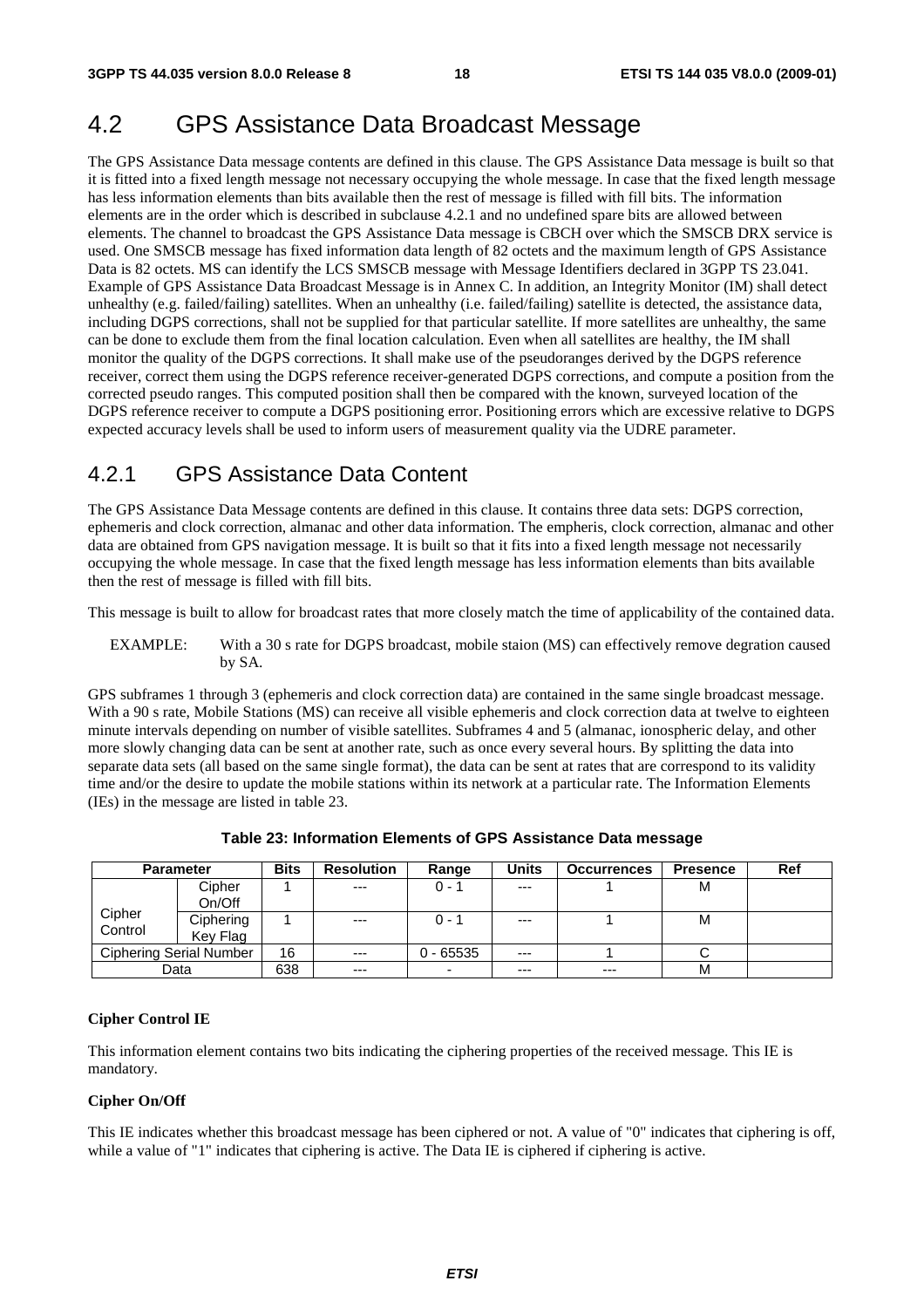#### **Ciphering Key Flag**

The MS always receives two (2) cipher keys during the location update procedure. One of the keys is time-stamped to be current one and the other is time-stamped to be the next one. Thus, the MS always has two cipher keys in memory. The Cipher Key Change Indicator in this broadcast message instructs the MS whether to use current or next cipher key for deciphering the received broadcast message. The MS shall interpret this IE as follows:

- **Ciphering Key Flag**(previous message) = **Ciphering Key Flag**(this message) => Deciphering Key not changed.
- **Ciphering Key Flag**(previous message) <> **Ciphering Key Flag**(this message) => Deciphering Key changed.

#### **Ciphering Serial Number IE**

The Ciphering Serial Number IE contains the serial number used in ciphering process of the broadcast message. The IE contains two octets, MSB part and LSB part. The serial number range is 0 - 65535. This IE is conditional and it is present only if the ciphering flag is active in Cipher Control IE.

#### **Table 24: Ciphering Serial Number IE**

|                                  | eв                               |
|----------------------------------|----------------------------------|
| Ciphering Serial Number (8 bits) | Ciphering Serial Number (8 bits) |

#### **Data IE**

The Data IE contains the GPS assistance data included in the broadcast message. The Data IE may contain DGPS Correction Data (subclause 4.2.1.1), Emphemeris and Clock Correction Data (subclause 4.2.1.2) or Almanac and Other Data (subclause 4.2.1.3). The Data IE content is indicated with the SMSCB message identifier specified in 3GPP TS 23.041 and 3GPP TS 23.041. When ciphering is active (indicated with Ciphering Control Flags), the ciphering will apply only to the Data IE element. This IE is mandatory.

### 4.2.1.1 DGPS Correction Data

This subclause describes the contents of the broadcast message for differential corrections. The message contents are based on a Type-1 message of version 2.2 of the RTCM-SC-104 recommendation for differential service RTCM-SC104. This format is a standard of the navigation industry and is supported by all DGPS receivers. For a 11 satellites, the length of the broadcast message is 82 octets, which also is the maximum length of an SMSCB message. The information elements (IEs) in the message are listed in table 26. If any of the conditional elements (Ciphering Serial Number, BTS Clock Drift, FN, TN and BN) are not included to the message, spare bits will be transmitted instead of these fields. The spare bits have equal length to the conditional IE, so that the message structure is unchanged (see annex C). The spare bits are set to '0'.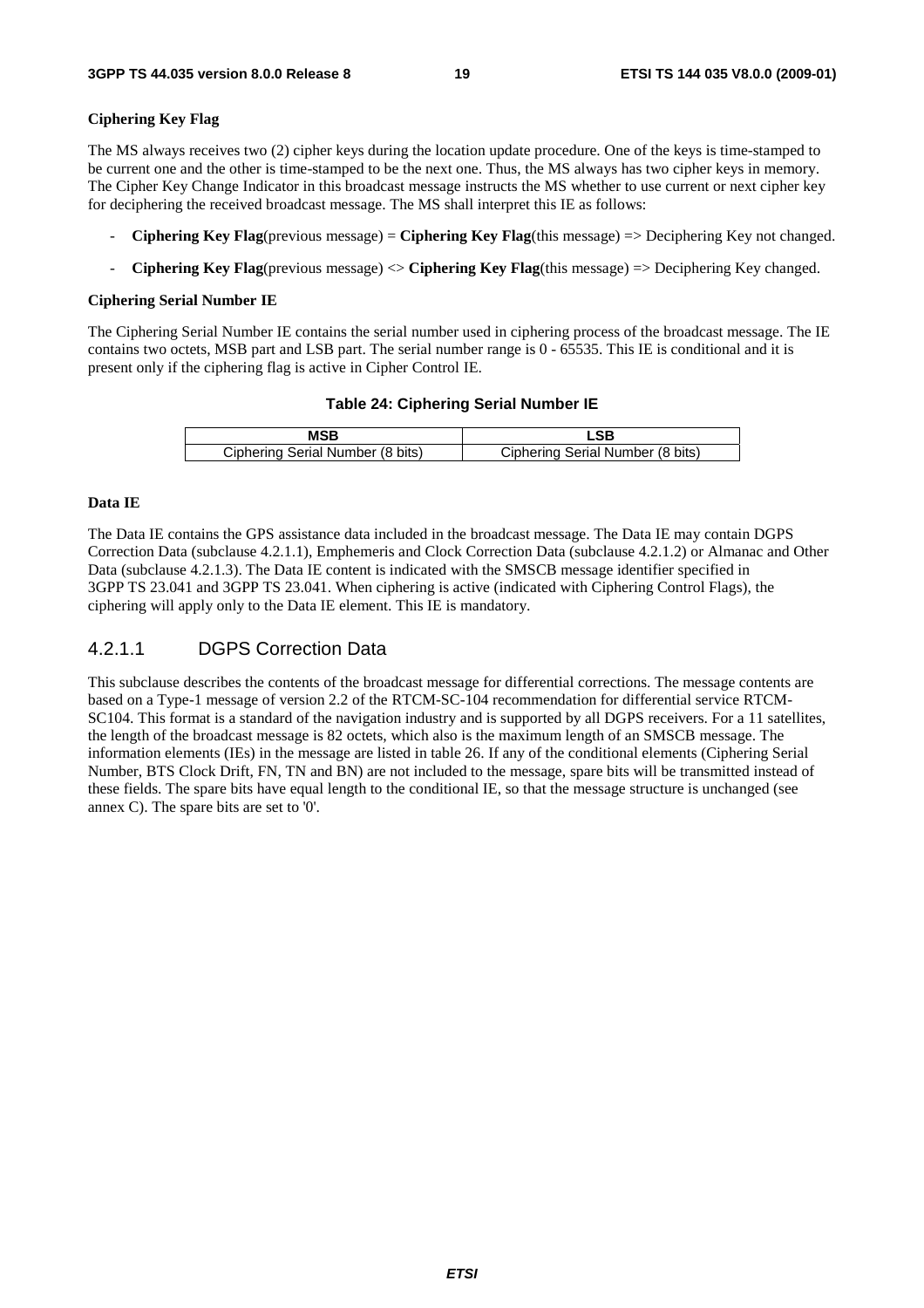|                        | <b>Parameter</b>               | <b>Bits</b>   | <b>Resolution</b> | Range        | <b>Units</b> | <b>Occurrences</b> | <b>Precence</b> | <b>Ref</b> |
|------------------------|--------------------------------|---------------|-------------------|--------------|--------------|--------------------|-----------------|------------|
|                        | <b>GSM Time Present</b>        |               | ---               | $0 - 1$      | ---          |                    | M               | 4.2.1.2    |
|                        | <b>BTS Clock Drift Present</b> | 1             | ---               | $0 - 1$      | ---          |                    | м               | 4.2.1.3    |
| <b>BTS Clock Drift</b> |                                | 4             | 12.5 x $10^{-3}$  | ±0.1         | usec/sec     |                    | C               | 4.2.1.4    |
|                        | Reference Location             | 48            | $- - -$           | $---$        | Degrees      |                    | М               | 4.2.1.5    |
| Reference              | <b>FN</b>                      | 22            | $- - -$           | $0 - 524287$ | frames       |                    | C               |            |
| time                   | TΝ                             | 3             | $- - -$           | $0 - 7$      | timeslots    |                    | С               | 4.2.1.6    |
|                        | <b>BN</b>                      | 8             | $- - -$           | $0 - 156$    | bits         |                    | C               |            |
|                        | <b>GPS TOW</b>                 | 20            | 4                 | $0 - 604794$ | sec          |                    | M               |            |
|                        | Status/Health                  | 3             | $- - -$           | $0 - 7$      | ---          |                    | M               | 4.2.1.7    |
| N SAT                  |                                | 4             | ---               | $1 - 12$     | ---          |                    | C               | 4.2.1.8    |
|                        | Satellite ID                   | 6             | ---               | $1 - 64$     | ---          |                    |                 |            |
|                        | <b>IODE</b>                    | 8             | ---               | $0 - 239$    | ---          |                    |                 |            |
|                        | <b>UDRE</b>                    | $\mathcal{P}$ | ---               | $0 - 3$      | ---          |                    |                 |            |
| <b>DGPS</b>            | <b>PRC</b>                     | 12            | 0.32              | ±655.34      | m            | N SAT              | C               | 4.2.1.9    |
| Corrections            | <b>RRC</b>                     | 8             | 0.032             | ±4.064       | m/s          |                    |                 |            |
|                        | Delta PRC2                     | 8             |                   | ±127         | М            |                    |                 |            |
|                        | Delta RRC2                     | 4             | 0.032             | ±0.224       | m/s          |                    |                 |            |

#### **Table 26: DGPS Correction Data**

#### 4.2.1.1.1 GSM Time Present IE

This field indicates whether or not GSM air-interface timing information values for the serving cell are present in this message. The MS shall interpret a value of "1" to mean that GSM timing informationvalues (FN,TN and BN) are present, and "0" to mean that only the GPS TOW field value is provided. This field is mandatory.

#### 4.2.1.1.2 BTS Clock Drift Present IE

This IE is indication whether this broadcast message contains BTS Clock Drift IE value or not. The length of this IE is one bit. The value '1' indicates that BTS Clock Drift IE value is present, '0' indicates that the IE valueis not present in this proadcast message. This IE is mandatory.

#### 4.2.1.1.3 BTS Clock Drift IE

This IE provides an estimate of the drift rate of the BTS clock relative to GPS time. It has units of μsec/sec (ppm) and a range of ±0.1. This IE aids the MS in maintaining the relation between GPS and cell timing over a period of time. The value of the clock drift is valid starting at the time contained in the Reference Time IE. A positive value for BTS Clock Drift indicates that the BTS clock is running at a greater frequency than desired. This IE is conditional and value is included in the message if BTS Clock Drift Present IE flag is '1'.

#### 4.2.1.1.4 Reference Location IE

The Reference Location field contains a 2-D location (without uncertainty) specified as per 3GPP TS 23.032. The purpose of this field is to provide the MS with a priori knowledge of its location in order to improve GPS receiver performance.

### 4.2.1.1.5 Reference Time IE

This IE specifies the relationship between GPS time and air-interface timing of the BTS transmission in the serving cell. The **GPS TOW** (time-of-week) has a one-second resolution with a range of 0 to 604799. The **FN**, **TN**, and **BN** IEs are respectively the GSM frame number, timeslot number, and bit number of the BTS transmissions for the serving cell that occur at that GPS time. The frame number FN is modulo- $2^{19}$  (0 – 524287) and the MS shall resolve the ambiguity by interpreting the frame to be as near as possible to the current frame of the serving BTS. The **GPS TOW** IE is mandatory. The **FN**, **TN**, and **BN** IEs are conditional and the values are present only when GSM Time Present bit is '1'.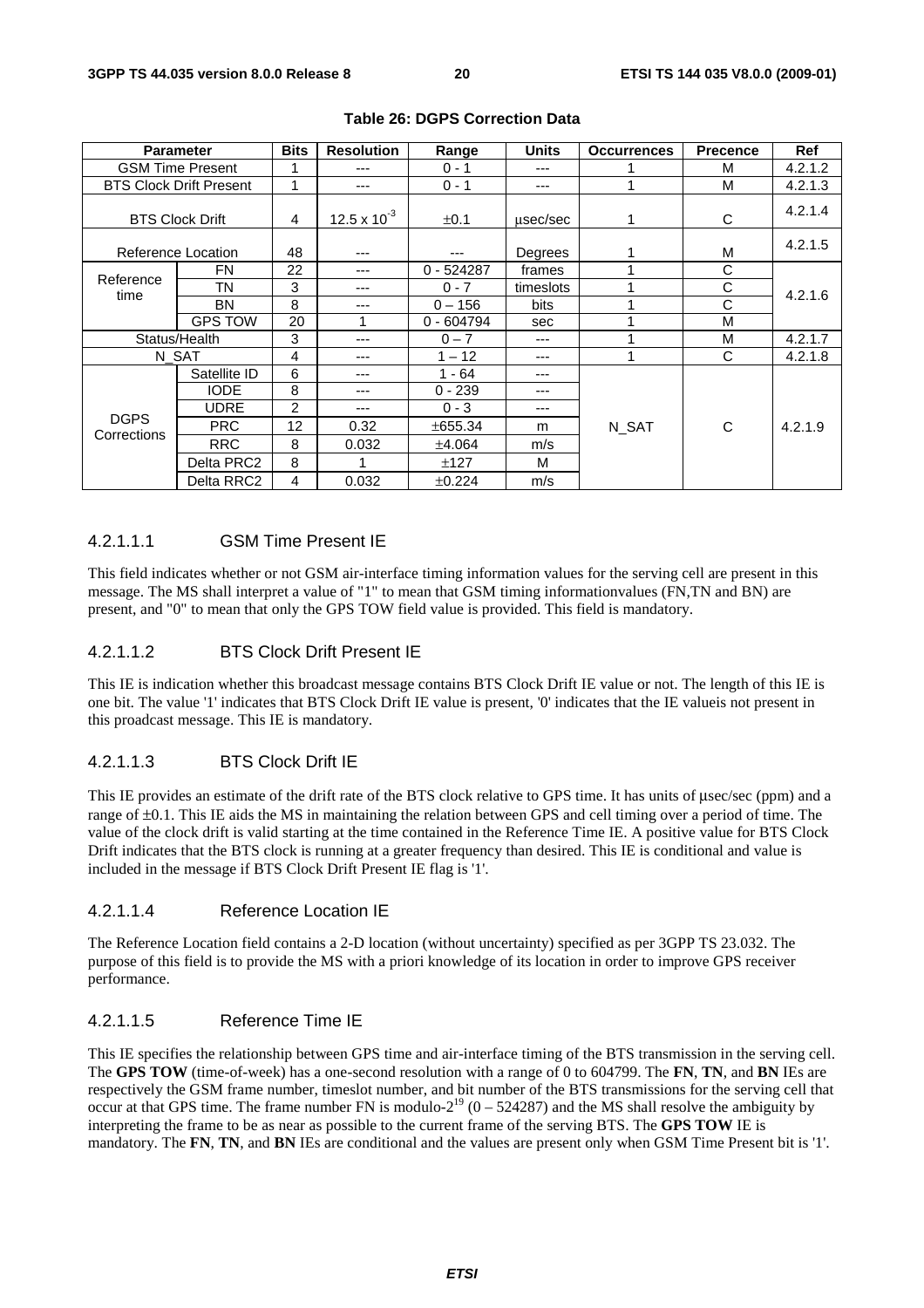#### 4.2.1.1.6 Status/Health IE

This IE indicates the status of the differential corrections contained in the broadcast message. It is equivalent to the "Station Health" IE in the common header for all reference station messages specified in RTCM-SC104. The values of this IE and their respective meanings are shown below in table 25. This IE is mandatory.

| Code | <b>Indication</b>           |
|------|-----------------------------|
| 000  | UDRE Scale Factor = $1.0$   |
| 001  | UDRE Scale Factor = $0.75$  |
| 010  | UDRE Scale Factor = $0.5$   |
| 011  | UDRE Scale Factor = $0.3$   |
| 100  | UDRE Scale Factor = $0.2$   |
| 101  | UDRE Scale Factor = $0.1$   |
| 110  | No data available           |
| 111  | Data is invalid - disregard |
|      |                             |

#### **Table 25: Values of Correction Status**

The first six values in this IE indicate valid differential corrections in the broadcast message. When using the corrections values described below, the "UDRE Scale Factor" value is applied to the UDRE values contained in the message. The purpose is to indicate an estimate in the amount of error in the corrections.

The value "110" indicates that the source of the differential corrections (e.g. reference station or external DGPS network) is currently not providing information. The value "111" indicates that the corrections provided by the source are invalid, as judged by the source. In either case, the broadcast message shall contain no differential corrections. All MS that read the broadcast message shall contain the appropriate logic to ignore any data IEs following a Correction Status IE having a value of "110" or "111".

### 4.2.1.1.7 N\_SAT IE

This IE indicates the number of satellites (N\_SAT) for which differential corrections are available. The maximum number of satellites that can be included into the message is 12. This IE is conditional and included if Correction Status IE value is not 110 or 111.

#### 4.2.1.1.8 DGPS Corrections IE

This IE contains GPS differential correction data. Each element described below will appear N\_SAT times in this message, once for each satellite for which corrections are available. This IE is conditional and included if Correction Status IE value is not 110 or 111.

#### **Satellite ID**

This IE identifies the satellite for which the corrections are applicable. This value is the same as the PRN number provided in the navigation message transmitted by the particular satellite.The range is 0 to 31, with 0 indicating satellite number 32 as perRTCM-SC104.

#### **IODE**

This IE is the sequence number for the ephemeris for the particular satellite. The MS can use this IE to determine if new ephemeris is used for calculating the corrections that are provided in the broadcast message. This eight-bit IE is incremented for each new set of ephemeris for the satellite and may occupy the numerical range of [0, 239] during normal operations. For more information about this field can be found from RTCM-SC104.

#### **User Differential Range Error (UDRE)**

This IE provides an estimate of the uncertainty  $(1-\sigma)$  in the corrections for the particular satellite. The value in this IE shall be multiplied by the UDRE Scale Factor in the common Corrections Status IE to determine the final UDRE estimate for the particular satellite. The meanings of the UDRE values are described in table 27.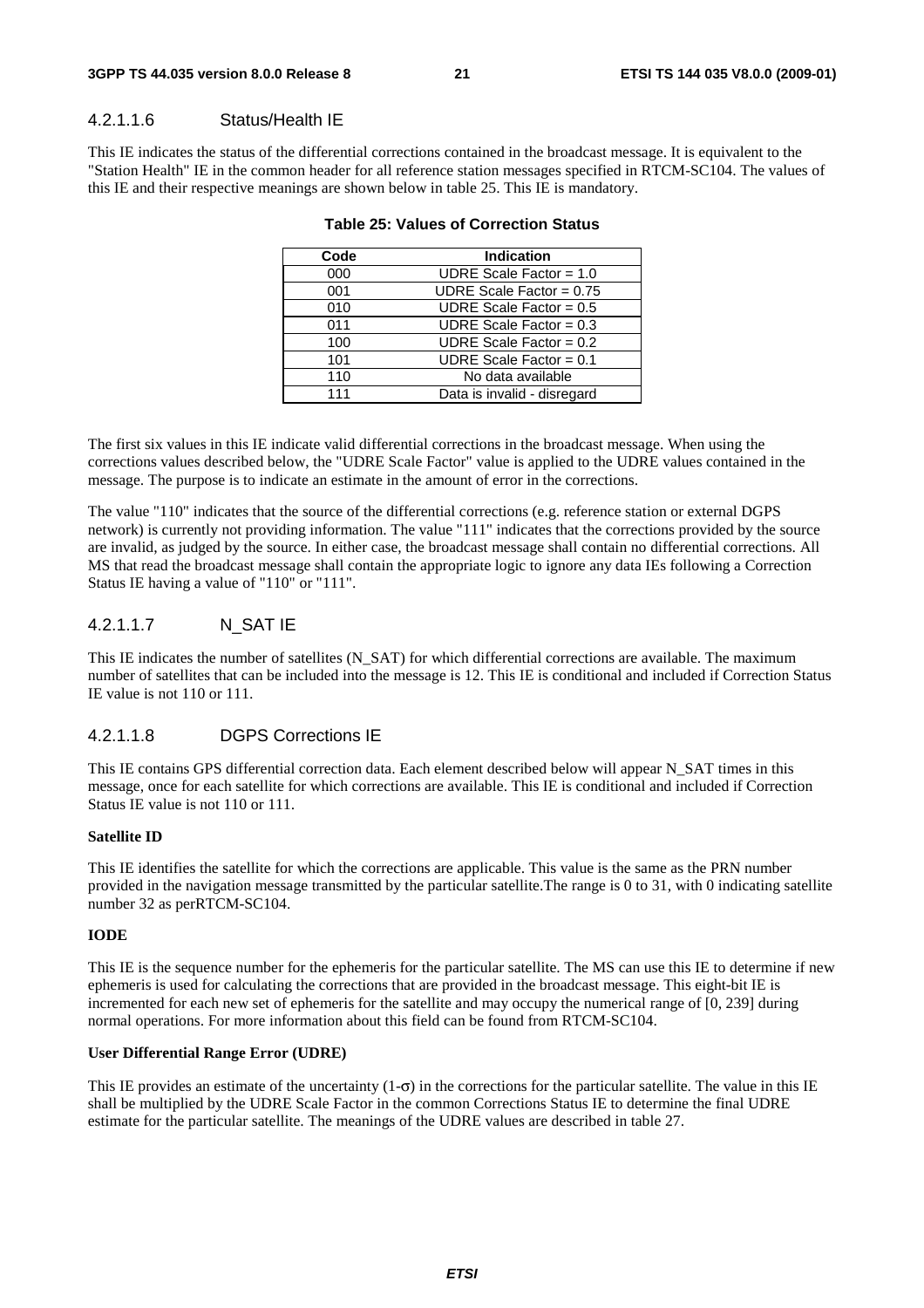| Value | Indication                    |
|-------|-------------------------------|
| იი    | UDRE $\leq 1.0$ m             |
| ሰ1    | 1.0 m $<$ UDRE $\leq$ 4.0 m   |
| 1 በ   | 4.0 m $<$ UDRE $\leq$ 8.0 m   |
|       | $8.0 \text{ m} < \text{UDRE}$ |

**Table 27: Values of UDRE** 

Each UDRE value shall be adjusted based on the operation of an Integrity Monitor (IM) function which exists at the network (SMLC, GPS server, or reference GPS receiver itself). Positioning errors derived at the IM which are excessive relative to DGPS expected accuracy levels shall be used to scale the UDRE values to produce consistency.

#### **Pseudo-Range Correction (PRC)**

This IE indicates the correction to the pseudorange for the particular satellite at the reference time, *t*0. As mentioned above, this reference time is the GPS TOW. The value of this IE is given in meters (m) and the resolution is 1. The method of calculating this IE are described in RTCM-SC104.

#### **Pseudo-Range Rate Correction (RRC)**

This IE indicates the rate-of-change of the pseudorange correction for the particular satellite, using the satellite ephemeris identified by the IODE IE. The value of this IE is given in meters per second (m/sec) and the resolution is 0.032. For some time  $t_1 > t_0$ , the corrections are estimated by:

 $PRC(t_1, IODE) = PRC(t_0, IODE) + RRC(t_0, IODE) \cdot (t_1 - t_0),$ 

and the MS uses this to correct the pseudorange it measures at  $t_1$ ,  $PR_m(t_1)$ , by:

 $PR(t_1, \text{IODE}) = PR_m(t_1, \text{IODE}) + PRC(t_1, \text{IODE}).$ 

#### **Delta Pseudo-Range Correction 2 (Delta PRC2)**

This IE indicates the difference in the pseudorange correction between the satellite"s ephemeris identified by IODE and the previous ephemeris two issues ago IODE –2. The value of this IE is given in meters (m) and the resolution is 0.32. The method of calculating this IE are described in RTCM-SC104.

#### **Delta Pseudo-Range Rate Correction 2 (Delta RRC2)**

This IE indicates the difference in the pseudorange rate-of-change correction between the satellite"s ephemeris identified by IODE and IODE-2. The value of this IE is given in meters per second (m/sec) and the resolution is 0.032. For some time  $t_1 > t_0$ , the corrections for IODE–2are estimated by:

$$
PRC(t_1, \text{IODE-2}) = [PRC(t_0, \text{IODE}) + \text{Delta}PRC(t_0, \text{IODE})] + [RRC(t_0, \text{IODE}) + \text{Delta}RRC(t_0, \text{IODE}) + (t_1, t_0);
$$

and the MS uses this to correct the pseudorange it measures at  $t_1$  using ephemeris IODE-2,  $PR_m(t_1, IODE-2)$ , by:

$$
PR(t_1, IODE-2) = PR_m(t_1, IODE-2) + PRC(t_1, IODE-2).
$$

If there is not an ephemeris set for a currently visible satellite that is two issues old, then the parameters Delta PRC2 and Delta RRC2 are both set to zero.

### 4.2.1.2 Ephemeris and Clock Correction Data

This subclause describes the contents of the Data for ephemeris and clock corrections of a particular satellite. These IE fields are extracted from the subframes 1 to 3 of the GPS navigation message. They are listed in table 28.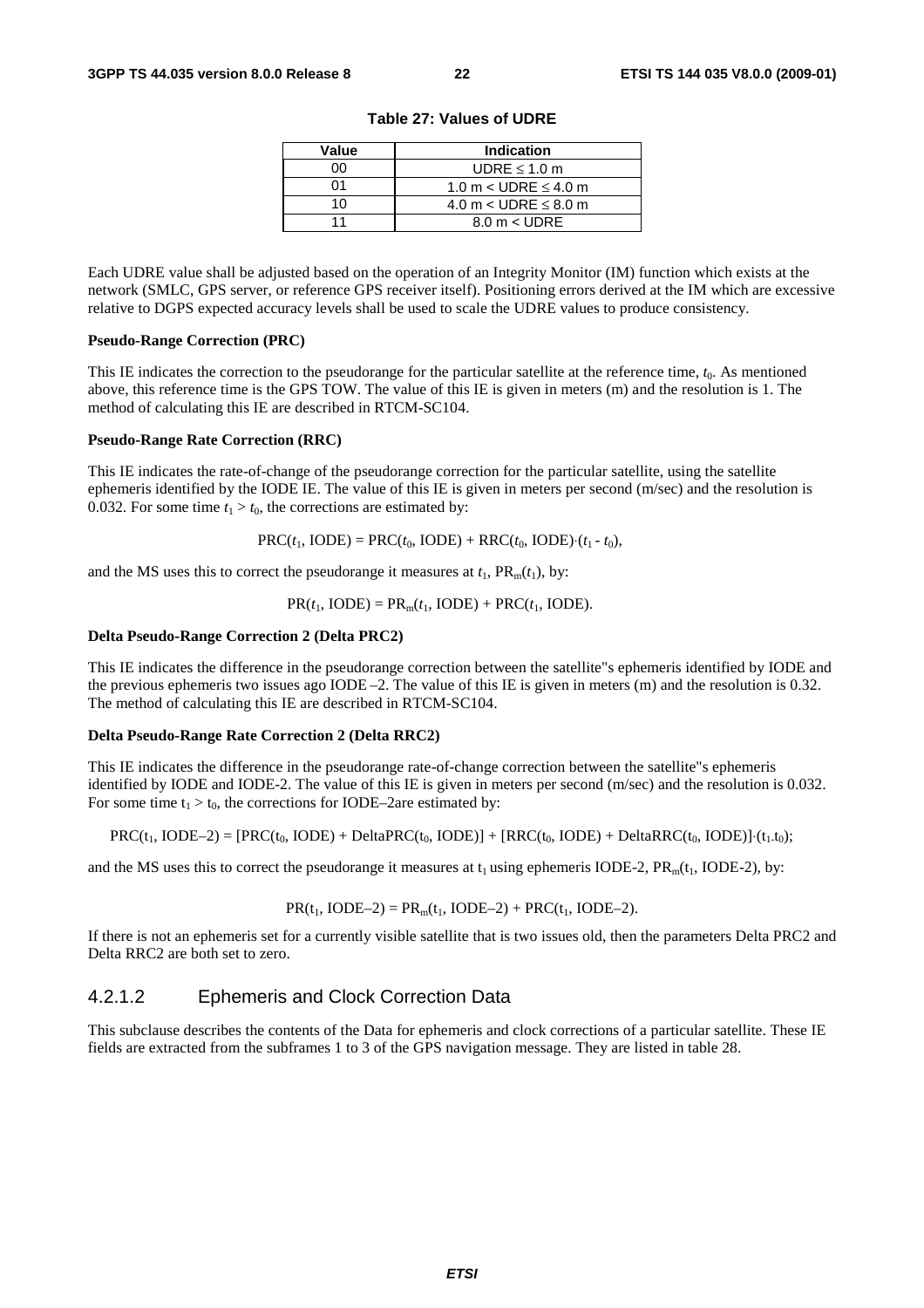| <b>Parameter</b>           | <b>Bits</b>     | <b>Resolution</b> | Range            | <b>Units</b>         | <b>Occurrences</b> | <b>Presence</b>         |
|----------------------------|-----------------|-------------------|------------------|----------------------|--------------------|-------------------------|
| Transmission               | 20              | $\mathbf{1}$      | $0 - 604799$     | seconds              | $\mathbf{1}$       | М                       |
| <b>TOW</b>                 |                 |                   |                  |                      |                    |                         |
| SVID/PRNID                 | $6^{(1)}$       | $---$             | $0 - 63$         | $\overline{a}$       | 1                  | М                       |
| <b>TLM Message</b>         | 14              | $\overline{a}$    | $0 - 16383$      | $\overline{a}$       | 1                  | M                       |
| TLM Reserved (C)           | $\overline{2}$  | ---               | $0 - 3$          | $\overline{a}$       | 1                  | М                       |
| <b>HOW</b>                 | $\overline{22}$ | ---               | $0 - 4194303$    | $\overline{a}$       | 1                  | М                       |
| WN                         | 10              | $\overline{a}$    | $0 - 1023$       | weeks                | 1                  | М                       |
| C/A or P on L2             | $\overline{c}$  | $---$             | $0 - 3$          | <b>Boolean</b>       | 1                  | М                       |
| <b>URA Index</b>           | 4               | $\overline{a}$    | $0 - 15$         | Boolean              | 1                  | M                       |
| SV Health                  | 6               | ---               | $0 - 63$         | <b>Boolean</b>       | 1                  | M                       |
| <b>IODC</b>                | $10^{(1)}$      | $---$             | $0 - 1023$       | $\sim$               | 1                  | М                       |
| L <sub>2</sub> P Data Flag | 1               | $\overline{a}$    | $0 - 1$          | Boolean              | 1                  | М                       |
| <b>SF1 Reserved</b>        | 87              | ---               | Ful I Range      | $\frac{1}{2}$        | 1                  | М                       |
| $T_{GD}$                   | $\overline{8}$  | $2^{31}$          | $-128 - 127$     | seconds              | 1                  | M                       |
| $t_{oc}$                   | $16^{(1)}$      | 2 <sup>4</sup>    | $0 - 604784$     | seconds              | 1                  | M                       |
| Af <sub>2</sub>            | 8               | $2^{55}$          | $-128 - 127$     | sec/sec <sup>2</sup> | 1                  | M                       |
| Af <sub>1</sub>            | 16              | $2^{-43}$         | $-32768 - 32767$ | sec/sec              | 1                  | $\overline{M}$          |
| Af <sub>0</sub>            | $\overline{22}$ | $2^{-31}$         | $-2097152 -$     | seconds              | $\mathbf{1}$       | M                       |
|                            |                 |                   | 2097151          |                      |                    |                         |
| $C_{rs}$                   | 16              | $2^{5}$           | $-32768 - 32767$ | meters               | 1                  | M                       |
| $\Delta n$                 | 16              | $2^{-43}$         | $-32768 - 32767$ | semi-                | 1                  | М                       |
|                            |                 |                   |                  | circles/sec          |                    |                         |
| $M_0$                      | 32              | $2^{-31}$         | $-2147483648 -$  | semi-                | 1                  | М                       |
|                            |                 |                   | 2147483647       | circles              |                    |                         |
| $C_{uc}$                   | 16              | $2^{5}$           | $-32768 - 32767$ | meters               | 1                  | М                       |
| E                          | $32^{(1)}$      | $2^{-33}$         | $0 - 4294967295$ | $\overline{a}$       | 1                  | М                       |
| $\overline{C_{us}}$        | 16              | $2^{-29}$         | $-32768 - 32767$ | radius               | 1                  | $\overline{\mathsf{M}}$ |
| $\overline{(A)}^{1/2}$     | $32^{(1)}$      | $2^{-19}$         | $0 - 4294967295$ | meters $^{1/2}$      | 1                  | М                       |
| $t_{oe}$                   | $16^{(1)}$      | 2 <sup>4</sup>    | $0 - 604784$     | seconds              | $\overline{1}$     | M                       |
| Fit Interval Flag          | 1               | $\overline{a}$    | $0 - 1$          | <b>Boolean</b>       | 1                  | М                       |
| <b>AODO</b>                | $\overline{5}$  | 900               | $0 - 31$         | seconds              | 1                  | Μ                       |
| $C_{ic}$                   | 16              | $2^{-29}$         | $-32768 - 32767$ | radians              | $\overline{1}$     | M                       |
| OMEGA <sub>0</sub>         | $\overline{32}$ | $2^{-31}$         | $-2147483648 -$  | semi-                | $\mathbf{1}$       | М                       |
|                            |                 |                   | 2147483647       | circles              |                    |                         |
| $C_{is}$                   | 16              | $2^{-29}$         | $-32768 - 32767$ | radians              | 1                  | М                       |
| $i_0$                      | 32              | $2^{-31}$         | $-2147483648 -$  | semi-                | $\mathbf{1}$       | м                       |
|                            |                 |                   | 2147483647       | circles              |                    |                         |
| $\overline{C_{rc}}$        | 16              | $2^{-29}$         | $-32768 - 32767$ | meters               | 1                  | M                       |
| $\omega$                   | 32              | $2^{-31}$         | $-2147483648 -$  | semi-                | $\mathbf{1}$       | M                       |
|                            |                 |                   | 2147483647       | circles              |                    |                         |
| <b>OMEGAdot</b>            | 24              | $2^{-43}$         | $-8388608-$      | Semi-                | 1                  | M                       |
|                            |                 |                   | 8388607          | circles/sec          |                    |                         |
| Idot                       | 14              | $2^{-43}$         | $-8192 - 8191$   | Semi-                | 1                  | M                       |
|                            |                 |                   |                  | circles/sec          |                    |                         |
| Spares/zero fill           | 20              | $\overline{a}$    | $\overline{a}$   | $\overline{a}$       | 1                  | M                       |

|  | Table 28: Ephemeris and Clock Correction Data (per-satellite fields - <sup>(1)</sup> = Positive range only) |  |
|--|-------------------------------------------------------------------------------------------------------------|--|
|--|-------------------------------------------------------------------------------------------------------------|--|

#### **Transmission TOW**

This field indicates the approximate GPS time-of-week when the message is broadcast. The MS should interpret this field as a very coarse estimate of the current time.

#### **SVID/PRNID**

The satellite ID of the data from which this signal was obtained.

### **Rest of Fields**

The rest of fields are defined as in figure 20-1 of ICD-GPS-200.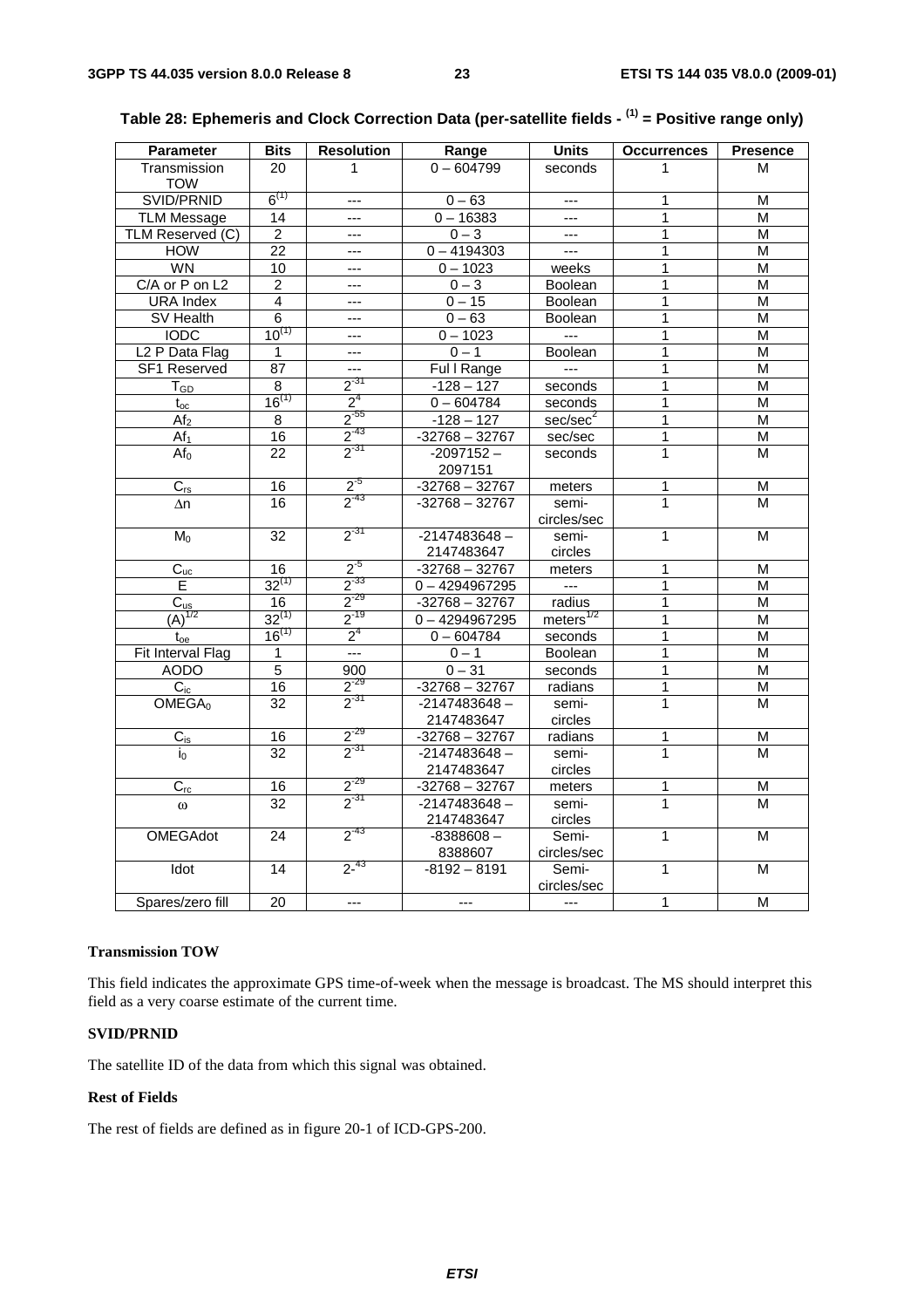### 4.2.1.3 Almanac and Other Data

This subclause describes the contents of the Data for ionospheric delay, UTC offset, and Almanac. These IE fileds are extracted from the subframes 4 and 5 of the GPS navigation message, excluding the parity bits and other redundant bits. They are listed in table 29.

| <b>Parameter</b>        | <b>Bits</b> | <b>Resolution</b> | Range        | <b>Occurrences</b>            | <b>Presence</b> |
|-------------------------|-------------|-------------------|--------------|-------------------------------|-----------------|
| <b>Transmission TOW</b> | 20          |                   | $0 - 604799$ |                               | м               |
| SV Mask                 | 32          |                   |              |                               | М               |
| <b>LSB TOW</b>          | 8           |                   | $0 - 255$    |                               | М               |
| SFID 0                  |             |                   | $0 - 1$      |                               |                 |
| Data ID                 | 2           |                   |              |                               |                 |
| Page No.                | 6           |                   | $1 - 25$     | Repeat three                  |                 |
| Word 3                  | 16          | <b>COSP</b>       | <b>COSP</b>  | times:<br>Each<br>corresponds |                 |
| Word 4                  | 24          | <b>COSP</b>       | <b>COSP</b>  |                               |                 |
| Word 5                  | 24          | <b>COSP</b>       | <b>COSP</b>  |                               |                 |
| Word 6                  | 24          | <b>COSP</b>       | <b>COSP</b>  | to a different                | М               |
| Word 7                  | 24          | <b>COSP</b>       | <b>COSP</b>  | page no. as<br>described in   |                 |
| Word 8                  | 24          | <b>COSP</b>       | COSP         |                               |                 |
| Word 9                  | 24          | <b>COSP</b>       | <b>COSP</b>  | table 29                      |                 |
| Word 10                 | 22          | <b>COSP</b>       | <b>COSP</b>  |                               |                 |
| Spares/zero fill        | 5           |                   |              |                               | М               |

#### **Table 29: Almanac and Other Data**

#### **Transmission TOW**

This field indicates the approximate GPS time-of-week when the message is broadcast. The MS should interpret this field as a very coarse estimate of the current time.

#### **SV Mask**

This field indicates the satellites that contain the pages being broadcast in this data set.

#### **LSB TOW**

This field indicates the least significant 8 bits of the TOW. See ICD-GPS-200, figure 20-2.

#### **COSP**

Format Conditional on Subframe ID and Page Number. See ICD-GPS-200, subclause 20.3.3.5, figure 20-1.

#### **SFID 0**

This one bit field conveys the least significant bit of the SubFrame(SF) ID for which the following word 3 through word 10 data applies. Zero indicates subframe  $ID = 4$ , and One indicates Subframe  $ID = 5$ .

#### **Data ID**

Indicates the Data ID field contained in the indicated subframe, word 3, most significant 2 bits, as defined by ICD-GPS-200.

#### **Page No.**

Six-bit field indicates the Page ID of the indicated subframe for which the following Word 3 through Word 10 data applies. The page field and SFID field define the data content and format for the following word 3 through word 10 data fields as defined by ICD-GPS-200.

#### **Word 3 through Word 10**

Information bits (16, 22 or 24) that are contained in the respective words of the indicated subframe and page, excluding 2 bit "t" from Word 10. See reference ICD-GPS-200 for more information.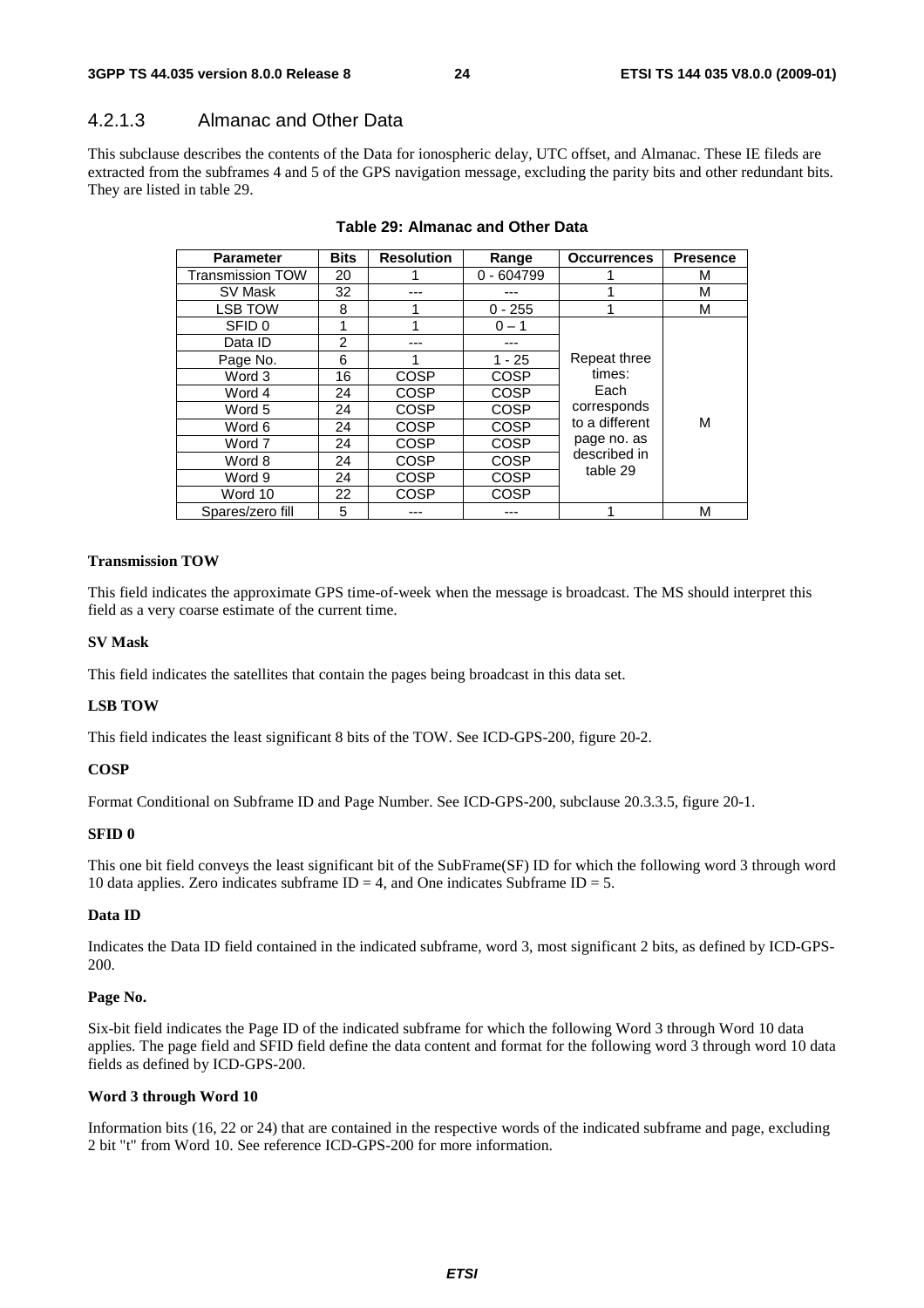Each broadcast Almanac and Other Data message contains three subframes of information. All three of subframe pages in this data set can be from the same subframe ID (all from subframe 5 for example), or a mixed set containing some subframe 4 and some subframe 5 data.

Table 29 shows the subframe and page numbers corresponding to the Almanac, SV Health, and Iono / UTC Correction data. A total of 35 subframes must be broadcast if all the information is to be provided to the MS. Given that three subframes worth of content can be delivered per broadcast message, it will take only 12 broadcast messages to deliver the entire data set shown in table 29. If the data listed in table 29 is broadcast at the rate of approximately once per four hours, one Almanac and Other Data message must be broadcast on average every 20 minutes. An alternate approach is to broadcast the 12 messages as a set closely together in time, but with four-hour duration between sets. Note that the four-hour figure is only used to illustrate the concept, and a shorter or longer period may be used instead.

It is possible to broadcast other data contained in Subframes 4 and/or 5 not shown in table 29. The format of the message remains the same, only the particular page of the desired data needs to be set properly. The contents of words 3 through 10 also need to be set as described in ICD-GPS-200. Using this format, it provides maximum compatibility for future expansion to include other data in subframes 4 and 5 not shown in table 30 or ICD-GPS-200.

#### **Table 30: Mapping of Almanac, Health, Iono, and UTC Data to Subframe Number and Page Number**

| Data Type                | <b>Subframe</b> | Page(s)                 |
|--------------------------|-----------------|-------------------------|
| Almanac Data (SV1 - 24)  |                 | $1 - 24$                |
| Almanac Data (SV25 - 32) |                 | 2, 3, 4, 5, 7, 8, 9, 10 |
| SV Health $(SV1 - 24)$   |                 | 25                      |
| SV Health $(SV25 - 32)$  |                 | 25                      |
| Iono/UTC Corrections     |                 |                         |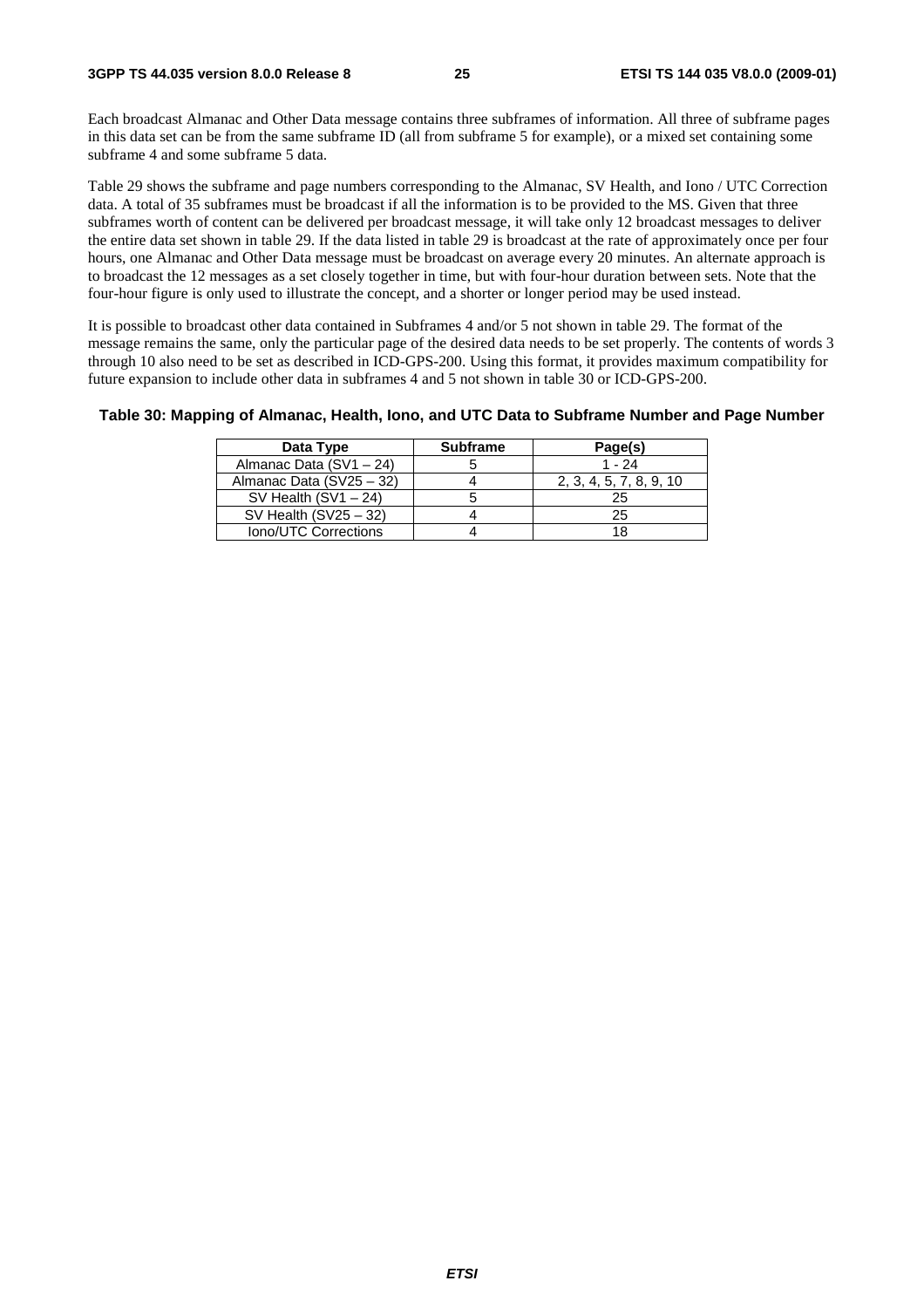# Annex A (informative): Overview of Broadcast Assistance for E-OTD and GPS

This annex presents an overview of the functionality and requirements for broadcasting assistance information for GPS and E-OTD in GSM networks. Potential impacts to other services are also described.

# A.1 General

The E-OTD and GPS assistance information may be broadcast over the SMSCB service. The SMSCB DRX service is used to forecast the occurrences of the broadcast messages. The E-OTD and GPS broadcasts are independent of each other, have own SMSCB message identifiers and are broadcast on the demand of the characteristics of the E-OTD and GPS. In the network side, the SMLC is responsible for gathering the information, constructing the broadcast messages and ciphering a part of the message, if necessary. The SMLC also maintains the deciphering keys that MS requests with MO-LR. The deciphering keys are location area specific.

SMSCB messages can be received when MS is in idle mode. When MS is in dedicated mode the same information that was received in idle mode via broadcast channel may be requested by MS via point-to-point messaging.

# A.2 E-OTD Assistance Broadcast

The information that is broadcast for E-OTD assistance is used in MS-based E-OTD to help the MS measure neighbour BTSs and compute its own position. The broadcast message is built so that it has always a fixed length of 82 octets, which is the size of one SMS Cell Broadcast (SMSCB) message. The information elements are scalable according to the number of neighbour BTSs and the amount of sectored channels.

In general, the following information is included in a broadcast E-OTD assistance message:

- Reference Time.
- Neighbour Channel Time Slot Scheme.
- Information about sectored neighbour channels.
- Neighbour channel 51 Multiframe Offset values.
- Neighbour channel BCC values.
- RTD Drift Factor values (ciphered if active).
- Neighbour channel RTD values (ciphered if active).
- Serving cell and neighbour cell location information (ciphered if active).

The system information message that is received in idle mode contains the neighbour channel information. The E-OTD SMSCB message refers to this system information neighbour list so that there is indication which neighbours in the system information neighbour list are included in the broadcast message. The neighbour channel RTD values, serving cell location and neighbour cell location information may be ciphered.

Based on the information in the broadcast message and the E-OTD measurements done by MS, MS is capable to calculate its position. MS that is not capable to calculate its position itself may receive the SMSCB messages and use the unciphered contents to help the synchronization to the neighbour channels.

Most information contained in the E-OTD broadcast message is static. However, the RTD values change relatively often due to the drift in unsynchronized BTS clocks. The duration of validity of RTD values will affect the location accuracy calculated by MS. The RTD update rate is a function of BTS clock stability and required location accuracy from the operator and may be specified by the operator.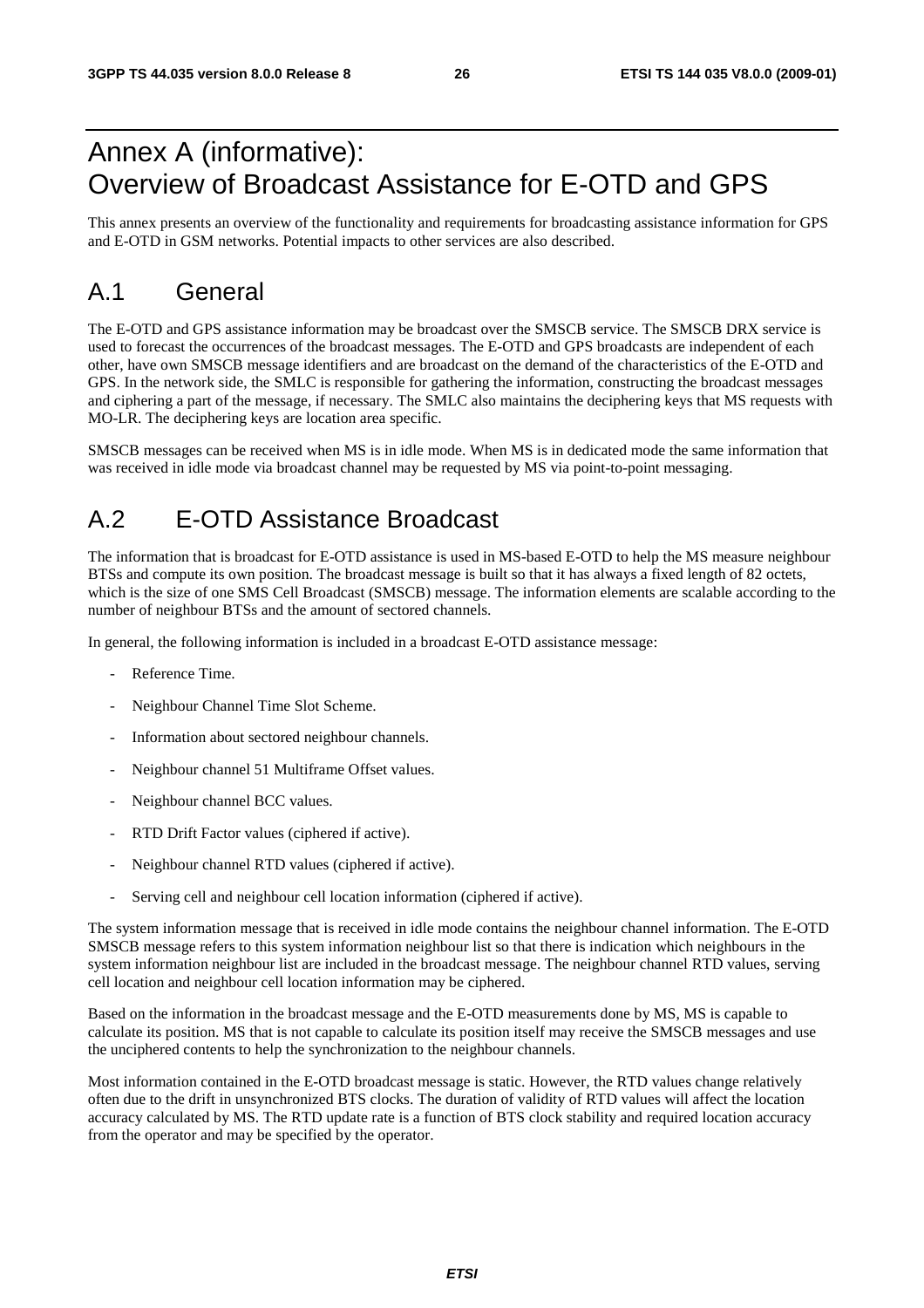# A.3 GPS Assistance Broadcast

#### **Broadcast DGPS Data**

The main content of the broadcast message for GPS assistance is DGPS corrections. This information is used in MSbased GPS positioning to improve the accuracy of the position result. Some background information for DGPS broadcast is presented in this subclause. Requirements on the GSM network for broadcasting DGPS corrections are also discussed.

In good signal environments, the primary determinant of position accuracy for GPS is the intentional degradation of the GPS satellite clocks, known as *selective availability* (SA). Another contributor to the error budget is unmodeled atmospheric delay. The techniques used to correct these error sources are collectively known as *differential GPS* (DGPS). These methods involve locating one or more reference receivers at known locations and observing the visible satellite signals. These receivers essentially solve the inverse GPS problem - find differences from the expected measurements at the known position. The accuracy of the DGPS corrections is inversely proportional to the distance from the reference location. The inaccuracy is caused by changes in the geometry and visibility of the satellite constellation. For most applications, however, the corrections are valid for receivers within a 200 km to 400 km radius of the reference station.

One noteworthy characteristic of the DGPS corrections is that they have a short time constant compared to other GPS information such as satellite ephemeris. Once a correction model is computed, its accuracy degrades over time. This is mainly due to the time-varying nature of the SA imposed on the satellite signals. The duration of validity of a set of differential corrections depends on the accuracy requirements of the user or application, but in general the corrections must be updated at least every 30 s.

The fact that DGPS corrections are valid for large areas but require frequent update make them very suitable for delivery over a GSM broadcast channel such as SMSCB. This broadcast strategy is used by other DGPS sources, such as FM broadcast stations and geostationary satellites (WAAS, EGNOS, and MSAS). However, broadcasting the DGPS corrections in the GSM network has a clear advantage over other sources. This is mainly due to the fact that GSM broadcast exploits the existing reliable data link between the GPS-capable MS and the GSM network. In the other methods, the MS must capture the DGPS information from another source and therefore pays a price in power consumption, complexity, or both.

The format used for GSM broadcast of DGPS corrections includes a list of satellites visible at a nearby reference location, the correction in the range measurement for each satellite, and the rate-of-change of the range correction. In addition, an allowance is made for adding correction differences (i.e. ΔPRC and ΔRRC values) for multiple copies of the GPS ephemeris, to reduce the network traffic flow. Other information includes satellite health status and a reference GPS time for the corrections. The total amount of DGPS information is 48 bits (6 octets) per satellite with 80 bits (10 octets) of overhead information. The total message size for 12 visible satellites is 82 octets, which will fit within a single SMSCB message.

#### **Broadcast Other Data**

The contents of the other broadcast GPS Assiatance Message data sets are ephemeris and clock correction, as well as almanac and other data. This information can be used by the GPS receiver integrated with MS to improve the signal acquisition time and sensitivity, to recover GPS time and to obtain Ephemeris, clock correction, UTC offset, Ionospheric delay, and Almanac data. For example, the ephemris data set may be broadcast every 90 s, and Almanac may be broadcast once every serveral hours. The mobile station which does not require E-OTD and/or DGPS assistance can wake up at 90 s intervals, download these data, and then go back to sleep. This broadcast message can assist mobile station in idle mode to acquire GPS satellites with improved sensitivity and perform GPS time recovery without pointto-point communication, therefore improving the time to the first fix and reducing the point-to-point message traffic. The message can be provided within a single SMSCB message.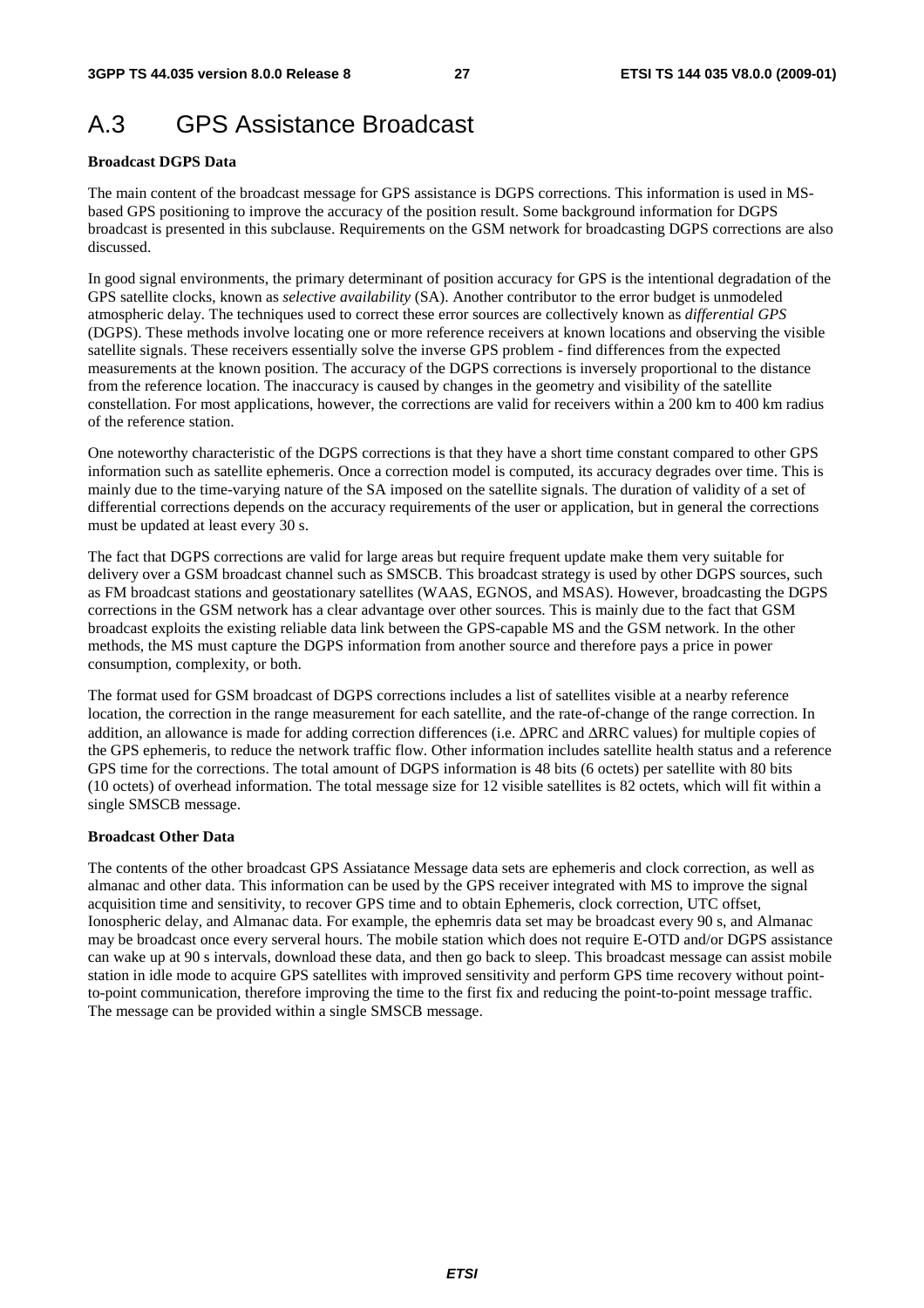# A.4 Impact on Other Services

#### *Latency*

The main impact is due to latency requirements for delivery of the DGPS and E-OTD assistance information. Both the DGPS corrections and the RTD values are valid for relatively short periods of time, and must be delivered in a timely manner. Thus, the service is sensitive to delays such as buffering broadcast SMSCB messages. The Reference Time in the broadcast messages and the drift factors can be used to compensate latency.

The Ephemeris and Clock Correction data set needs to be broadcast once every 90 s. The period for broadcasting the data set is chosen to provide the entire ephemeris (three subframes) in a reasonable amount of time. For 8 satellites, it would take 12 minutes. The Almanac and Other Data data set can be broadcast every several hours. To deliver the entire data set within 6 minutes, 12 broadcasts with a 30 s rate are required. It can also be broadcast at a much slower rate. For instance, for a 20 minute rate, the data set can be delivered to the mobile station every 4 hours.

#### *Capacity*

The SMSCB used for LCS uses the basic CBCH or extended CBCH. The support of E-OTD and/or DGPS broadcast needs capacity related to broadcast message characteristics (RTD/DGPS validity). The SMSCB DRX service also needs to schedule a message that is sent once per schedule period. The maximum schedule period is 48 SMSCB message slots.

Example of capacity scenario:

- The basic CBCH uses the same physical resource as SDCCH/4 (sub channel 2) or SDCCH/8 (sub channel 2). If SMSCB service is supported in basic CBCH it occupies 1/4 of SDCCH capacity when using SDCCH/4 and 1/8 of SDCCH capacity when using SDCCH/8.
- The basic CBCH capacity is 1 SMSCB message per 2 s.
- Both DGPS and E-OTD broadcast is assumed to be once per 30 s and the Ephemeris and Almanac messages are assumed to be once per 90 s or longer (capacity is 15 SMSCB messages per 30 s).
- Schedule period is  $45 (= 45 \times 2 \text{ s} = 90 \text{ s})$ . If SMSCB DRX service is used for other services in SMSCB, the one SMSCB DRX schedule message per schedule period is needed to support all services:
	- $\Rightarrow$  LCS needs 2/15 + 1/45 of SMSCB capacity plus one schedule message every 90 s for delivering assistance data for both E-OTD and GPS methods.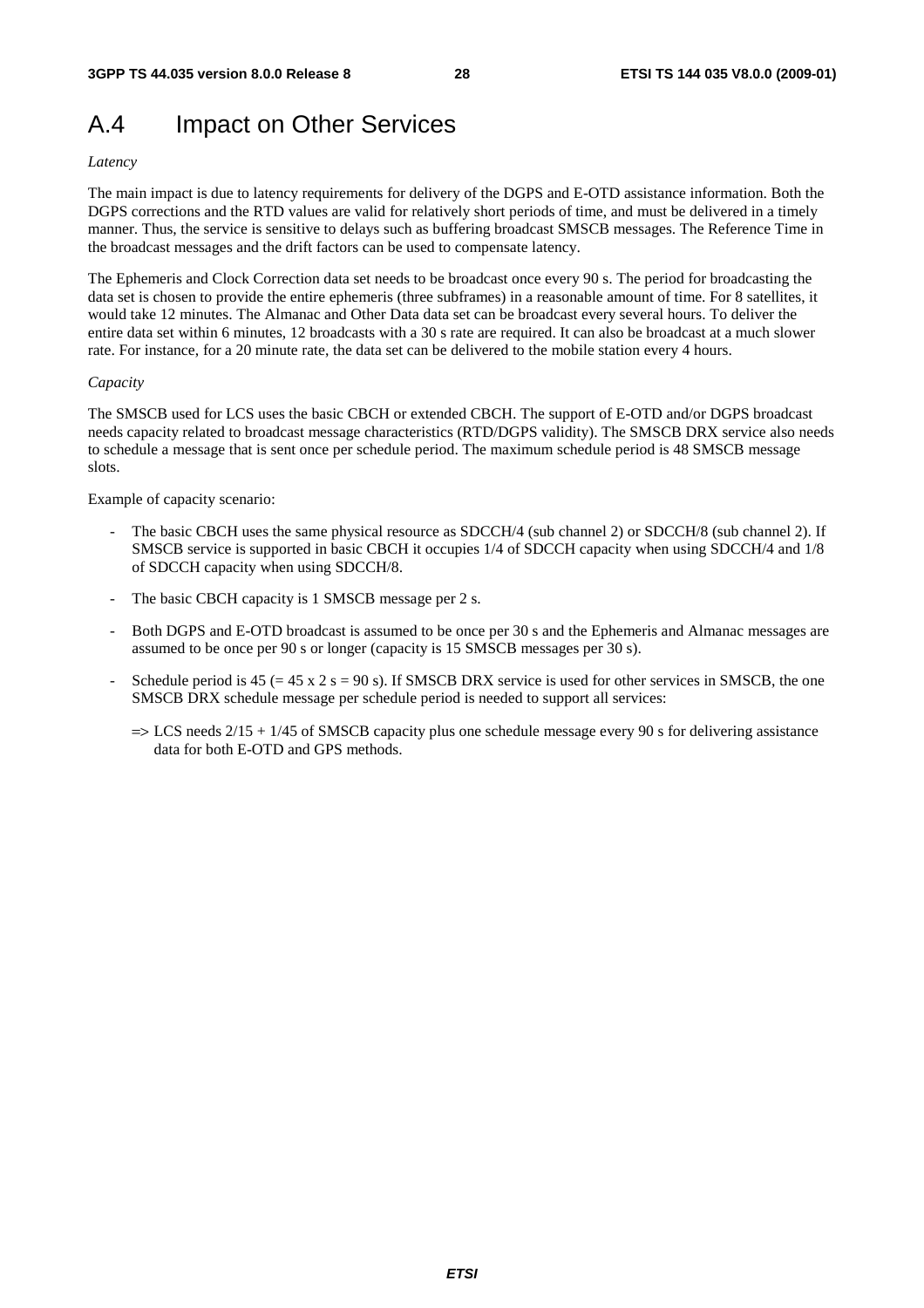# Annex B (informative): Example of E-OTD Assistance Data Broadcast Message

This example describes how the message is built when following neighbour cell information is enclosed into SMSCB broadcast message:

- All neighbours (1-19) from System Information Neighbour List is included into one broadcast message.
- The neighbours 1, 2, 3, 7, 8, 9, 11, 12, 13, 16, 17 and 19 are belonging to sectored BTS and following channels are in the same groups:  $(1, 2, 3)$ ,  $(7, 8, 9)$ ,  $(11, 12, 13)$  and  $(16, 17, 19)$ . Serving cell channel is not belonging to sectored BTS.
- The channels belonging to sectored BTS are syncronized.
- The accuracy range is 15 km, and ciphering is active.
- The 51 Multiframe Value is included, the RTD range is 1 time slot and the RTD accuracy in 1/32 bit.
- BTS network is not syncronized.
- RTD Drift Factors are not included into message.
- NOTE: There are 15 remain bits for Relative Location Values and the 15 bits are used for Relative North or East extention bits. These bits are added to Nb18 North, Nb18 East, Nb15 North, Nb15 East, Nb14 North, Nb14 East, Nb10 North, Nb10 East, Nb6 North, Nb6 East, Nb5 North, Nb5 East, Nb4 North, Nb4 East and ID4 North.. These have 8 bits and the rest have 7 bits for relative location value.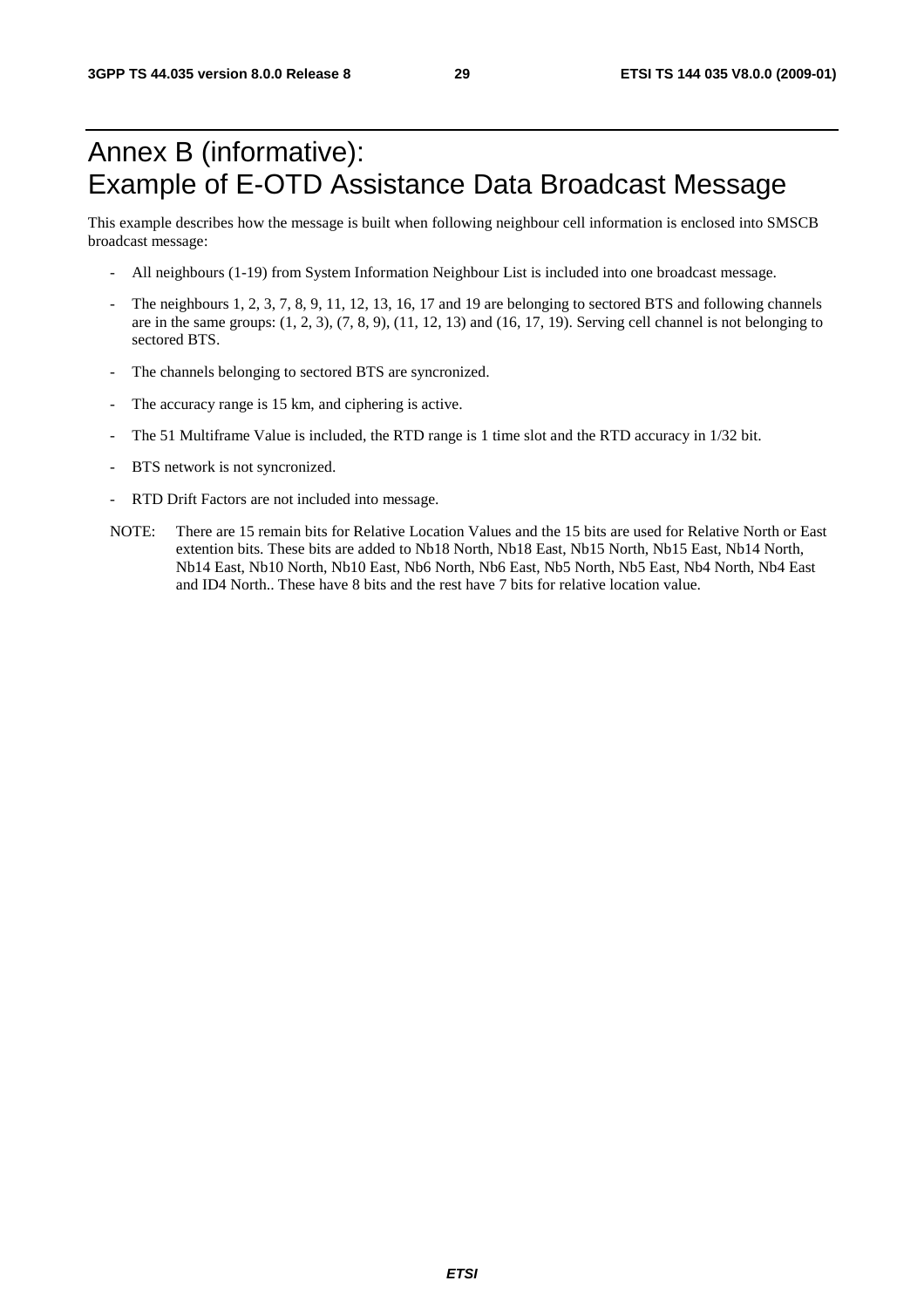| 8                                                    | $\overline{7}$                                                                            | 6                                          | 5                                                                     | 4                                                           | 3                                                        | 2                                                           | 1                                                         |                    |
|------------------------------------------------------|-------------------------------------------------------------------------------------------|--------------------------------------------|-----------------------------------------------------------------------|-------------------------------------------------------------|----------------------------------------------------------|-------------------------------------------------------------|-----------------------------------------------------------|--------------------|
| Cipher<br>On $(1)$                                   | Cipher<br>Key Ind<br>(0)                                                                  |                                            | <b>Accuracy Range</b><br>All Neighbours<br>MSB(010)LSB<br>MSB(000)LSB |                                                             | Octet1                                                   |                                                             |                                                           |                    |
|                                                      | Number of Neigh<br><b>RTDs</b><br>MSB(11)<br>Present<br>(1)                               |                                            | RTD.<br><b>Drift</b><br>Factors<br>Present<br>(0)                     |                                                             | <b>RTD Accuracy</b><br>MSB(01)LSB                        | <b>RTD</b><br>Range<br>(1)                                  | Sector<br>Ind On<br>(1)                                   | Octet <sub>2</sub> |
|                                                      |                                                                                           | <b>Reference Time</b><br>$(MSB, bits 9-5)$ |                                                                       | Number of Neigh (001)LSB                                    |                                                          |                                                             |                                                           | Octet <sub>3</sub> |
|                                                      | <b>Ciphering Serial Number</b><br>(MSB, bits 15-13)                                       |                                            | Reference Time (LSB, bits 4-0)                                        |                                                             |                                                          |                                                             | Octet4                                                    |                    |
|                                                      |                                                                                           |                                            |                                                                       | Ciphering Serial Number (bits 12-5)                         |                                                          |                                                             |                                                           | Octet <sub>5</sub> |
|                                                      | <b>Time Slot Scheme</b><br>Serv Cell (MSB)& Nb <sub>19-18</sub>                           |                                            |                                                                       |                                                             | <b>Ciphering Serial Number</b><br>(bits 4-0, LSB)        |                                                             |                                                           | Octet <sub>6</sub> |
|                                                      |                                                                                           |                                            |                                                                       | Time Slot Scheme Nb17-10                                    |                                                          |                                                             |                                                           | Octet7             |
|                                                      |                                                                                           |                                            |                                                                       | Time Slot Scheme Nb <sub>9-2</sub>                          |                                                          |                                                             |                                                           | Octet8             |
|                                                      |                                                                                           |                                            |                                                                       | Sectored Channels Serv Cell & Nb <sub>19-14</sub> (0101100) |                                                          |                                                             | Time<br>Slot<br>Scheme<br>$Nb1$ LSB                       | Octet <sub>9</sub> |
|                                                      |                                                                                           |                                            |                                                                       | Sectored Channels Nb <sub>13-6</sub> (11101110)             |                                                          |                                                             |                                                           | Octet10            |
|                                                      | Sec Ch BTS ID4 Nb19<br>MSB(011)LSB                                                        |                                            |                                                                       |                                                             | <b>Sectored Channels</b><br>Nb <sub>5-1</sub> (00111)LSB |                                                             |                                                           | Octet11            |
|                                                      | Sec Ch BTS ID3<br>Nb13 MSB(01)                                                            |                                            | Sec Ch BTS ID4 Nb16<br>MSB(011)LSB                                    |                                                             |                                                          | Sec Ch BTS ID4 Nb17<br>MSB(011)LSB                          |                                                           | Octet12            |
| Sec Ch<br>BTS ID2<br>N <sub>b</sub> 9<br>MSB(0)      |                                                                                           | Sec Ch BTS ID3 Nb11<br>MSB(010)LSB         |                                                                       | Sec Ch BTS ID3 Nb12<br>MSB(010)LSB                          |                                                          | Sec Ch<br>BTS ID3<br>$(0)$ LSB                              | Octet13                                                   |                    |
|                                                      | Sec Ch BTS ID2 Nb7<br>Sec Ch BTS ID2 Nb8<br>MSB(001)LSB<br>MSB(001)LSB                    |                                            |                                                                       | Sec Ch BTS ID2<br>Nb9 (01)LSB                               |                                                          | Octet14                                                     |                                                           |                    |
| <b>Nb1 MSB(00)</b>                                   | Sec Ch BTS ID1 Nb2<br>Sec Ch BTS ID1<br><b>MSB(000)LSB</b>                                |                                            |                                                                       | Sec Ch BTS ID1 Nb3<br><b>MSB(000)LSB</b>                    |                                                          |                                                             |                                                           | Octet15            |
|                                                      | 51MF Offset Value Nb19 (MSB)                                                              |                                            |                                                                       | Sync<br>ID2(1)                                              | Sync<br>ID3(1)                                           | Sync<br>ID4(1)                                              | Sec Ch<br><b>BTS ID1</b><br>N <sub>b</sub> 1<br>$(0)$ LSB | Octet16            |
| 51MF Offset Value Nb18 (MSB)                         |                                                                                           |                                            |                                                                       |                                                             |                                                          | 51MF Offset Value Nb19 (LSB)                                |                                                           | Octet17            |
| 51MF<br>Offset<br>Value<br>Nb16<br>(MSB)             | 51MF Offset Value Nb17 (MSB LSB)                                                          |                                            |                                                                       |                                                             |                                                          | <b>51MF</b><br>Offset<br>Value<br>Nb <sub>18</sub><br>(LSB) | Octet18                                                   |                    |
|                                                      | 51MF Offset Value Nb15 (MSB)                                                              |                                            |                                                                       |                                                             | 51MF Offset Value Nb16 (LSB)                             |                                                             |                                                           | Octet19            |
|                                                      |                                                                                           | 51MF Offset Value Nb14 (MSB)               |                                                                       | 51MF Offset Value Nb15 (LSB)                                |                                                          |                                                             |                                                           | Octet20            |
| 51MF<br>Offset<br>Value<br><b>Nb12</b><br>(MSB)      | 51MF Offset Value Nb13 (MSB LSB)<br>51MF<br>Offset<br>Value<br>Nb <sub>14</sub><br>(LSB)  |                                            |                                                                       |                                                             |                                                          | Octet21                                                     |                                                           |                    |
|                                                      | 51MF Offset Value Nb11 (MSB)<br>51MF Offset Value Nb12 (LSB)                              |                                            |                                                                       |                                                             | Octet22                                                  |                                                             |                                                           |                    |
| 51MF                                                 | 51MF Offset Value Nb10 (MSB)<br>51MF Offset Value Nb11 (LSB)                              |                                            |                                                                       |                                                             |                                                          |                                                             | Octet <sub>23</sub><br>Octet24                            |                    |
| Offset<br>Value<br>N <sub>b</sub> 8<br>(MSB)         | 51MF Offset Value Nb9 (MSB LSB)<br><b>51MF</b><br>Offset<br>Value<br><b>Nb10</b><br>(LSB) |                                            |                                                                       |                                                             |                                                          |                                                             |                                                           |                    |
|                                                      | 51MF Offset Value Nb7 (MSB)<br>51MF Offset Value Nb8 (LSB)                                |                                            |                                                                       |                                                             |                                                          |                                                             |                                                           | Octet25            |
|                                                      |                                                                                           | 51MF Offset Value Nb6 (MSB)                |                                                                       |                                                             |                                                          | 51MF Offset Value Nb7 (LSB)                                 |                                                           | Octet26            |
| 51MF<br>Offset<br>Value<br>N <sub>b</sub> 4<br>(MSB) | 51MF Offset Value Nb5 (MSB LSB)                                                           |                                            |                                                                       |                                                             |                                                          | 51MF<br>Offset<br>Value<br>N <sub>b</sub> 6<br>(LSB)        | Octet27                                                   |                    |
|                                                      | 51MF Offset Value Nb3 (MSB)                                                               |                                            |                                                                       |                                                             | 51MF Offset Value Nb4 (LSB)                              |                                                             |                                                           | Octet28            |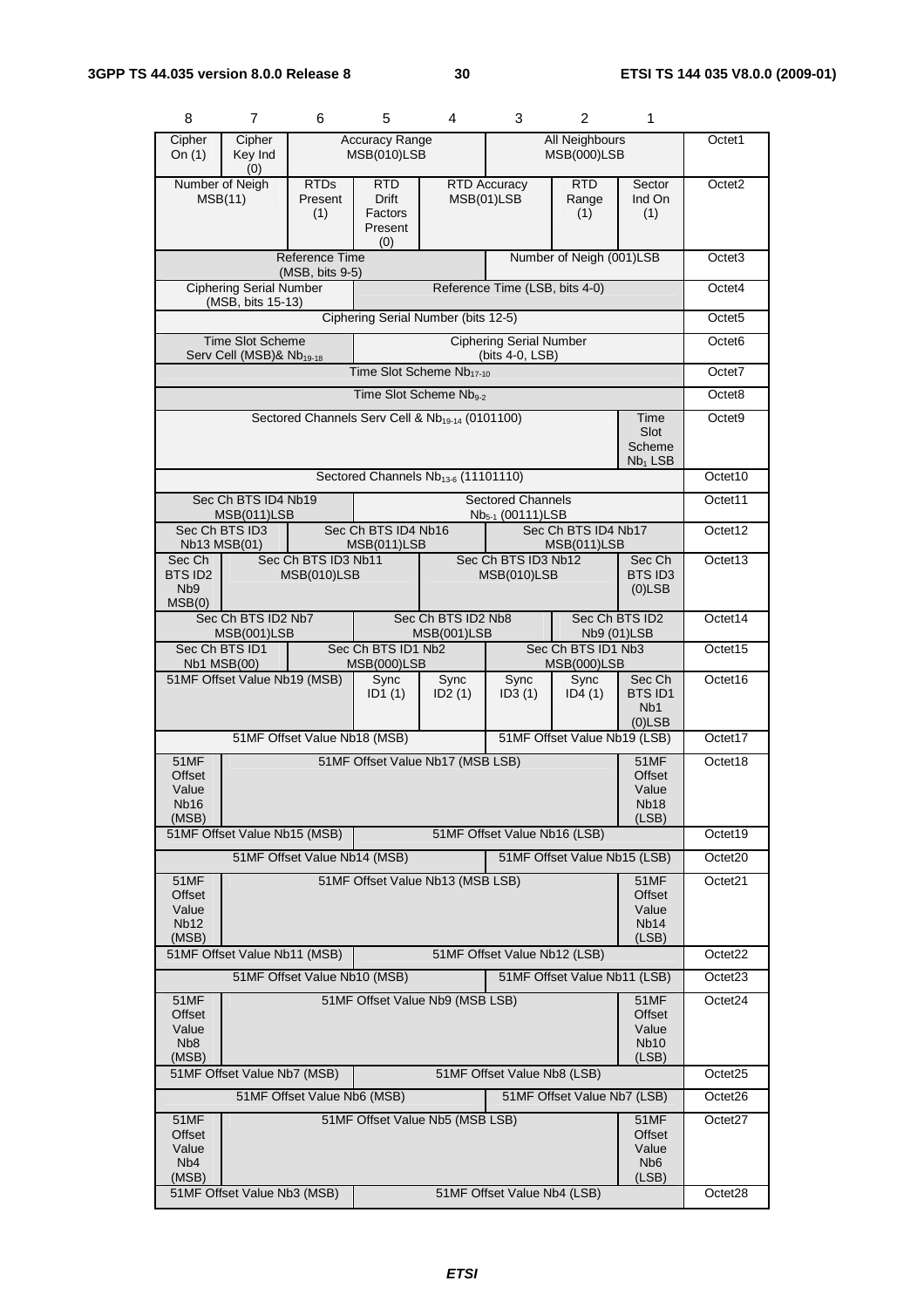| 8                                           | 7                                             | 6                           | 5                   | 4                               | 3                   | 2                           | 1                                                           |                     |
|---------------------------------------------|-----------------------------------------------|-----------------------------|---------------------|---------------------------------|---------------------|-----------------------------|-------------------------------------------------------------|---------------------|
|                                             |                                               | 51MF Offset Value Nb2 (MSB) |                     |                                 |                     | 51MF Offset Value Nb3 (LSB) |                                                             | Octet29             |
| <b>BCC</b><br>Nb <sub>19</sub><br>(MSB)     |                                               |                             |                     | 51MF Offset Value Nb1 (MSB LSB) |                     |                             | <b>51MF</b><br>Offset<br>Value<br>N <sub>b</sub> 2<br>(LSB) | Octet <sub>30</sub> |
|                                             | BCC Nb17 (MSB LSB)                            |                             |                     | BCC Nb18 (MSB LSB)              |                     | BCC Nb19 (LSB)              |                                                             | Octet31             |
|                                             | BCC Nb14 (MSB)                                |                             | BCC Nb15 (MSB LSB)  |                                 |                     | BCC Nb16 (MSB LSB)          |                                                             | Octet <sub>32</sub> |
| <b>BCC</b><br>Nb11<br>(MSB)                 |                                               | BCC Nb12 (MSB LSB)          |                     |                                 | BCC Nb13 (MSB LSB)  |                             | <b>BCC</b><br>Nb <sub>14</sub><br>(LSB)                     | Octet <sub>33</sub> |
|                                             | BCC Nb9 (MSB LSB)                             |                             |                     | BCC Nb10 (MSB LSB)              |                     | BCC Nb11 (LSB)              |                                                             | Octet34             |
|                                             | BCC Nb6 (MSB)                                 |                             | BCC Nb7 (MSB LSB)   |                                 |                     | BCC Nb8 (MSB LSB)           |                                                             | Octet35             |
| <b>BCC</b><br>N <sub>b</sub> 3<br>(MSB)     |                                               | BCC Nb4 (MSB LSB)           |                     |                                 | BCC Nb5 (MSB LSB)   |                             | <b>BCC</b><br>N <sub>b</sub> 6<br>(LSB)                     | Octet36             |
|                                             | BCC Nb1 (MSB LSB)                             |                             |                     | BCC Nb2 (MSB LSB)               |                     | BCC Nb3 (LSB)               |                                                             | Octet37             |
|                                             |                                               |                             |                     | RTD Value Nb18 (MSB)            |                     |                             |                                                             | Octet38             |
|                                             | RTD Value Nb15 (MSB)                          |                             |                     |                                 | RTD Nb18 (LSB)      |                             |                                                             | Octet39             |
|                                             |                                               |                             |                     | RTD Value Nb15                  |                     |                             |                                                             | Octet40             |
|                                             |                                               | RTD Value Nb14 (MSB)        |                     |                                 |                     | RTD Value Nb15<br>(LSB)     |                                                             | Octet41             |
| <b>RTD</b><br>Value<br><b>Nb10</b><br>(MSB) |                                               |                             |                     | RTD Value Nb14 (LSB)            |                     |                             |                                                             | Octet42             |
|                                             |                                               |                             |                     | RTD Value Nb10                  |                     |                             |                                                             | Octet43             |
|                                             |                                               | RTD Value Nb6 (MSB)         |                     |                                 |                     | RTD Value Nb10 (LSB)        |                                                             | Octet44             |
|                                             | RTD Value Nb6                                 |                             |                     |                                 |                     |                             |                                                             | Octet45             |
|                                             |                                               |                             | RTD Value Nb5 (MSB) |                                 |                     |                             | <b>RTD</b><br>Value<br>N <sub>b</sub> <sub>6</sub><br>(LSB) | Octet46             |
| <b>RTD Value Nb4</b><br>(MSB)               |                                               |                             |                     |                                 | RTD Value Nb5 (LSB) |                             |                                                             | Octet47             |
|                                             |                                               |                             |                     | RTD Value Nb4                   |                     |                             |                                                             | Octet48             |
|                                             |                                               | RTD Value ID4 (MSB)         |                     |                                 |                     | RTD Value Nb4 (LSB)         |                                                             | Octet49             |
|                                             |                                               |                             |                     | RTD Value ID4 (LSB)             |                     |                             |                                                             | Octet <sub>50</sub> |
|                                             |                                               |                             |                     | RTD value ID3 (MSB)             |                     |                             |                                                             | Octet <sub>51</sub> |
|                                             | RTD Value ID2 (MSB)                           |                             |                     |                                 | RTD Value ID3 (LSB) |                             |                                                             | Octet52             |
|                                             |                                               |                             |                     | RTD Value ID2                   |                     |                             |                                                             | Octet <sub>53</sub> |
|                                             | RTD Value ID2<br>RTD Value ID1 (MSB)<br>(LSB) |                             |                     |                                 |                     |                             |                                                             | Octet54             |
| Serv<br>Cell Lat<br>(MSB)                   |                                               |                             |                     | RTD Value ID1 (LSB)             |                     |                             |                                                             | Octet <sub>55</sub> |
| Serv Cell Lat                               |                                               |                             |                     |                                 |                     |                             | Octet <sub>56</sub>                                         |                     |
| Serv Cell Lat                               |                                               |                             |                     |                                 |                     |                             | Octet57                                                     |                     |
| Serv<br>Cell<br>Long<br>(MSB)               |                                               |                             |                     | Serv Cell Lat (LSB)             |                     |                             |                                                             | Octet58             |
|                                             |                                               |                             |                     | Serv Cell Long                  |                     |                             |                                                             | Octet59             |
|                                             |                                               |                             |                     | Serv Cell Long                  |                     |                             |                                                             | Octet60             |
| Rel<br>North<br><b>Nb18</b><br>(MSB)        |                                               |                             |                     | Serv Cell Long (LSB)            |                     |                             |                                                             | Octet61             |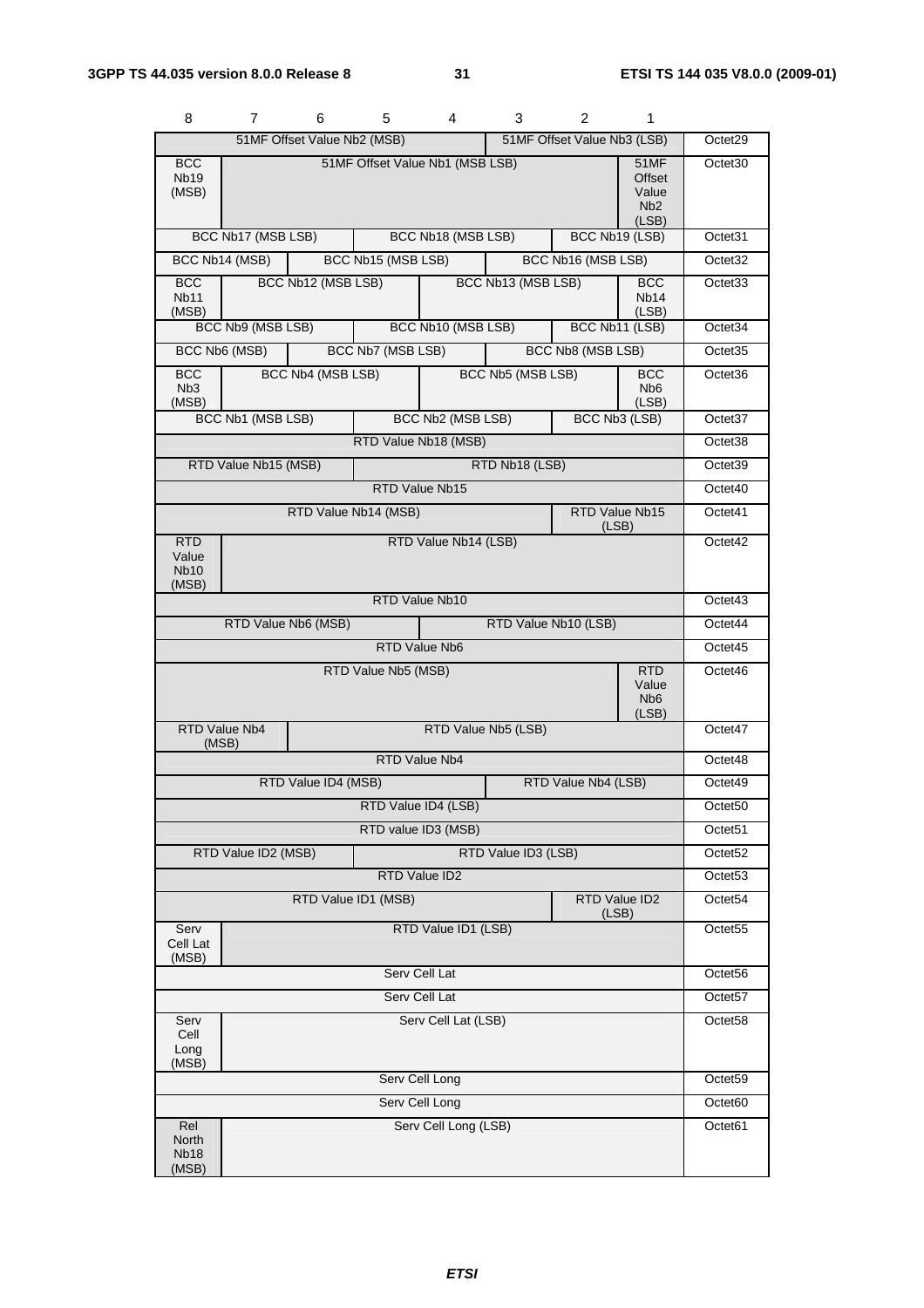| 8                                                       | $\overline{7}$      | 6                   | 5                      | 4                    | 3                   | $\overline{2}$      | 1                                        |                     |
|---------------------------------------------------------|---------------------|---------------------|------------------------|----------------------|---------------------|---------------------|------------------------------------------|---------------------|
| Rel East<br><b>Nb18</b><br>(MSB)                        |                     |                     |                        | Rel North Nb18 (LSB) |                     |                     |                                          | Octet <sub>62</sub> |
| Rel<br>North<br><b>Nb15</b>                             |                     |                     |                        | Rel East Nb18 (LSB)  |                     |                     |                                          | Octet63             |
| (MSB)<br>Rel East<br><b>Nb15</b><br>(MSB)               |                     |                     |                        | Rel North Nb15 (LSB) |                     |                     |                                          | Octet64             |
| Rel<br>North<br>Nb <sub>14</sub>                        |                     |                     |                        | Rel East Nb15 (LSB)  |                     |                     |                                          | Octet65             |
| (MSB)<br><b>Rel East</b><br><b>Nb14</b><br>(MSB)        |                     |                     |                        | Rel North Nb14 (LSB) |                     |                     |                                          | Octet66             |
| Rel<br>North<br><b>Nb10</b><br>(MSB)                    |                     |                     |                        | Rel East Nb14 (LSB)  |                     |                     |                                          | Octet67             |
| <b>Rel East</b><br><b>Nb10</b><br>(MSB)                 |                     |                     |                        | Rel North Nb10 (LSB) |                     |                     |                                          | Octet68             |
| Rel<br>North<br>N <sub>b</sub> 6<br>(MSB)               |                     |                     |                        | Rel East Nb10 (LSB)  |                     |                     |                                          | Octet69             |
| <b>Rel East</b><br>N <sub>b</sub> <sub>6</sub><br>(MSB) |                     |                     |                        | Rel North Nb6 (LSB)  |                     |                     |                                          | Octet70             |
| Rel<br><b>North</b><br>N <sub>b5</sub><br>(MSB)         |                     |                     |                        | Rel East Nb6 (LSB)   |                     |                     |                                          | Octet71             |
| <b>Rel East</b><br>N <sub>b5</sub><br>(MSB)             |                     |                     |                        | Rel North Nb5 (LSB)  |                     |                     |                                          | Octet72             |
| Rel<br>North<br>N <sub>b</sub> 4<br>(MSB)               |                     |                     |                        | Rel East Nb5 (LSB)   |                     |                     |                                          | Octet73             |
| <b>Rel East</b><br>N <sub>b</sub> 4<br>(MSB)            |                     | Rel North Nb4 (LSB) |                        |                      |                     |                     |                                          | Octet74             |
| Rel<br>North<br>ID <sub>4</sub><br>(MSB)                | Rel East Nb4 (LSB)  |                     |                        |                      |                     |                     | Octet75                                  |                     |
| Rel East<br>ID4<br>(MSB)                                |                     |                     |                        | Rel North ID4 (LSB)  |                     |                     |                                          | Octet76             |
|                                                         | Rel North ID3 (MSB) |                     |                        |                      | Rel East ID4 (LSB)  |                     |                                          | Octet77             |
|                                                         | Rel East ID3 (MSB)  |                     |                        |                      | Rel North ID3 (LSB) |                     |                                          | Octet78             |
|                                                         | Rel North ID2 (MSB) |                     |                        |                      |                     | Rel East ID3 (LSB)  |                                          | Octet79             |
|                                                         |                     | Rel East ID2 (MSB)  |                        |                      |                     | Rel North ID2 (LSB) |                                          | Octet80             |
|                                                         |                     | Rel North ID1 (MSB) |                        |                      |                     |                     | Rel East ID2 (LSB)                       | Octet81             |
|                                                         |                     |                     | Rel East ID1 (MSB LSB) |                      |                     |                     | Rel<br>North<br>ID <sub>1</sub><br>(LSB) | Octet82             |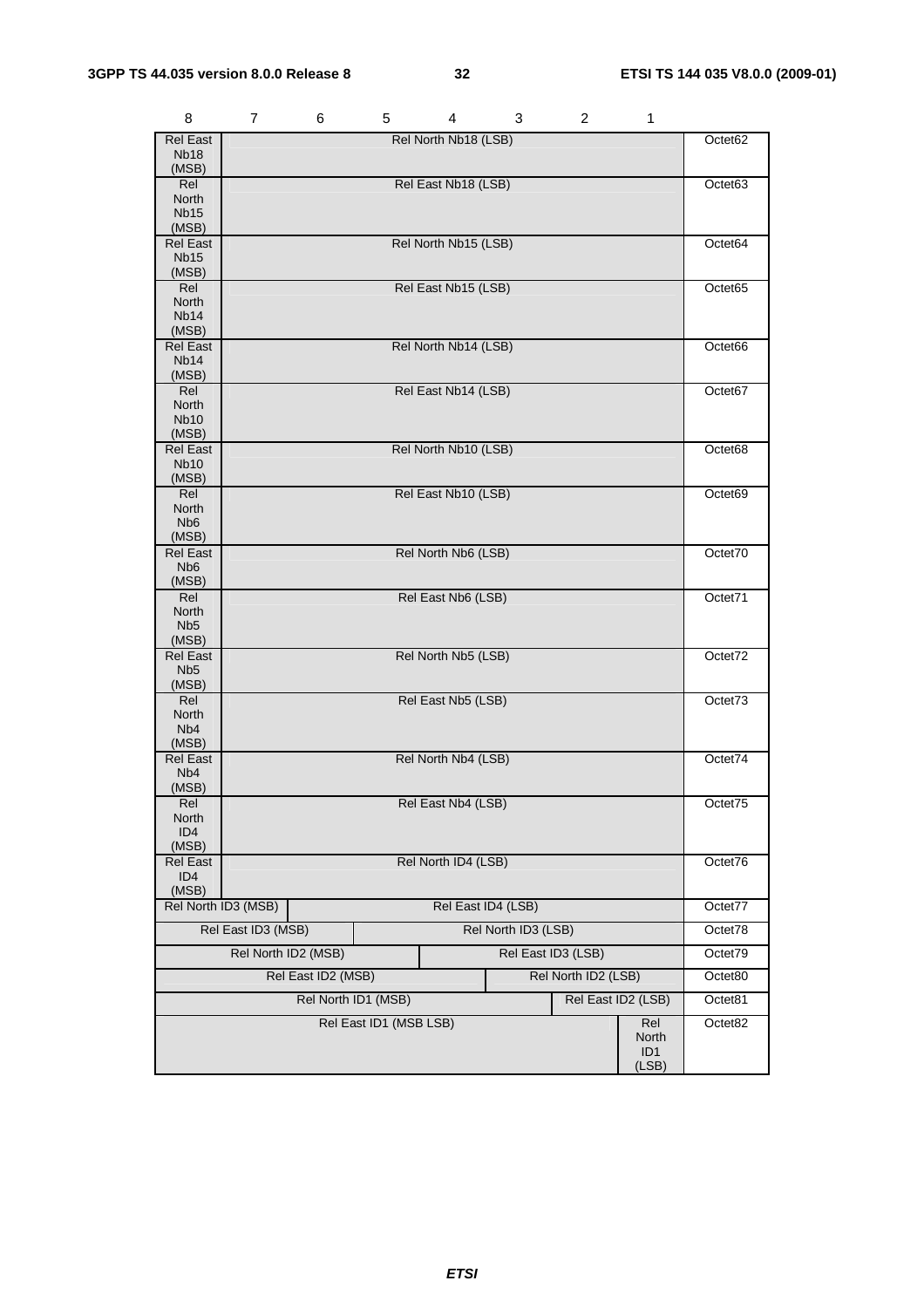# Annex C (informative): Example of GPS Assistance Data Broadcast Message

This annex gives an example of how the information IE should be packed into the GPS Assistance Data message. The example shown in table C.1 includes corrections for 12 satellites.

### **Table C.1: Example of a GPS Assistance Data (DGPS Correction) message with 11 satellites**

| <b>Octet</b>          | <b>MSB</b>                                                                                   |              |                                    |                                                 |                                                    |                                 |  |  | <b>LSB</b>              |
|-----------------------|----------------------------------------------------------------------------------------------|--------------|------------------------------------|-------------------------------------------------|----------------------------------------------------|---------------------------------|--|--|-------------------------|
| 1                     | Cipher                                                                                       | Cipher       |                                    |                                                 |                                                    |                                 |  |  |                         |
|                       | On/Off                                                                                       | Key Flag     |                                    |                                                 |                                                    |                                 |  |  |                         |
|                       |                                                                                              |              |                                    | Ciphering Serial Number (MSB, bits 15-10)<br>or |                                                    |                                 |  |  |                         |
|                       |                                                                                              |              |                                    |                                                 | Spare                                              |                                 |  |  |                         |
| $\overline{c}$        |                                                                                              |              |                                    | Ciphering Serial Number (bits 9-2)              |                                                    |                                 |  |  |                         |
|                       |                                                                                              |              |                                    | or<br>Spare                                     |                                                    |                                 |  |  |                         |
| 3                     |                                                                                              |              | BTS Clock Drift (bits 3-0)         |                                                 | <b>BTS</b>                                         | <b>GSM</b>                      |  |  | <b>Ciphering Serial</b> |
|                       |                                                                                              |              | or                                 |                                                 | Clock                                              | Time                            |  |  | Number (bits 1-0)       |
|                       |                                                                                              |              | Spare                              |                                                 | Drift<br>Present                                   | Present                         |  |  | or<br>Spare             |
|                       |                                                                                              |              |                                    |                                                 |                                                    |                                 |  |  |                         |
| $\overline{4}$        |                                                                                              |              |                                    | Reference Location                              |                                                    |                                 |  |  |                         |
|                       |                                                                                              |              |                                    |                                                 |                                                    |                                 |  |  |                         |
| 9                     |                                                                                              |              |                                    | Reference Location                              |                                                    |                                 |  |  |                         |
|                       |                                                                                              |              |                                    |                                                 |                                                    |                                 |  |  |                         |
| 10                    |                                                                                              |              |                                    | FN (MSB bits 17-10)                             |                                                    |                                 |  |  |                         |
|                       |                                                                                              |              |                                    | Spare                                           | or                                                 |                                 |  |  |                         |
| 11                    |                                                                                              |              |                                    | FN (bits 9-2)                                   |                                                    |                                 |  |  |                         |
|                       |                                                                                              |              |                                    | or                                              |                                                    |                                 |  |  |                         |
| 12                    | Spare<br>BN (MSB bits 7 - 5)<br>FN (LSB bits 1-0)<br>TN (bits 3-0)                           |              |                                    |                                                 |                                                    |                                 |  |  |                         |
|                       |                                                                                              | or           |                                    |                                                 | or                                                 |                                 |  |  | or                      |
| 13                    |                                                                                              | Spare        |                                    |                                                 | Spare                                              | BN (LSB bits $4 - 0$ )          |  |  | Spare                   |
|                       | GPS TOW (MSB bits 19-17)<br>or                                                               |              |                                    |                                                 |                                                    | or                              |  |  |                         |
|                       | Spare                                                                                        |              |                                    |                                                 |                                                    | Spare                           |  |  |                         |
| 14                    | GPS TOW (bits 16-9)<br>GPS TOW (bits 8-1)                                                    |              |                                    |                                                 |                                                    |                                 |  |  |                         |
| 15<br>16              |                                                                                              |              | N_SAT (bits 3-0)                   |                                                 |                                                    | <b>Correction Status/Health</b> |  |  | <b>GPS</b>              |
|                       |                                                                                              |              |                                    |                                                 |                                                    | $(bits 2-0)$                    |  |  | <b>TOW</b>              |
|                       |                                                                                              |              |                                    |                                                 |                                                    |                                 |  |  | (LSB bit0)              |
| 17                    |                                                                                              |              |                                    | Satellite ID (Sat 1)                            |                                                    |                                 |  |  | UDRE (Sat 1)            |
| 18                    |                                                                                              | IODE (Sat 1) |                                    |                                                 |                                                    |                                 |  |  |                         |
| 19                    |                                                                                              |              |                                    | PRC (Sat $1 - MSBs$ , $7 - 0$ )                 |                                                    |                                 |  |  |                         |
| 20                    | RRC (Sat 1 - LSBs, 3-0)<br>PRC (Sat $1 - MSBs$ , $7 - 4$ )<br>RRC (Sat $1 -$ LSBs, $7 - 4$ ) |              |                                    |                                                 |                                                    |                                 |  |  |                         |
| $\overline{21}$<br>22 |                                                                                              |              |                                    |                                                 | Delta PRC (Sat 1 - LSBs, 3-0)<br>Delta RRC (Sat 1) |                                 |  |  |                         |
| i.                    |                                                                                              |              | Delta PRC (Sat 1 - MSBs, $7 - 4$ ) |                                                 |                                                    |                                 |  |  |                         |
|                       |                                                                                              |              |                                    |                                                 |                                                    |                                 |  |  |                         |
| 77                    | Satellite ID (Sat 12)                                                                        |              |                                    |                                                 |                                                    |                                 |  |  | UDRE (Sat 12)           |
| 78                    |                                                                                              |              |                                    | IODE (Sat 12)                                   |                                                    |                                 |  |  |                         |
| 79                    |                                                                                              |              |                                    | PRC (Sat $12 - MSBs$ , $7 - 0$ )                |                                                    |                                 |  |  |                         |
| 80                    |                                                                                              |              | PRC (Sat $12 - MSBs$ , $7 - 4$ )   |                                                 |                                                    | RRC (Sat 12 - LSBs, 3-0)        |  |  |                         |
| 81                    |                                                                                              |              | RRC (Sat $12 - LSBs$ , $7 - 4$ )   |                                                 |                                                    | Delta PRC (Sat 12 - LSBs, 3-0)  |  |  |                         |
| 82                    | Delta PRC (Sat 12 - MSBs, 7 - 4)<br>Delta RRC (Sat 12)                                       |              |                                    |                                                 |                                                    |                                 |  |  |                         |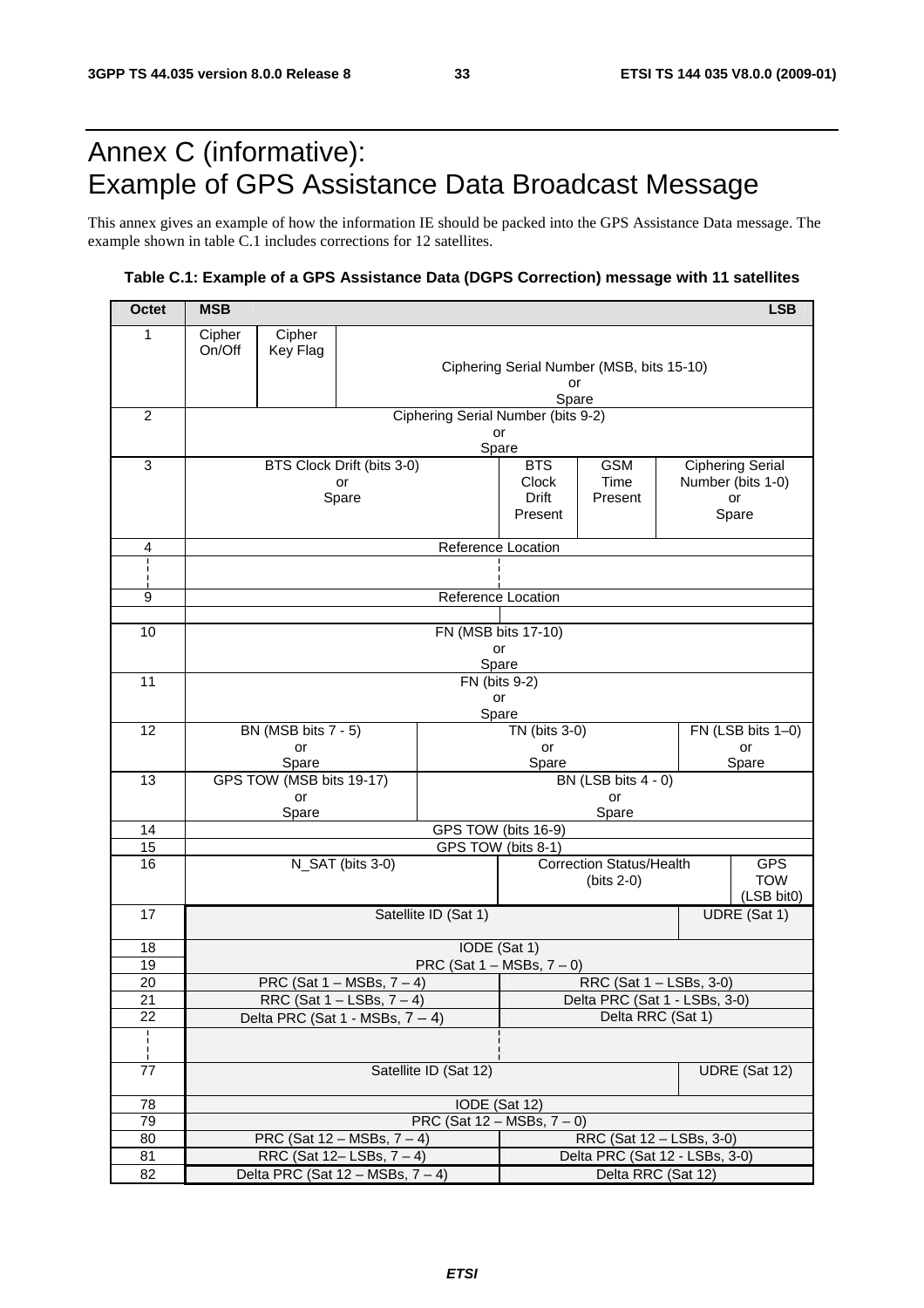# Annex D (informative): Change history

| Meetina# | <sup>-</sup> doc | ◠⊓<br>vr. | Rev | <b>Subiect/Comment</b>                 | <b>New</b><br>Versior |
|----------|------------------|-----------|-----|----------------------------------------|-----------------------|
| Dec 2008 |                  |           |     | IRel-8 version created based on y7.0.0 | ∟.8.0 ا               |